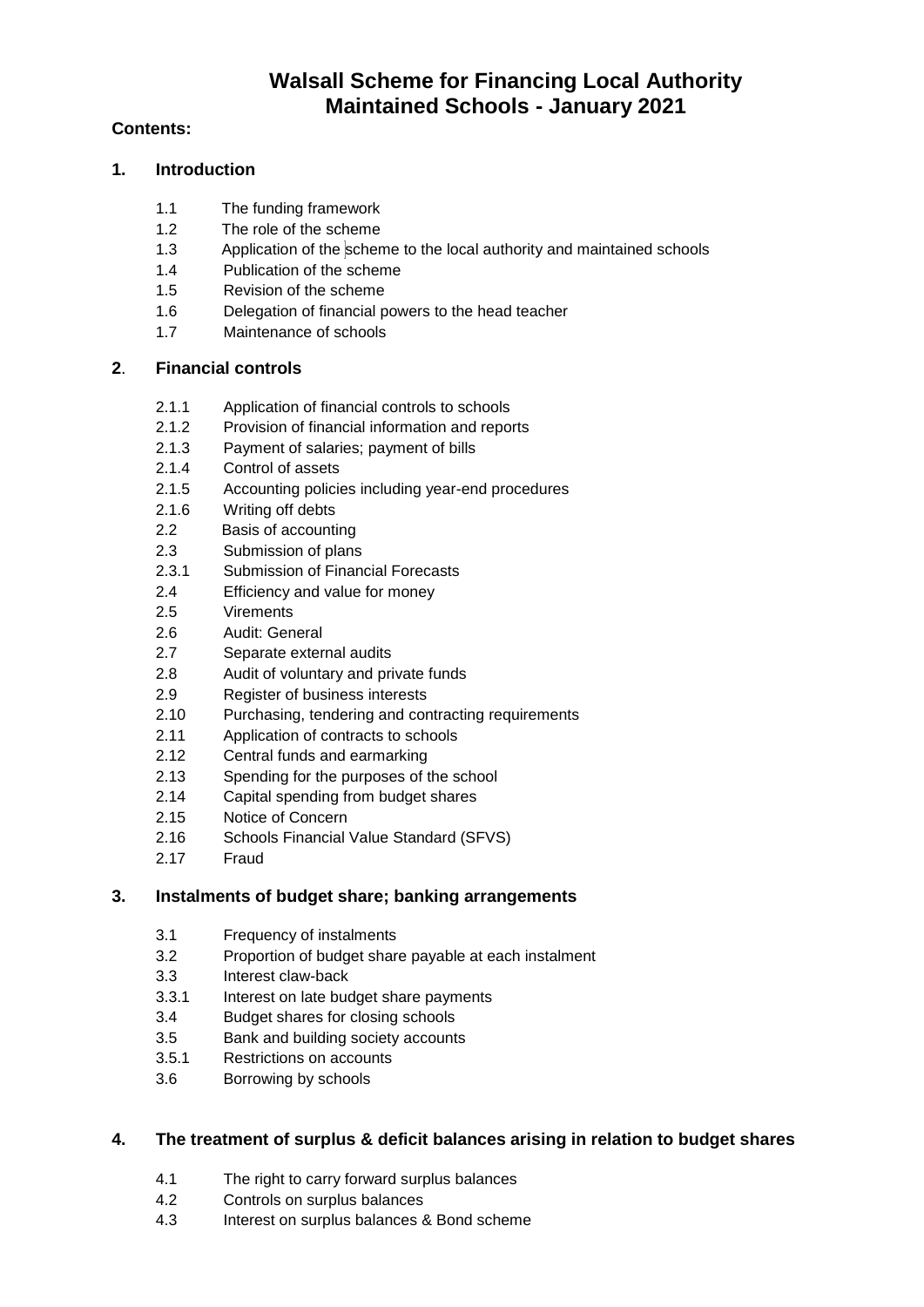- 4.4 Obligations to carry forward deficit balances
- 4.5 Planning for deficit balances
- 4.6 Charging of interest on deficit balances
- 4.7 Writing off deficits
- 4.8 Balances of closing and replacement schools
- 4.9 Licensed Deficits
- 4.10 Credit union approach

# **5. Income**

- 5.1 Income from lettings
- 5.2 Income from fees and charges
- 5.3 Income from fund-raising activities
- 5.4 Income from the sale of assets
- 5.5 Administrative procedures for the collection of income
- 5.6 Purposes for which income may be used
- 5.7 Charging for School Activities

# **6. The charging of school budget shares**

- 6.1 General provision
- 6.1.1 Charging of salaries at actual cost
- 6.2 Circumstances in which charges may be made by the LA without consent of the Governing Bodies

# **7. Taxation**

- 7.1 Value Added Tax
- 7.2 CIS (Construction Industry Taxation Scheme)

# **8. The Provision of Services & Facilities by the Authority**

- 8.1 Provision of services from centrally retained budgets
- 8.2 Provision of service bought back from the authority using delegated budgets
- 8.2.1 Packaging
- 8.3 Service level agreements
- 8.4 Teachers' Pension

# **9. PFI/PPP (Private Initiative/Private Public Partnerships)**

# **10. Insurance**

10.1 Insurance cover

# **11. Miscellaneous**

- 11.1 Right of access to information
- 11.2 Liability of governors
- 11.3 Governors' expenses
- 11.4 Responsibility for legal costs
- 11.5 Health & Safety
- 11.6 Right of attendance for Chief Finance Officer
- 11.7 Monitoring Special Educational Needs
- 11.8 Whistleblowing
- 11.9 Child Protection
- 11.10 Interest on Late Payments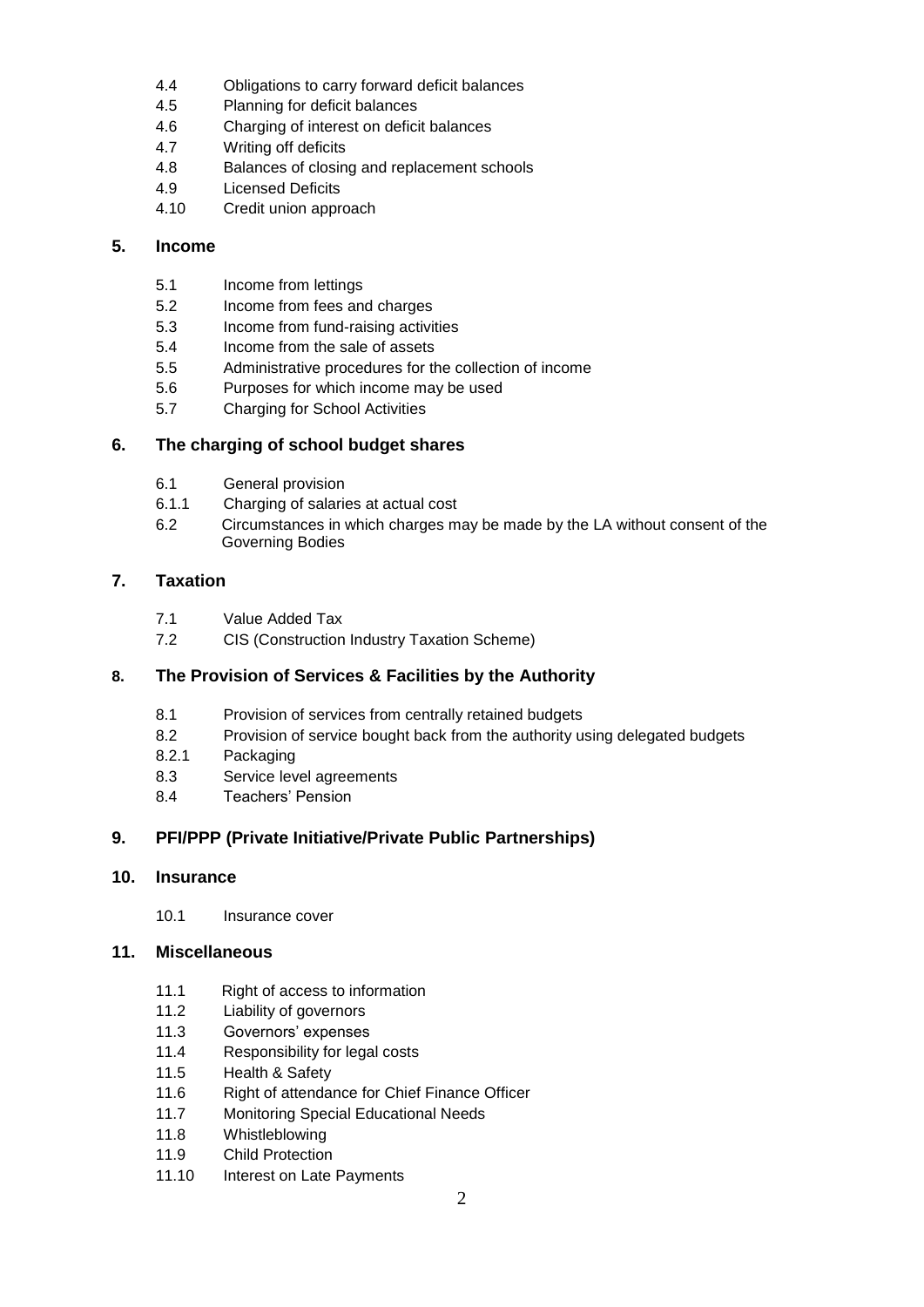#### 11.11 Redundancy/early retirement costs

#### **12. Responsibility for repairs & Maintenance**

## **13. Community Facilities**

- 13.1 Introduction
- 13.3 Consultation with the LA financial aspects
- 13.6 Funding agreements
- 13.8 Other prohibitions, restrictions and limitations
- 13.10 Supply of financial information
- 13.12 Audit
- 13.14 Treatment of income and surpluses
- 13.18 Health and safety matters
- 13.20 Insurance
- 13.23 Taxation
- 13.26 Banking

# **List of Annexes:**

| Annex 1  | List of Maintained Schools                               |
|----------|----------------------------------------------------------|
| Annex 2  | List of Approved Banks and Building Societies            |
| Annex 3a | <b>Responsibility for Repairs and Maintenance</b>        |
| Annex 3b | Notification of Proposed Capital Expenditure - templates |
| Annex 3c | Capital Statement - template                             |
| Annex 4  | Confidential Reporting Policy - Whistle blowing          |
| Annex 5  | Teachers pension scheme                                  |
| Annex 6  | Notice of Concern – Example Areas of Concern             |
| Annex 7  | Responsibility for redundancy and early retirement costs |
| Annex 8  | Time table of Key Documents                              |

References throughout this statutory guidance:

- 'the Act' is the School Standards & Framework Act 1998
- "the authority" is the local authority
- "the regulations" are School and Early years Finance (England) Regulations 2020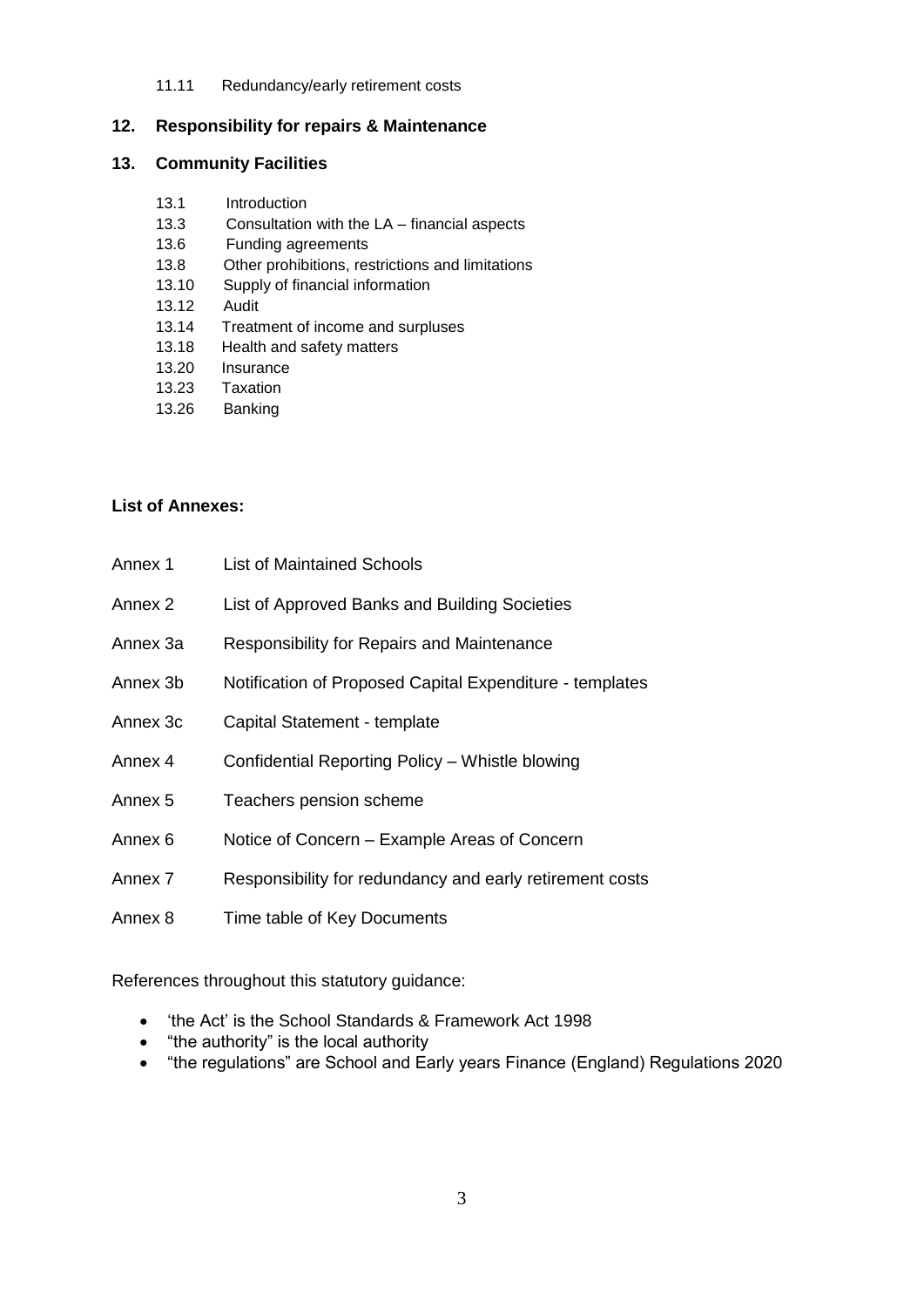#### **1 INTRODUCTION**

#### **1.1 The Funding Framework**

#### **The Local Schools Budget and Individual Schools Budget**

The funding framework is based on the legislative provisions in sections 45-53 of The School Standards and Framework Act 1998.

Under this legislation, local authorities determine for themselves the size of their Schools Budget and their non-education budget – although at a minimum a local authority must appropriate its entire Dedicated Schools Grant to their Schools Budget.

The categories of expenditure which fall within the two budgets are prescribed under regulations made by the Secretary of State, but included within the two, taken together, is all expenditure, direct and indirect, on an authority's maintained schools except for capital and certain miscellaneous items.

Local authorities may centrally retain funding in the Schools Budget for purposes defined in regulations made by the Secretary of State under s.45A of the Act. The amounts to be retained centrally are decided by the authority concerned, subject to any limits or conditions (including gaining the approval of their School Forum or the Secretary of State in certain instances) as prescribed by the Secretary of State.

The balance of the Schools Budget left after deduction of centrally retained funds is termed the Individual Schools Budget (ISB). Expenditure items in the non*-*schools education budget must be retained centrally (although earmarked allocations may be made to schools).

Authorities must distribute the ISB amongst their maintained schools using a formula which accords with regulations made by the Secretary of State, and enables the calculation of a budget share for each maintained school.

This budget share is then delegated to the governing body or the school concerned, unless the school is a new school which has not yet received a delegated budget, or the right to a delegated budget has been suspended in accordance with section 51 of the Act.

The financial controls within which delegation works are set out in the scheme in accordance with section 48 of the Act and regulations made under that section.

All proposals to revise the scheme must be approved by the schools forum, though the authority may apply to the Secretary of State for approval in the event of the forum rejecting a proposal or approving it subject to modifications that are not acceptable to the authority.

Subject to any provisions made by or under the scheme, governing bodies of schools may spend budget shares for the purposes of their school\* and any additional purposes prescribed by the Secretary of State in regulation made under s.50 of the Act*.* 

Section 50 has been amended to provide that amounts spent by a governing body on providing community facilities or services under section 27 of the Education Act 2002 are treated as if they were amounts spent for the purpose of the school (s50(3A) of the Act.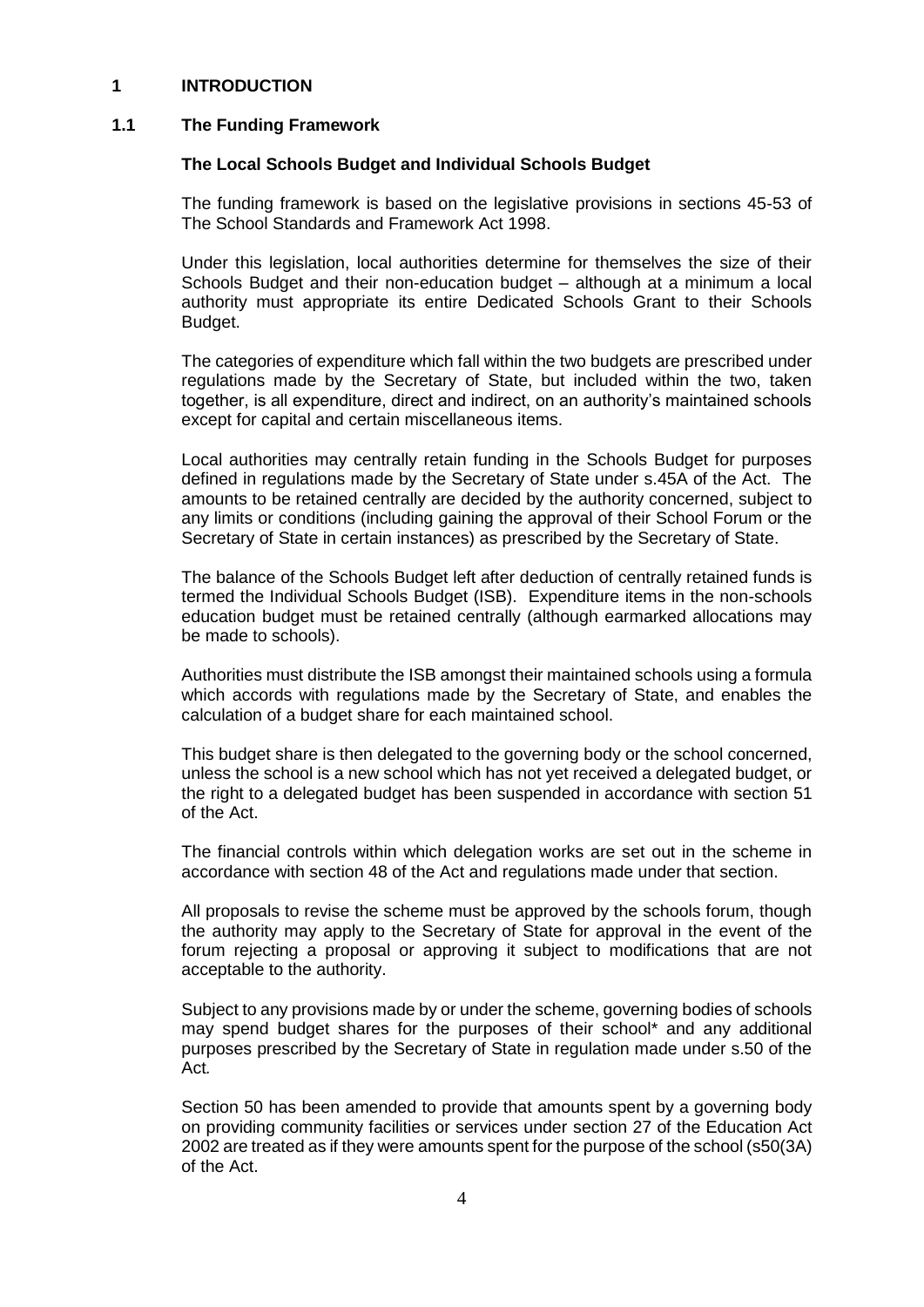A local authority may suspend a school's right to a delegated budget if the provisions of the Scheme for Financing Schools, or rules applied by the scheme, have been substantially or persistently breached, or if the budget share has not been managed satisfactorily.

A school's right to a delegated budget share may also be suspended for other reasons, under section 17 of the Act.

A local authority is obliged to publish each year a statement setting out details of its planned Schools Budget and other expenditure on children's services, showing the amounts to be centrally retained, and funding delegated to schools. After each financial year the authority must publish a statement showing outturn expenditure.

The detailed publication requirements for financial statements are set out in directions issued by the Secretary of State.

A copy of each year's budget and outturn statement will be accessible to all schools.

Regulations also require a local authority to publish their scheme and any revisions to it on a website accessible to the general public, by the date that any revisions come into force, together with a statement that the revised scheme comes into force on that date.

# **1.2 The role of the scheme**

The Walsall Scheme for Financing Schools sets out the financial relationship between the authority and its maintained schools. The scheme contains requirements relating to financial management and associated issues, binding on both the authority and schools.

Governing Bodies of all schools maintained by the authority must operate within this framework. The scheme contains guidance and directions to enable schools to execute their delegated financial powers appropriately.

# **1.3 Application of the Scheme to the authority and maintained schools**

The scheme applies to all community, nursery, special, voluntary, foundation (including trust) and foundation special schools and pupil referral units maintained by the authority, whether they are situated in the area of the authority or situated elsewhere (see Annex 1). It does not apply to schools situated in the authority's area which are maintained by another authority. The scheme does not apply to academies.

#### **1.4 Publication of the scheme**

As a minimum, the scheme will be published on a website which is accessible to the general public and revised versions of the scheme will be published by the date that the revisions come into force, together with a statement that the revised scheme comes into force on that date.

#### **1.5 Revision of the scheme**

Any proposed revisions to the scheme will be the subject of consultation with all maintained schools before they are submitted to the Schools Forum for their approval.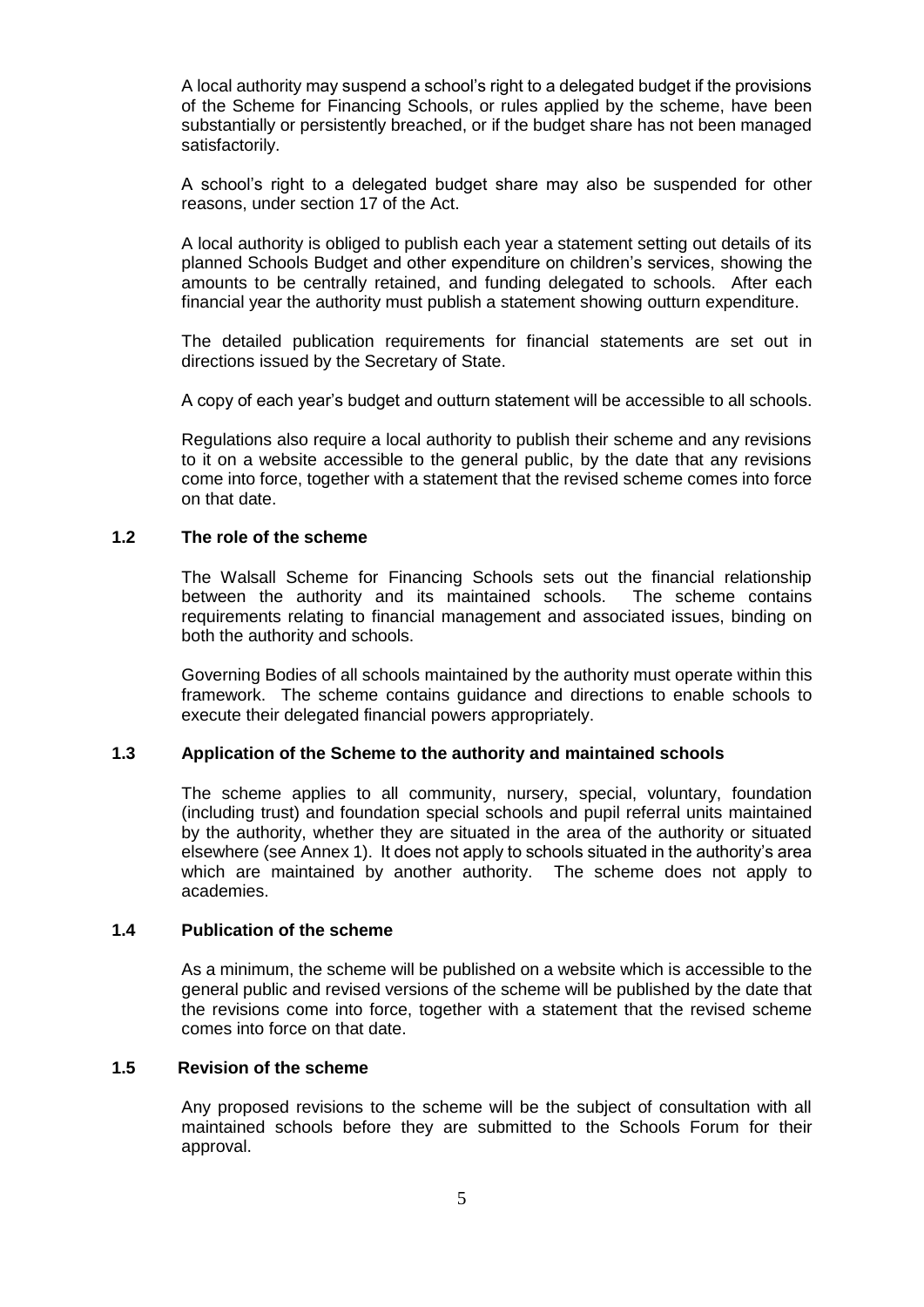All proposed revisions will be submitted to the Schools Forum for approval by members of the forum representing maintained schools. Where the Schools Forum does not approve them or approves them subject to modifications which are not acceptable to the authority, the authority may apply to the Secretary of State for approval.

It is also possible for the Secretary of State to make directed revisions to schemes after consultation. Such revisions become part of the scheme from the date of the direction.

#### **1.6 Delegation of financial powers to the head teacher**

A governing body must consider the extent to which it wishes to delegate its financial powers to the head teacher, and to record its decision (and any revisions) in the minutes of the governing body.

The first and any subsequent formal budget plans for a particular financial year must be approved by the governing body or by a committee of the governing body.

The delegation of financial powers to the head teacher and relevant committees should be reviewed at least annually. Where there is a change in Headteacher, delegation to the head teacher must be reviewed at the earliest opportunity.

# **1.6 Maintenance of schools**

The local authority is responsible for maintaining the schools covered by the scheme, and this includes the duty of defraying all the expenses of maintaining them (except in the case of a voluntary school where some of the expenses are, by statute, payable by the governing body). Part of the way an authority maintains schools is through the funding system put in place under sections 45 to 53 of The School Standards and Framework Act 1998.

# **2 FINANCIAL CONTROLS**

#### **2.1.1 Application of financial controls to schools**

In the management of their delegated budgets all schools must abide by the Council's requirements on financial controls and monitoring. The detailed requirements and procedures can be found on the council's website including the council's regulations and standing orders.

The purpose of such regulation is to ensure that public accountability and high standards of financial integrity are exercised over the control of public funds. In addition, they assist sound administration, reduce the risk of irregularities and support the delivery of effective, efficient and economical services**.** 

#### **2.1.2 Provision of financial information and reports**

Unless the authority has notified a school that in its view the school's financial position requires more frequent submission, see 2.15 Notice of Concern, or the school is in its first year of operation, the school must provide, in addition to the governors Formal Budget Plan, two further returns to the authority which must detail anticipated and actual expenditure and income as at the end of August and December. A pro-forma to be used for the submission of the information will be made available to schools. The requirement to provide additional information does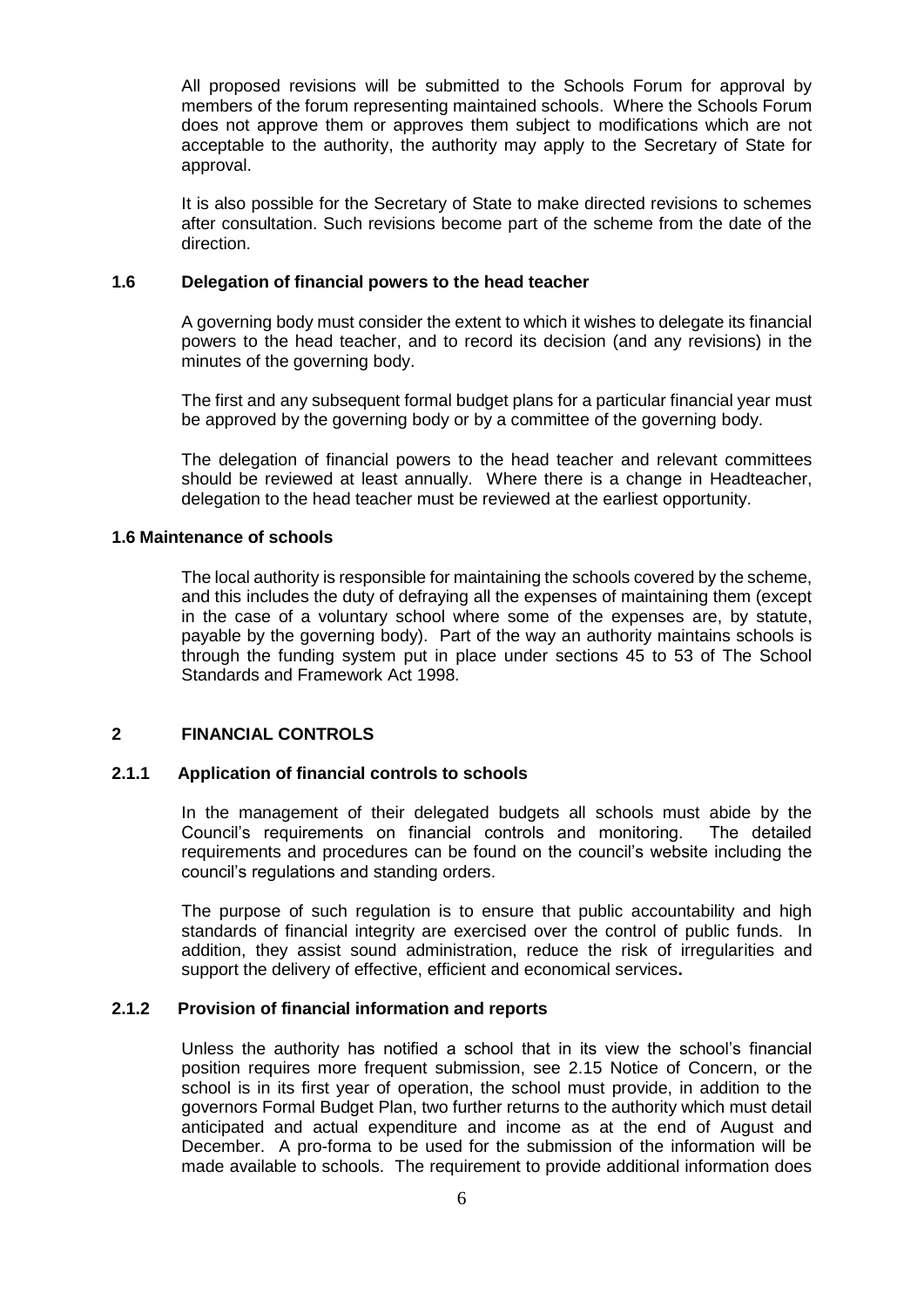not apply to schools which are part of the on-line financial accounting system operated by the authority.

Annex 8 lists a timetable of key documents

Schools operating their own bank account must comply with the financial procedures set out in Section 3 of the scheme.

The authority has a duty to ensure the effective management of resources by schools. To this end, schools may be required to submit returns as specified by the authority for this purpose. All submissions required by the authority should be completed in a timely and accurate manner. The Authority has a duty to challenge schools' financial performance and will monitor and check school financial returns as part of the challenge process.

Where the schools' financial performance gives cause for concern, the schools will be required to attend a financial review meeting with the authority, to work in collaboration to review the reasons for concern and agree a way forward. This process will form the initial stage of any intention or requirement for the authority to issue a Notice of Concern (paragraph 2.15).

The following reasons are deemed to give an indication that the schools financial position looks fragile or there is evidence of weak financial management:

- having a deficit budget
- applying for consecutive licensed deficits
- receiving a poor internal audit review
- financial returns are either not returned or give cause for concern
- requiring cash flow loan
- late payment of invoices
- the maintenance of a high level of uncommitted / unsupported surplus balance

#### **2.1.3 Payment of salaries; payment of bills**

The authority offers a payroll service to schools on a buy-back basis. Details can be found within the Traded Services Portfolio published annually. Schools buying into the authority's payroll service receive a comprehensive service including all tax and statutory returns and pension administration. Schools administering their own payroll or buying in from an external provider must satisfy themselves that all statutory requirements are being met.

The authority also offers a transaction service to schools to enter payments onto the authority's financial system, or schools may enter their own invoice payments directly into the system. Alternatively schools may apply for an external bank account to process payments through an external financial management information system. In such circumstances the school must comply with the authority's VAT guidance and make separate claims to the authority for reimbursement of VAT.

# **2.1.4 Control of assets**

Each school is required to maintain an inventory of its moveable non-capital assets, in a form determined by the authority, and setting out the basic authorisation procedures for disposal of assets.

Schools are free to determine their own arrangements for keeping a register of assets worth less than £1,000. Schools are, however, encouraged to register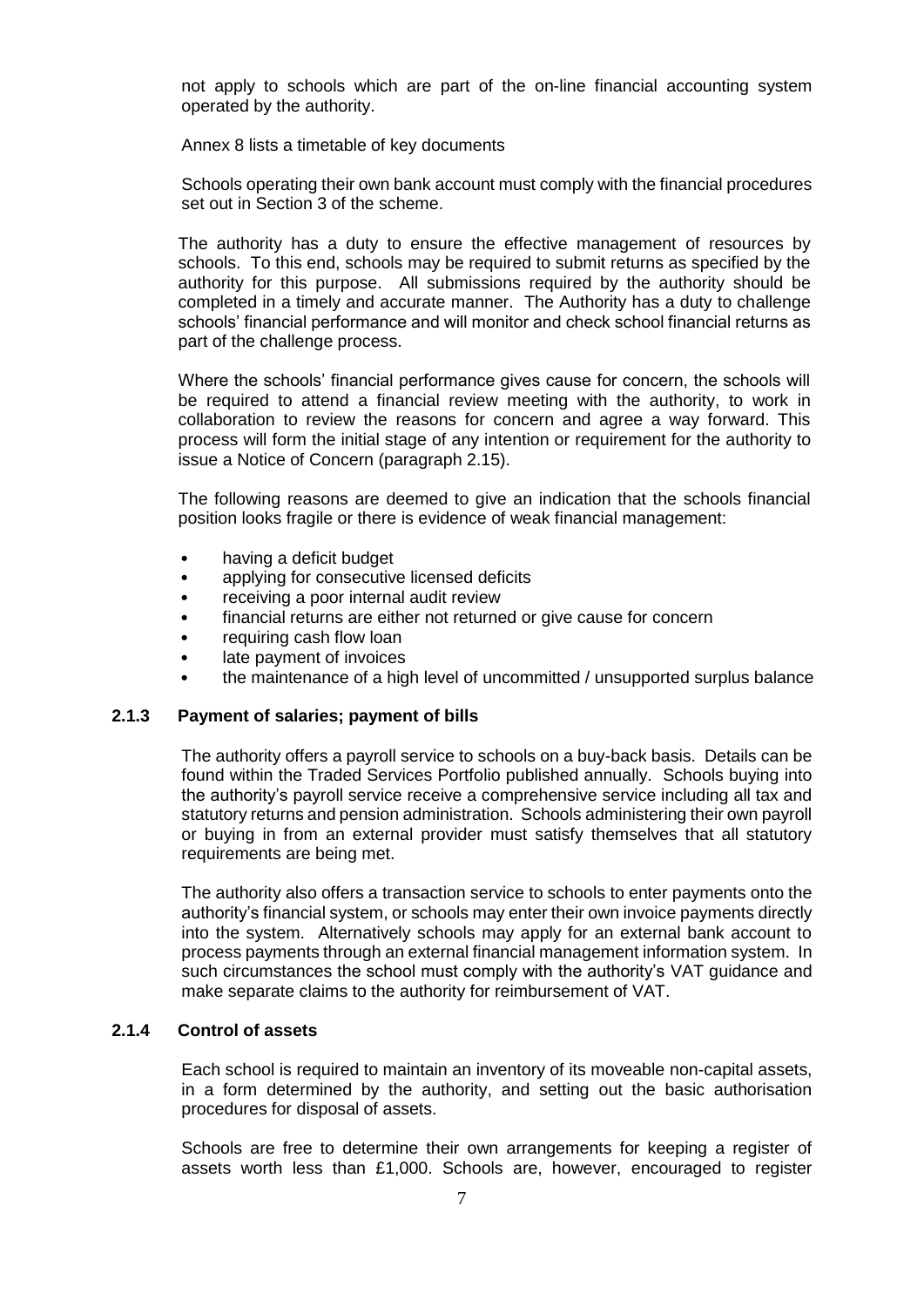anything that is portable and attractive, such a camera and must keep a register in some form.

# **2.1.5 Accounting Policies including year-end procedures**

All schools are required to abide by procedures issued by the authority and these will vary according to the systems operated by schools.

#### **2.1.6 Writing off debts**

The scheme allows for governing bodies to recommend the write off of debts up to a maximum limit of £2,500. In these cases, details must be forwarded in the first instance to Chief Finance Officer.

The list will subsequently be forwarded to the authority's Head of Finance who is the Council's delegated officer for writing off such debts. A formal list for write off will then be prepared and actioned.

Debts of over £2,500 proposed for write off will be the subject of a report to Head of Finance. Therefore governing bodies will be required to write to the Chief Finance Officer detailing the debt and requesting that a report can be prepared.

The governing body is responsible for minimizing the risk that income owing to the school has to be written off. In particular, the governing body must collect payments in advance of the service or goods being provided, where this is practical, and issue invoices and reminders promptly.

#### **2.2 Basis of accounting**

Schools are free to use their own financial software to administer their accounts, however schools must be able to furnish the authority with reports on the basis required and schools are required to meet the costs of modifications needed in the provision of the information to the authority.

In accordance with the authority's corporate financial standards all goods and services received in a financial year must be accounted for within that financial year. All outstanding invoices as at close down must be accounted for via the accruals process. To satisfy external audit requirements documented evidence is required to support all such transactions.

#### **2.3 Submission of budget plans**

Schools are required to submit a formal budget plan, approved by the governing body or by a committee of the governing body no later than 1<sup>st</sup> June. This must include a detailed breakdown of planned income and expenditure for the year and the assumptions underpinning the budget plan (see next paragraph).

The format of the plan is specified by the authority and takes account of the requirements of the Consistent Financial Reporting (CFR) framework, as prescribed by government regulations. In addition, schools will take into account estimated surplus/deficits as at the previous  $31<sup>st</sup>$  March in their budget plan, should final balances not be known.

For schools who purchase financial services from an external agency or have inhouse finance officers, supporting budget documentation will be required by the authority, e.g. detailed staffing budgets, inflation factors, etc.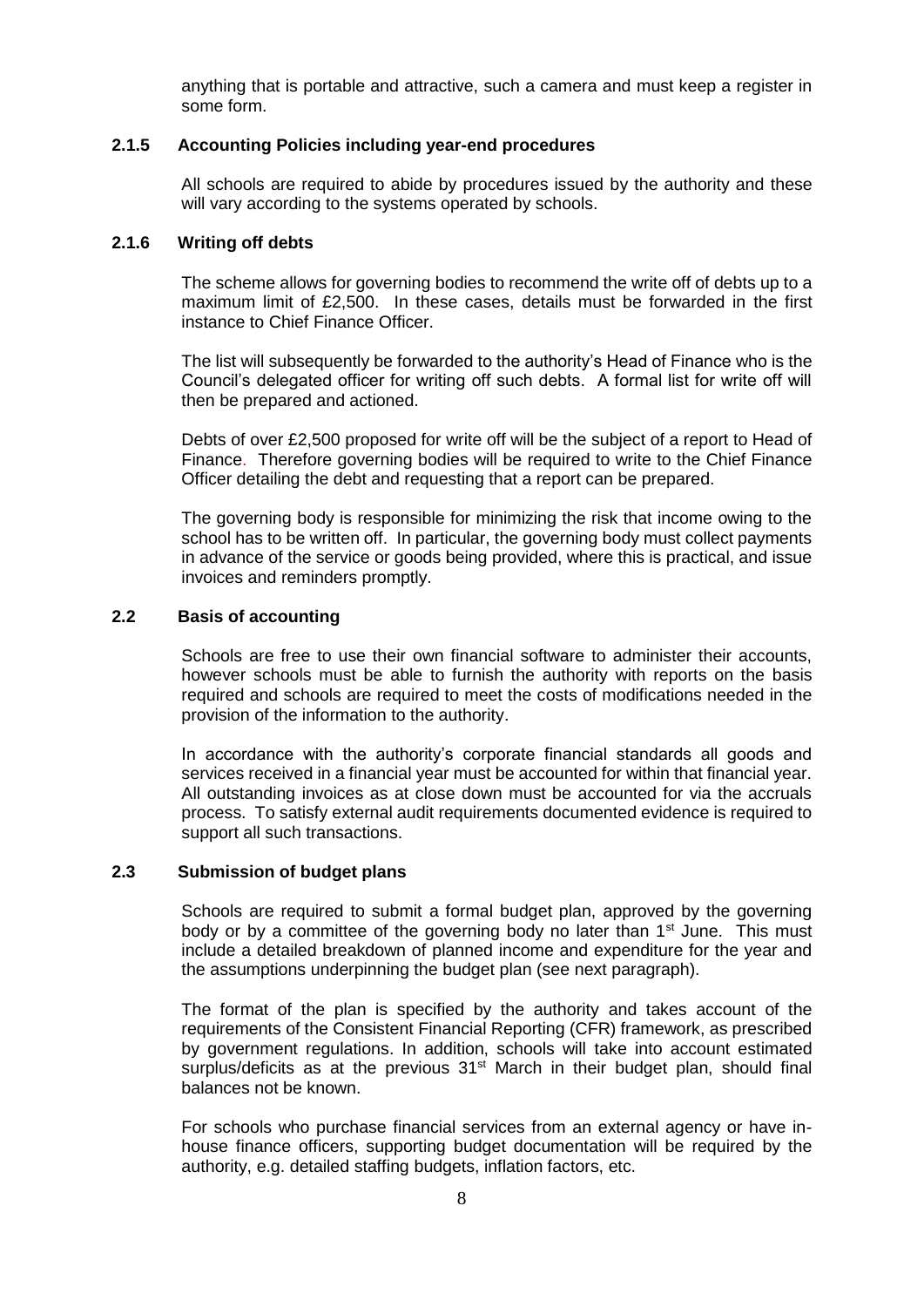The authority, where appropriate, will ensure that the formal budget plan of each school is entered onto the council's financial systems within 30 days of receipt.

To assist in efficient planning, the authority will supply those schools not operating via the councils financial systems with a copy of the income and expenditure data which it holds. This information will be provided on a termly basis.

To reflect changes in financial circumstances, schools are free to submit a revised budget plan, approved by their governing body, to the authority at 31<sup>st</sup> October in each financial year.

## **2.3.1 Submission of Financial Forecasts**

From the 2021 to 2022 funding year each school must submit a 3-year budget forecast each year to the local authority by 1st June.

Although schools will not have complete information in future levels of funding, this is considered not different to other parts of the public sector and schools should plan on a range of scenarios.

In requiring this information the authority will be in a position to ensure schools are undertaking effective financial planning or not.

Beyond the current year governors should ensure they are planning for likely future resources, for example managing falling rolls, recovery of deficit.

Additionally such forecasts will provide:

- Evidence to support the authority's assessment of schools financial value standards
- Support for the authority's Balance Control Mechanism, (see 4.2) and
- Evidence in support of a school's deficit recovery plan where required. (see 4.10)

### **2.4 Efficiency and value for money**

Schools must seek to achieve effective management of resources to optimise the use of their resources and to invest in teaching and learning, taking into account the Authority's purchasing, tendering and contracting requirements outlined in section 2.10.

It is for heads and governors to determine at school level how to secure better value for money. There are significant variations in efficiency between similar schools, and so it is important for schools to review their current expenditure, compare it to other schools and think about how to make improvements.

#### **2.5 Virement**

A virement is the transfer of funding between one budget head and another after the budget has been approved, in order to meet emerging budget pressures.

Governing bodies are free to vire budgets at any time, but must ensure that there is sufficient resource in the original budget head to meet known commitments or statutory provision.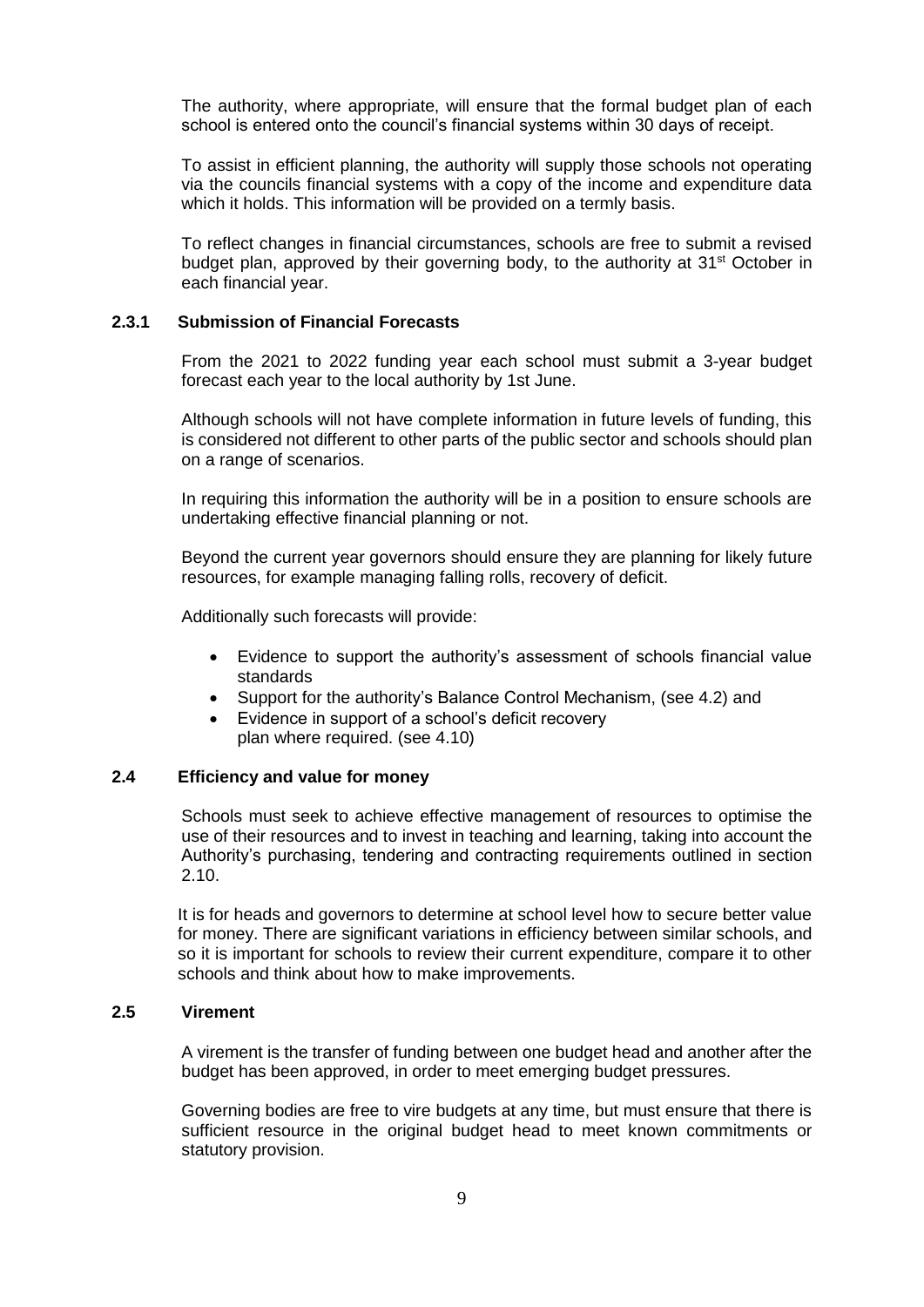In order to ensure the efficient running of the school, governing bodies are encouraged to delegate some of this responsibility to the Head teacher and/or others, so that virement, up to a predetermined amount, may take place without further consultation with the governing body (see paragraph 1.5).

Approvals should be minuted by the governing body.

## **2.6 Audit: General**

The accounts of a school, being part of the overall accounts of the Council, will be subject to internal audit and the authority's external audit regime as determined by the Local Audit and Accountability Act 2014.

Under section 151 of the Local Government Act 1972 and the Accounts and Audit Regulations, the Corporate Board Director (Resources) shall maintain an effective internal audit of the accounts of the Council. In so doing, the Chief Internal Auditor shall review, appraise and report on:

- the economy, efficiency and effectiveness of financial and other management controls;
- the extent of compliance with, relevance and financial effect of, established policies, plans and procedures;
- the extent to which an organisation's assets are accounted for and safeguarded from losses of all kinds arising from:
	- **fixaud and other offences;**
	- waste, extravagance, inefficient administration, poor value for money or any other cause; and
	- suitability and reliability of financial and other data produced within the organisation.

All schools under the scheme are required to provide access to the school's records for both internal and external auditors. This includes responding to recommendations and notifying internal audit immediately of any suspected irregularities.

# **2.7 Separate external audits**

The authority's external auditors shall undertake such reviews of financial and other operations in schools as they deem necessary, for the discharge of their statutory functions. All schools under this scheme are required to co-operate with the external audit regime.

A governing body may spend funds from its budget share to obtain external audit certification of its accounts, separate from any authority internal or external audit process. There is no expectation by the Secretary of State that routine annual external audit at school level of budget share expenditure should be a usual feature of the funding system, however schools are not prevented from seeking an additional source of assurance at their own expense.

Where a school chooses to seek such an additional audit it does not remove the requirement that the school must also co-operate with the authority's internal and external auditors.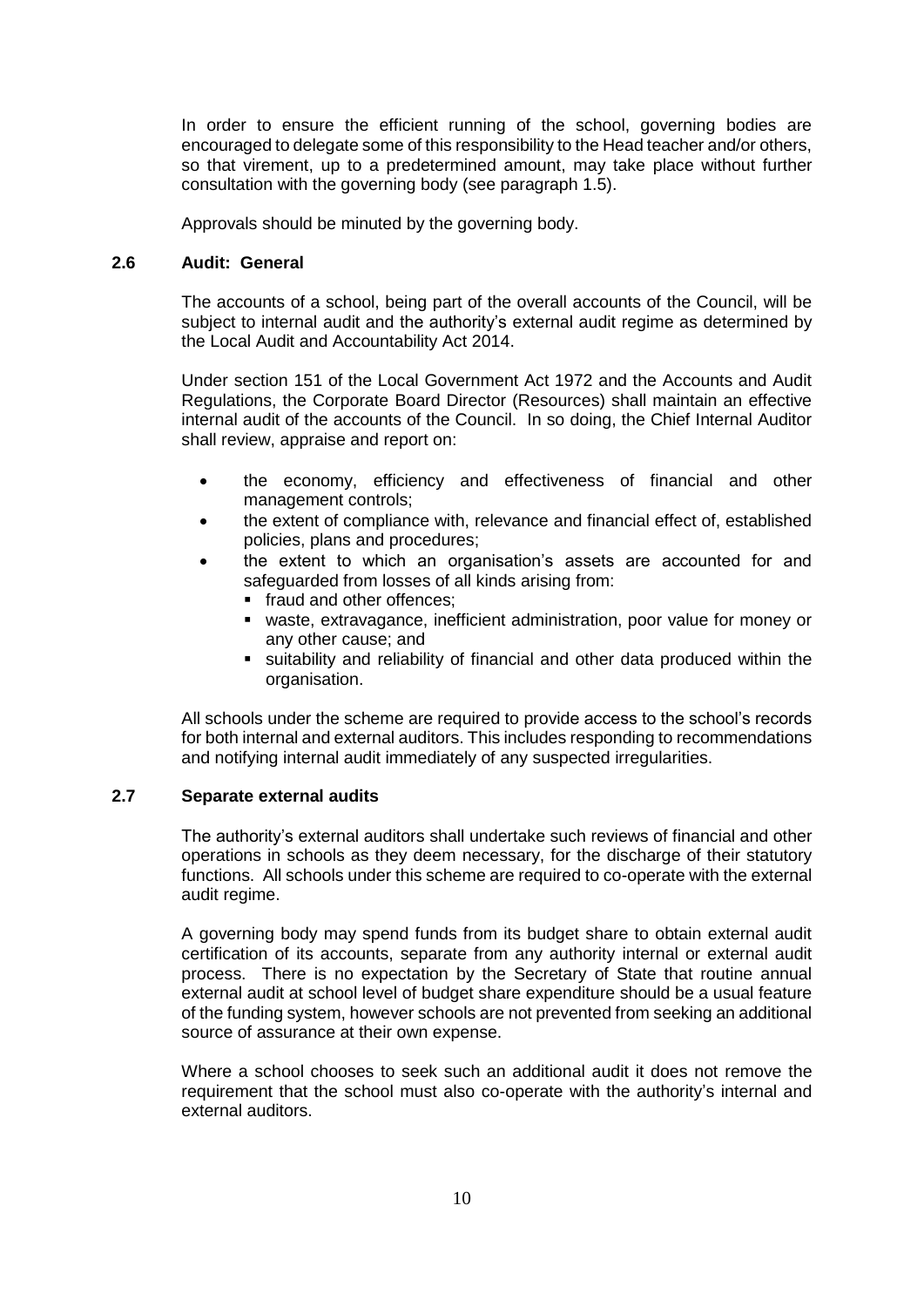# **2.8 Audit of voluntary and private funds**

Accounts for voluntary and private funds held by schools or groups of schools, and the accounts of any trading organisations controlled by a school must be audited annually and a certificate retained. The certificate must be made available to the authority on request. Refusal to provide an audit certificate will be taken as being in breach of the Scheme and the LA will take action on this basis.

The purpose of such a provision is to allow the authority to satisfy itself that public funds are not being misused. The authority may not seek to impose through the scheme a right to audit such funds themselves or otherwise access the accounts of private funds. Access to the accounts of such funds by other agencies is a matter for them. Any other requirement as to audit of such funds is a matter for those making the funds available, and any Charity Commission requirements.

The Consistent Financial Reporting framework requires that private funds under the control of the governing body be included.

Schools or groups of schools considering setting up a school company must have regard to DfE guidance and liaise with the local authority in advance of the company being setup.

# **2.9 Register of business interests**

The governing body of each school must have a register which lists for each member of the governing body, and the head teacher of the school;

- Any business interests they or any member of their immediate family have;
- Details of any other educational establishments that they govern;
- Any relationships between school staff and members of the governing body;
- And to keep the register up to date with notification of changes and through annual review of entries, to make the register available for inspection by governors, staff, parents, and the authority and to publish the register, for example on a publicly accessible website

Any governor or member of staff should not be involved in any discussion or voting on a decision in which they have an interest.

# **2.10 Purchasing, tendering and contracting requirements**

Schools must abide by the Council's financial regulations and standing orders in purchasing, tendering and contracting matters. This includes a requirement to assess in advance, where relevant, the health and safety competence of contractors, taking into account of the Council's policies and procedures. However, schools may disregard any provision of these regulations, which would otherwise require them:

- to do anything incompatible with any of the provisions of the scheme, or any statutory provision, or any EU Procurement Directive;
- to seek an authority officer countersignature for any contracts for goods or services for a value below **£60,000** in any one year;
- to select supplies only from an approved list;
- or would permit schools to seek fewer than three tenders or quotations in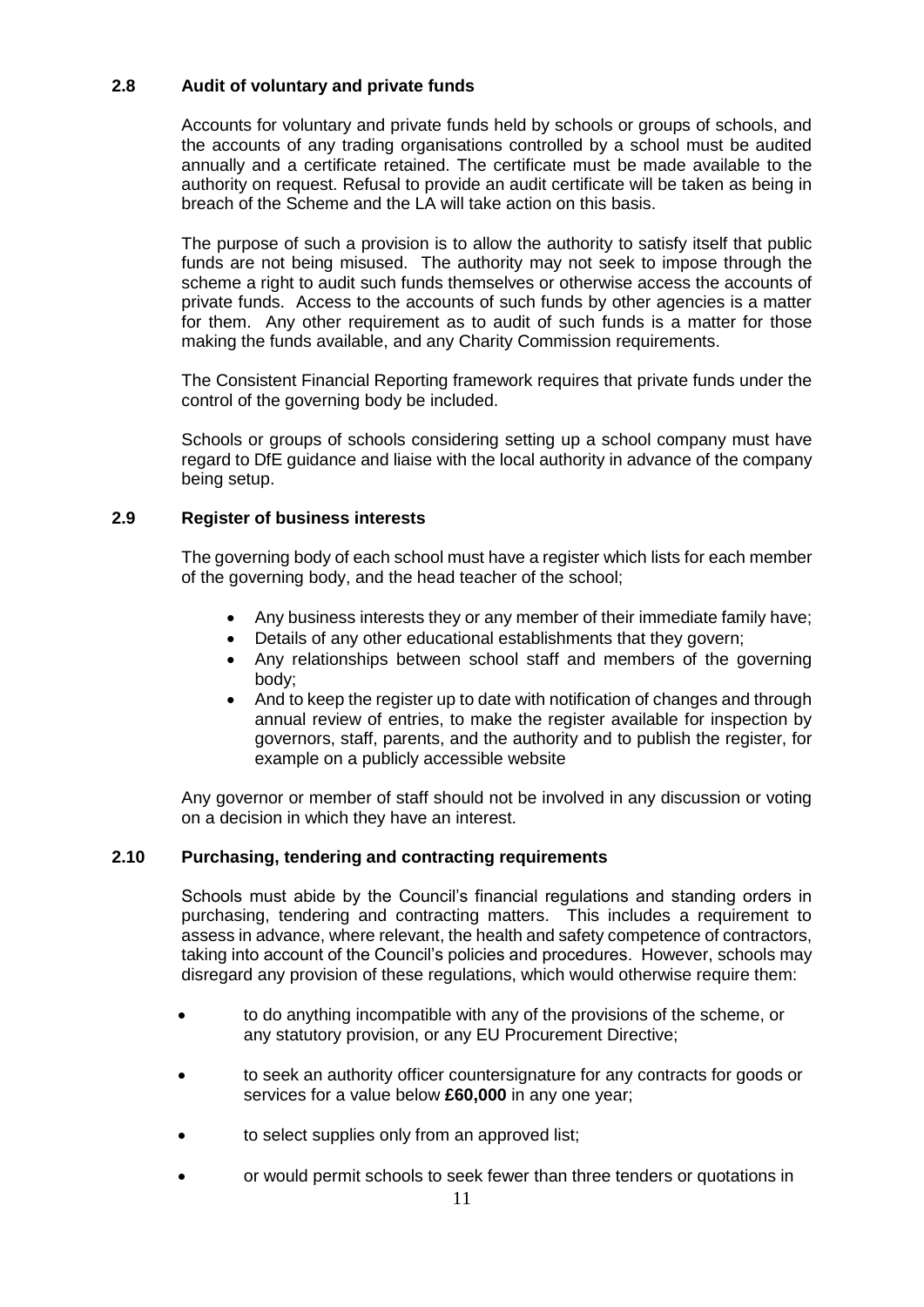respect of any contract with a value exceeding **£10,000** in any one year, subject to specified listed exceptions.

For clarification the requirement of the Scheme for Financing Schools is that schools would need to obtain at least 3 quotes for contracts with a value of £10,001 to £50,000, and above £50,000 would continue to follow the requirements set out in the Council's contractual rules.

A countersignature requirement relates to the total value of a contract or service. Schools and the authority should not attempt to artificially aggregate or disaggregate orders to avoid or impose the requirement.

Schools may seek advice on a range of compliant deals via Buying for Schools – [www.gov.uk/guidance/buying-for-schools](http://www.gov.uk/guidance/buying-for-schools)

# **2.11 Application of contracts to schools**

It is the right of schools to opt out of a council arranged contract except where:

Although governing bodies are empowered under paragraph 3 of schedule 1 to the Education Act 2002 to enter into contracts, in most cases they do so on behalf of the authority as maintainer of the school and the owner of the funds in the budget share. (This is the main reason for allowing authorities to require an authority countersignature of contracts exceeding a certain value). Other contracts may be made solely on behalf of the governing body, when the governing body has clear statutory obligations – for example contracts made by aided or foundation schools for the employment of staff.

# **2.12 Central funds and earmarking**

The authority may make sums available to schools from central funds, in the form of allocations which are additional to, and separate from the schools' budget share. Such allocations will be subject to conditions setting out the purpose or purposes for which the funds may be used and may for example be sums for SEN or other initiatives from the central expenditure of the Schools Budget or other authority budget.

Separate accounting mechanisms may be required to establish that the schools' spending is consistent with the purpose for which it was given. The authority will require any unspent monies to be returned at the financial year-end, or within the period over which schools are allowed to use the funding if different.

The authority is barred from making any deduction, in respect of interest costs to the authority, from payments to schools of devolved specific grant.

#### **2.13 Spending for the purposes of the school**

Although section 50(3) of the Act allows governing bodies to spend budget shares for the purpose of the school, this is subject to regulations made by the Secretary of State and any provisions of the scheme. As well as the various standard provisions the authority can, as required, propose its own restrictions on this freedom, arising from local circumstances. By virtue of s.50(3A) (which came into force 1 April 2011) amounts spent by governing bodies on community facilities or services under section 27 of the Education Act 2002 will be treated as if spent for any purposes of the school*.*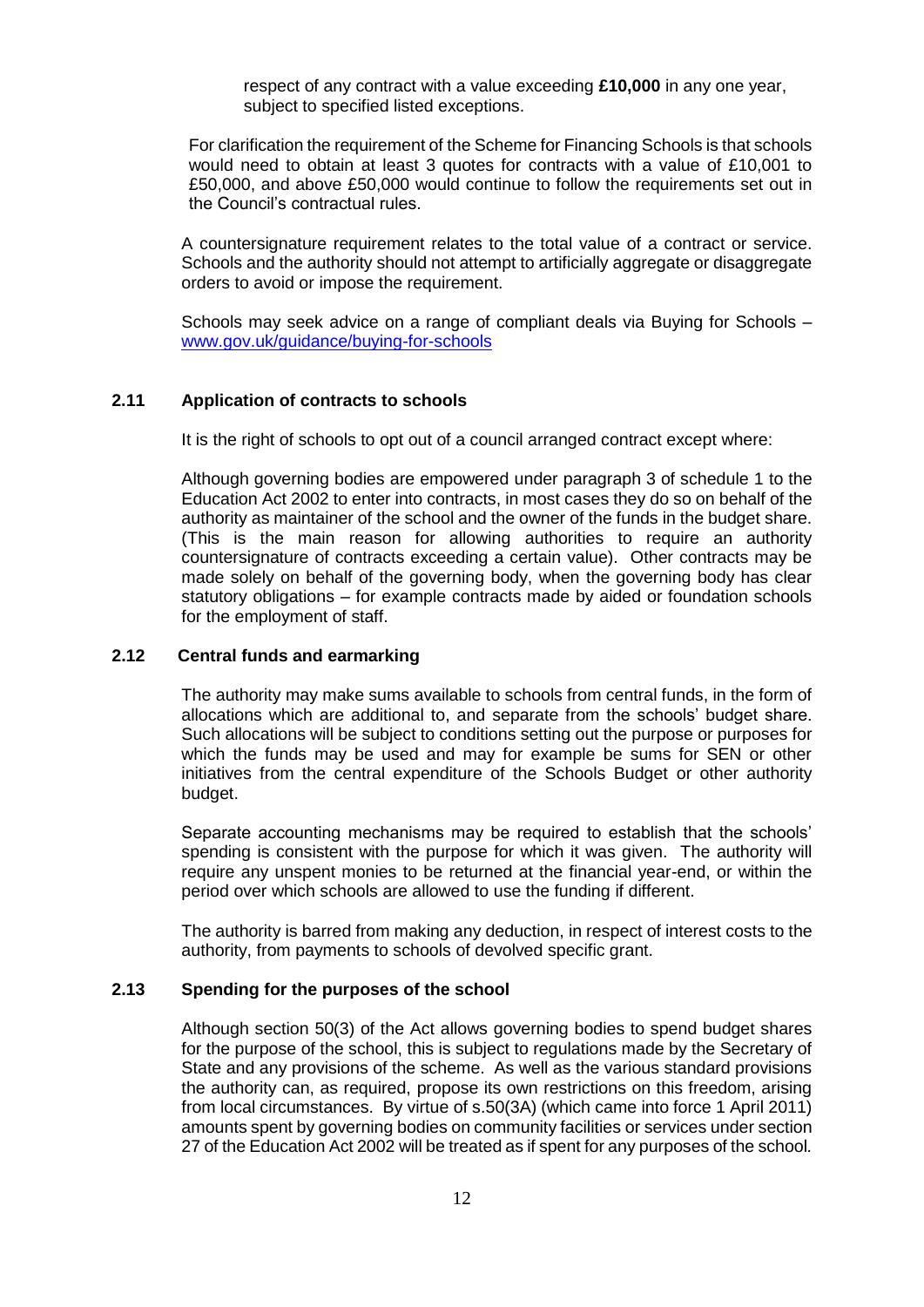Under section 50(3)(b) the Secretary of State may prescribe additional purposes for which expenditure of the budget share may occur. He has done so in the School Budget Shares (Prescribed Purposes) (England) Regulations 2002 (SI 2002/378), which have been amended by the School Budget Shares (Prescribed Purposes) (England) (Amendment) Regulations 2010 (SI 2010/190*).* These allow schools to spend their budgets on pupils who are on the roll of other maintained schools or academies.

## **2.14 Capital spending from budget shares**

The scheme allows governing bodies to use budget shares to meet the cost of capital expenditure on the school premises. This includes expenditure by the governing body of a voluntary aided school on work which is their responsibility under paragraph 3 of Schedule 3 of the Act.

However, where there is expected capital expenditure from the budget share the governing body must notify the authority; and it must take into account any advice from the Director of Children's Services as to the merits of the proposed expenditure if it exceeds the figure of £15,000.

Where the premises are owned by the authority, or the school has voluntary controlled status, then the governing body must seek the consent of the authority to the proposed works, but such consent can be withheld only on health and safety grounds.

The reason for these provisions is to help ensure compliance with the School Premises (England) Regulations 2012, the Workplace (Health, Safety & Welfare) Regulations 1992, the Regulatory Reform (Fire Safety) Order 2005, the Equality Act 2010, and the Building Regulations 2010.

Governor Body notification of all planned capital expenditure should be submitted to: Shelley Oakden, Integrated Facilities Management, 2<sup>nd</sup> Floor, Civic Centre, Darwall Street, Walsall. Guidance and pro-forma templates, available on The Link, should be used to notify the authority of proposed work, see a copy of the templates at Annex 3b.

In addition, the Chartered Institute of Public Finance and Accountancy (CIPFA), who determine the accounting rules for local authorities in conjunction with the Financial Reporting Advisory Board, now require local authorities to change how they account for schools.

The result of the new rules is that school accounts are to be fully integrated within the council's accounts, as such, the authority must be able to identify capital spending from schools delegated revenue budgets.

At the end of each financial year schools will be required to submit detailed statements of capital spending funded by their delegated budget shares and devolved formula capital. To assist schools with this process a pro-forma template is available on The Link together with more detailed guidance, a copy of the template can be found at Annex 3c.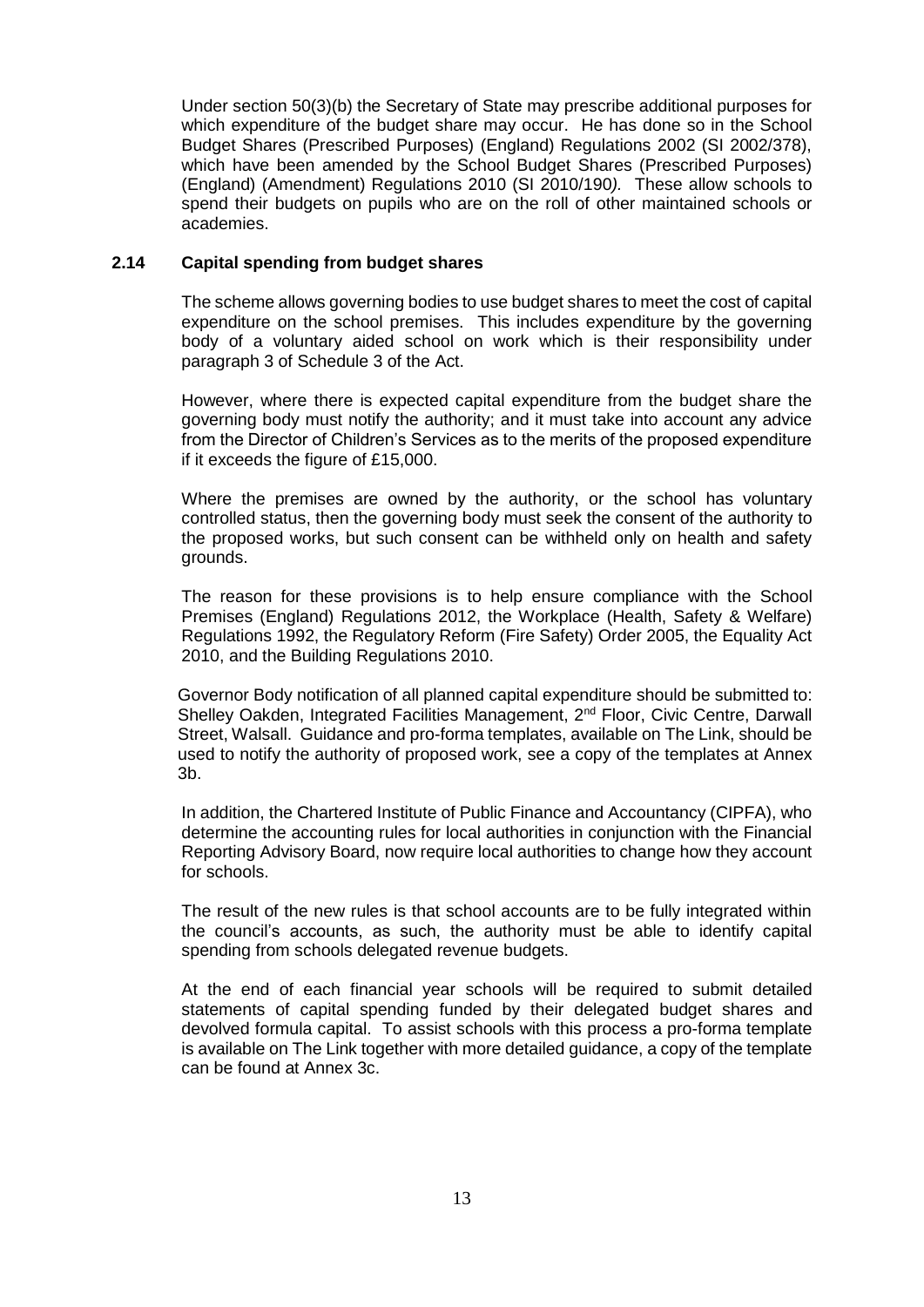# **2.15 Notice of Concern**

The authority may issue a notice of concern to the governing body of any school it maintains where, in the opinion of the Chief Finance Officer and the Director of Children's Services, the school has failed to comply with any provisions of the scheme, or where actions need to be taken to safeguard the financial position of the local authority or the school.

The notice will set out the reasons and evidence for it being made and will place on the governing body restrictions, limitations or prohibitions in relation to the management of funds delegated to it. Annex 6 – Areas of Concern.

Dependant on the level of financial concern, some or all of the following restrictions will be applied to the governing body and school:

- insisting that relevant staff undertake appropriate training to address any identified weaknesses in the financial management of the school;
- insisting that an appropriately trained/qualified person chairs the finance committee of the governing body;
- placing more stringent restrictions or conditions on the day to day financial management of a school than the scheme requires for all schools – such as the provision of monthly accounts to the local authority;
- insisting on regular financial monitoring meetings at the school attended by local authority officers, which may include attendance at governors meetings;
- requiring a governing body to buy into a authority's financial management systems; and
- imposing restrictions or limitations on the manner in which a school manages extended school activity funded from within its delegated budget share – for example by requiring a school to submit income projections and/or financial monitoring reports on such activities.

The notice of concern will clearly state what the requirements are and the way in which and the time by which such requirements must be complied with in order for the notice to be withdrawn. It will also state the actions that the authority may take where the governing body does not comply with the notice.

A notice of concern will not be used in place of withdrawal of financial delegation where that is the appropriate action to take, however it will provide a way of making a governing body aware of authority concerns short of withdrawing delegation and the actions a governing body must take to avoid withdrawal.

Where a dispute arises between the authority and a school to whom a notice has been issued, the matter will be referred to the Schools Forum to aid resolution.

# **2.16 Schools Financial Value Standard (SFVS)**

All local authority maintained schools (including nursery schools and pupil referral units (PRUs) that have a delegated budget) must demonstrate compliance with the Schools Financial Value Standard (SFVS) and complete the assessment form on an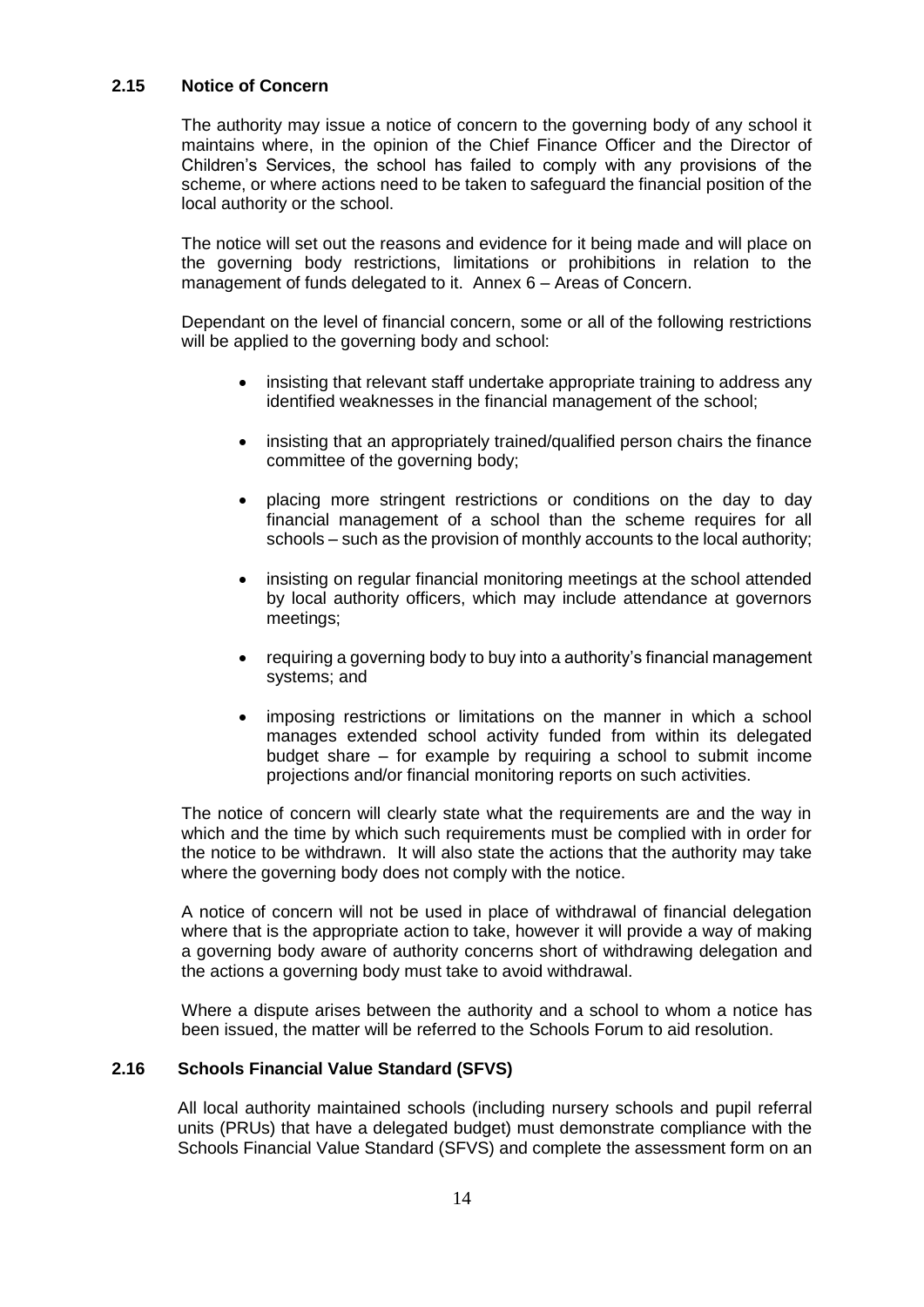annual basis. It is for the school to determine at what time in the year they wish to complete the form.

Governors must demonstrate compliance through the submission of the SFVS assessment form signed by the Chair of Governors. The form must include a summary of remedial actions with a clear timetable, ensuring that each action has a specified deadline and an agreed owner. **Governors must monitor the progress of these actions to ensure that all actions are cleared within specified deadlines.**

The submission of a completed form to the local authority should be made before the end of the financial year.

#### **2.17 Fraud**

All schools must have a robust system of controls to safeguard themselves against fraudulent or improper use of public money and assets.

The governing body and head teacher must inform all staff of school policies and procedures related to fraud and theft, the controls in place to prevent them; and the consequences of breaching these controls.

This information must also be included in induction for new school staff and governors.

# **3 INSTALMENTS OF THE BUDGET SHARE & BANKING ARRANGEMENTS**

For the purposes of this section, "budget share" includes any place-led funding for special schools or pupil referral units

#### **3.1 Frequency of instalments**

Regulation requires local authorities to make payments in respect of top-up funding for high needs pupils on a monthly basis unless otherwise agreed.

School budget shares will be made available to governing bodies of schools operating within the authority's financial systems termly. Schools operating external banking arrangement will receive budget shares paid in monthly instalments.

All schools will receive payments made in respect of Top-up for pupils with high needs termly subject to pupil data held at the beginning of each term. As Top-up funding is to relate to specific pupils and actual provision made it will be necessary, at the end of each term, to adjust termly payments upwards or downwards to reflect any change in provision during the term.

#### **3.2 Proportion of budget share payable at each instalment**

Where schools opt for an external bank account the governing body must indicate to the authority whether its wishes to include resources to meet employee costs or not. The proportion of the budget share will be made available to governing bodies under the principles listed below:

 *External Bank Account including employee costs* – The sum of CFR income codes I01, I02 and I03, i.e. the budget share determined via the funding formula, will be paid into a governing body's specified bank account in payments equal to  $1/12<sup>th</sup>$ .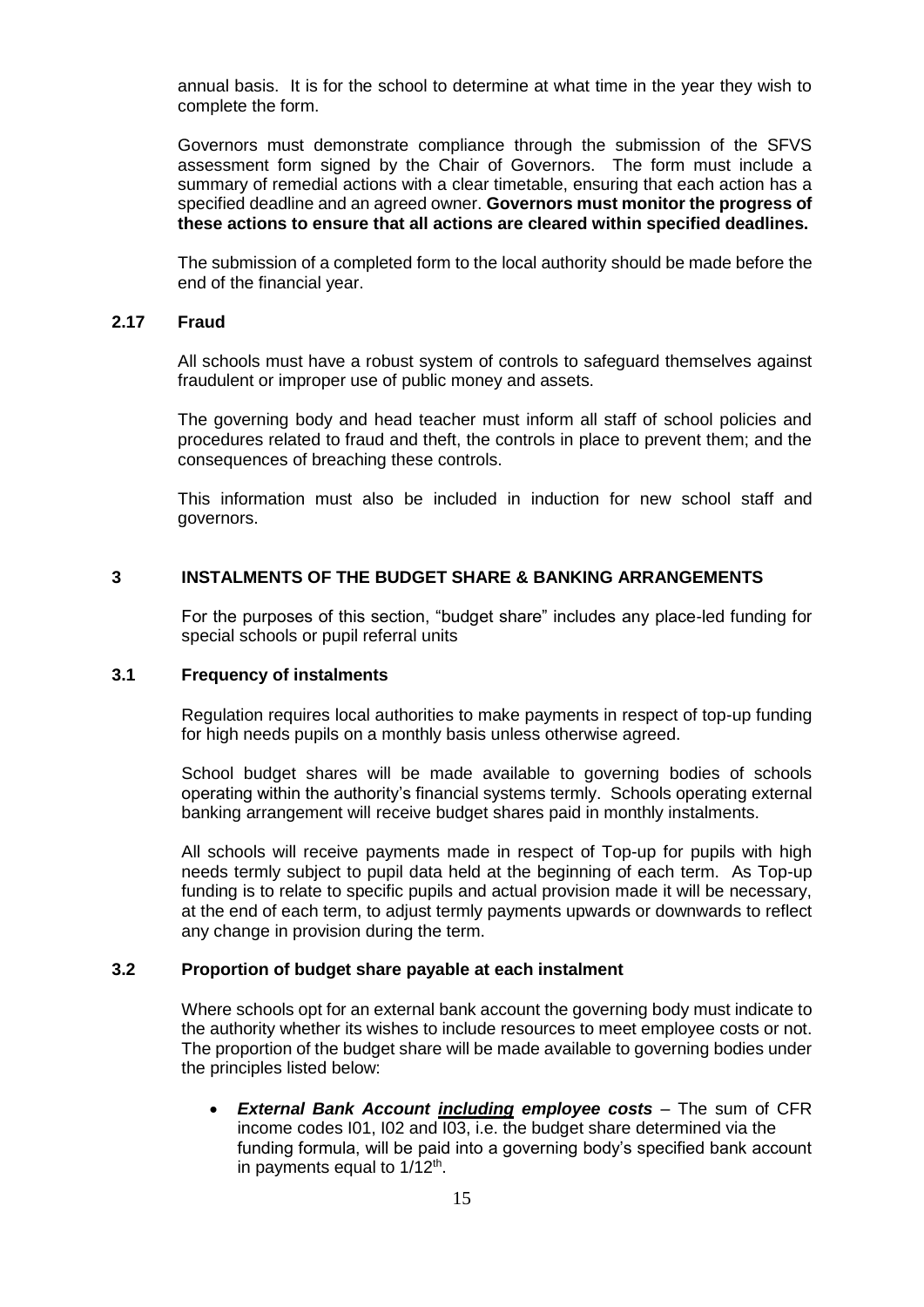*External Bank Account excluding employee costs –* The sum of CFR income codes I01, I02 and I03, i.e. the budget share determined by the funding formula, will be calculated and have deducted from it the school's estimate of salary costs. The amount net of these costs will be paid into a specified bank account in payments equal to  $1/12<sup>th</sup>$ . Should the authority's monitoring of a school's spending on salaries reflect an increase over a school's initial estimates, the payment into the bank account will be amended.

Schools operating this type of external bank account must provide to the authority, by the end of February preceding the beginning of the financial year, their estimated salary costs for the next financial year.

For schools wishing to operate under local banking facilities the following in-house options are offered:

 *Non-Bank Account –* **i.e. schools using of the** *Oracle Finance System –* the governing body will have paid into their schools 'in-house' council bank their budget share, as determined by the funding formula, termly.

#### **3.3 Interest claw-back**

The authority will not currently be operating interest claw-back.

#### **3.3.1 Interest on late budget share payments**

Any interest paid to a school because of a late budget share payment must at least be at the current Bank of England rate.

#### **3.4 Budget shares for closing schools**

The budget shares for closing schools will be made available in instalments on a monthly basis net of estimated pay costs, even where other arrangements were previously used, until closure.

In order to reduce the possible risk of excessive spending by governing bodies of schools which are closing, the Authority will:

- require the submission of a formal budget plan by  $1<sup>st</sup>$  May (regardless of the date given to other schools);
- require the submission of monthly budget monitoring reports if the financial risk of a deficit budget, at the point of closure, rests with the local authority;
- ensure that an officer from the LA will attend all relevant meetings of the Governing Body in the year of closure; and
- require all orders for items of expenditure in excess of £500 to be countersigned by the Service Manager of the School's Finance Team.

#### **3.5 Bank and building society accounts**

The Council intends to maintain a range of financial facilities and support to enable all schools to manage their delegated budgets effectively. It is the authority's intention to continue to operate local banking facilities.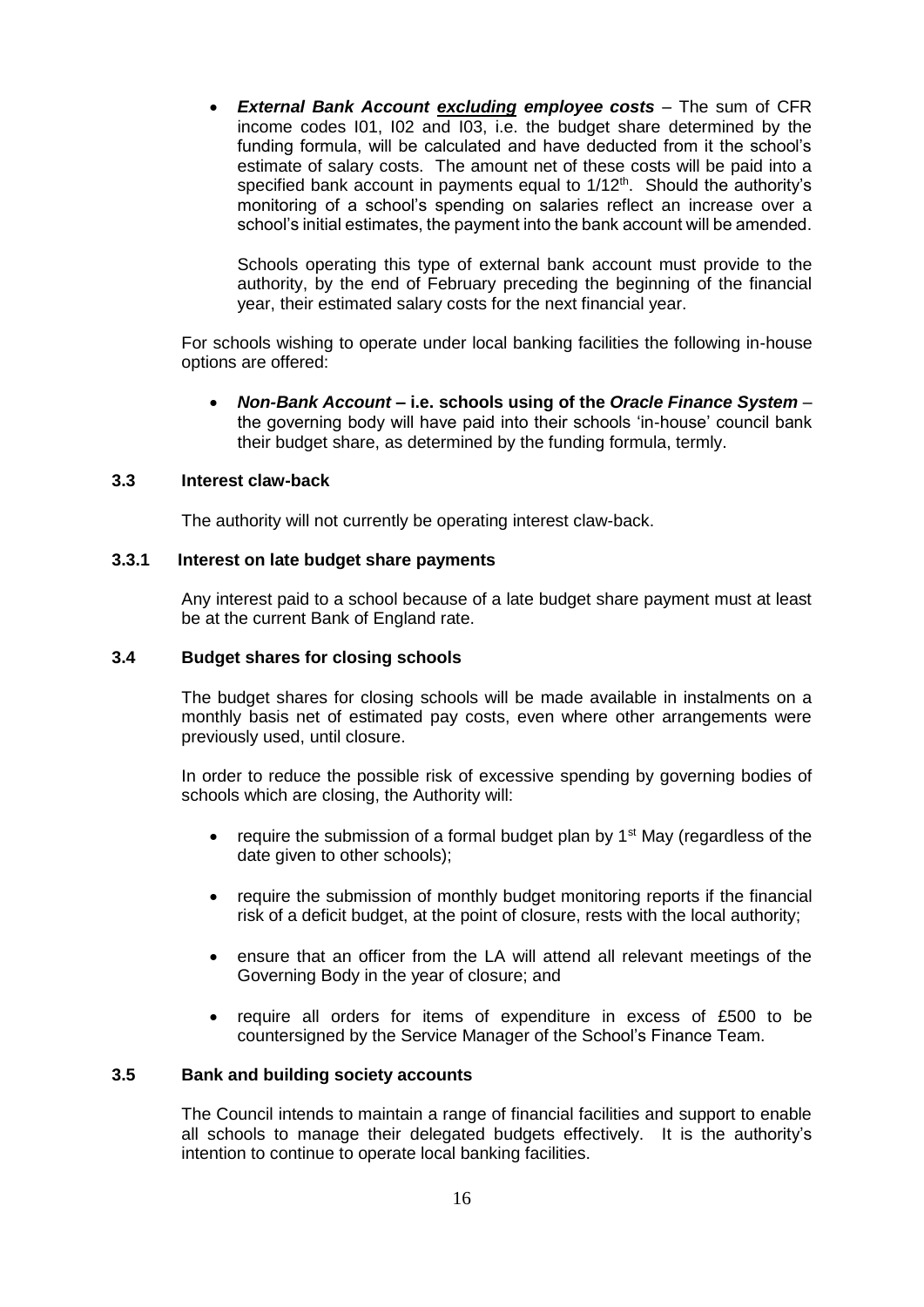All maintained schools, however, are free to opt for their own external bank account, into which their budget share instalments are paid (paragraph 3.2).

Schools should make a note of the points listed below in regard to external banking:

A new external banking arrangement may only be effective from the beginning of each financial year after giving 4 months notice to the authority.

Schools without bank accounts cannot have one until any deficit balance is cleared.

Where schools have such accounts they shall retain all interest earned on the account.

Bank charges generated will be debited to the account.

The opening and operation of bank accounts will be subject to the conditions laid out in the authority's financial regulations.

If a school opens an external bank account the authority will, if the school desires, transfer immediately to the account an amount agreed by both school and authority as the estimated surplus balance held by the authority in respect of the school's budget share, on the basis that there is then a subsequent correction when accounts for the relevant year are closed.

#### **3.5.1 Restrictions on accounts**

Schools wishing to operate external banking facilities can use any bank or building society approved by the Council's Treasury Management policy (Annex 2). An up to date list of such institutions can be obtained by reference to the Head of Financial Services.

Any school closing an account and opening another must select the new bank or building society from the approved list.

The scheme allows schools to have accounts for budget share purposes which are in the name of the school rather than the Council. However, if a school has such an account, the account mandate should provide that the authority is the owner of the funds in the account; that it is entitled to receive statements; and that it can take control of the account if the school's right to a delegated budget is suspended by the authority.

The authority can continue to have arrangements, negotiated with certain banks, whereby the accounts are in the name of the authority but specific to each school, and offer such arrangements to schools.

Budget share funds paid by the authority and held in school accounts remain the property of the authority until spent (s.49(5) of the Act).

Local authority employees and school employees are authorised signatories for school bank accounts. Governors who are not members of staff are barred from being signatories.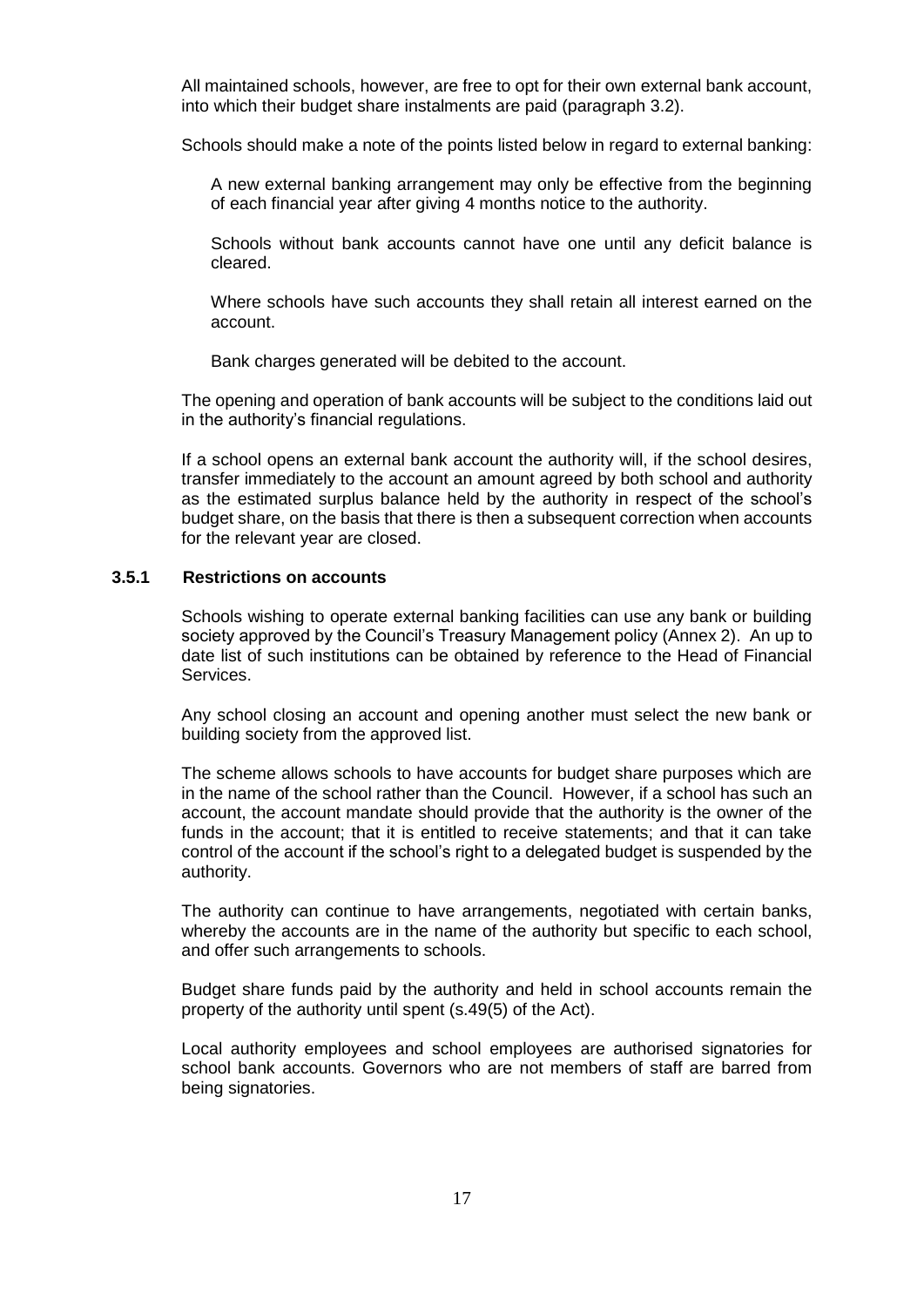# **3.6 Borrowing by schools**

Governing bodies may borrow money (which includes the use of finance leases) only with the written permission of the Secretary of State. The Secretary of State's general position is that schools will only be granted permission for borrowing in exceptional circumstances.

From time to time, however, the Secretary of State may introduce limited schemes in order to meet broader policy objectives. Schools will be allowed to use any scheme that the Secretary of State has said is available to schools without specific approval, currently including the Salix scheme, which is designed to support energy saving.

Schools are barred from using bearing credit cards and overdrafts, which are regarded as borrowing. However the authority encourages schools to use debit cards or purchase cards, which can be a useful means of facilitating electronic purchase.

The restrictions above do not apply to Trustees and Foundations, whose borrowing, as private bodies, makes no impact on Government accounts. These debts cannot be met from the delegated budget, but schools are free to agree a charge for a service which the Trustees or Foundation are able to provide as a consequence of their own borrowing. Governing bodies do not act as agents of the authority when repaying loans.

# **3.6.1 Leasing of Equipment**

Leases are a form of borrowing and there are two different types, operating leases and finance leases. A stated in 3.6 schools are barred from entering into a finance lease without the written permission of the Secretary of State.

Under an operating lease the Lessor will retain a significant interest in the residual value of the asset. The Lessor will not recover the whole of his capital investment from the rentals. A profit will only be achieved if the asset is sold or re-leased.

Criteria for an operating Lease is as follows;

- The term of the agreement must be short enough for the estimated value of the equipment at the end of the agreement period to be at least 10% of its original cost, and this should be specified in the agreement. As an example, an agreement for a large, heavily used photocopier should probably not exceeded three years
- The agreement must NOT give an automatic right to continue with the lease at the end of the agreement period, although this could subsequently be arranged at an open market rental.

Leasing, rental or other deferred payment arrangements for equipment such as photocopiers and telephone systems must not conflict with the Council's Standing Orders regarding financial and operational leases.

In addition, schools should give careful consideration before committing future years' budget provision. Before entering into any leasing or rental agreement seek advice from the Capital Programming & Consolidation Team. They will be able to advise on the most appropriate agreement for you needs, particularly in terms of cost.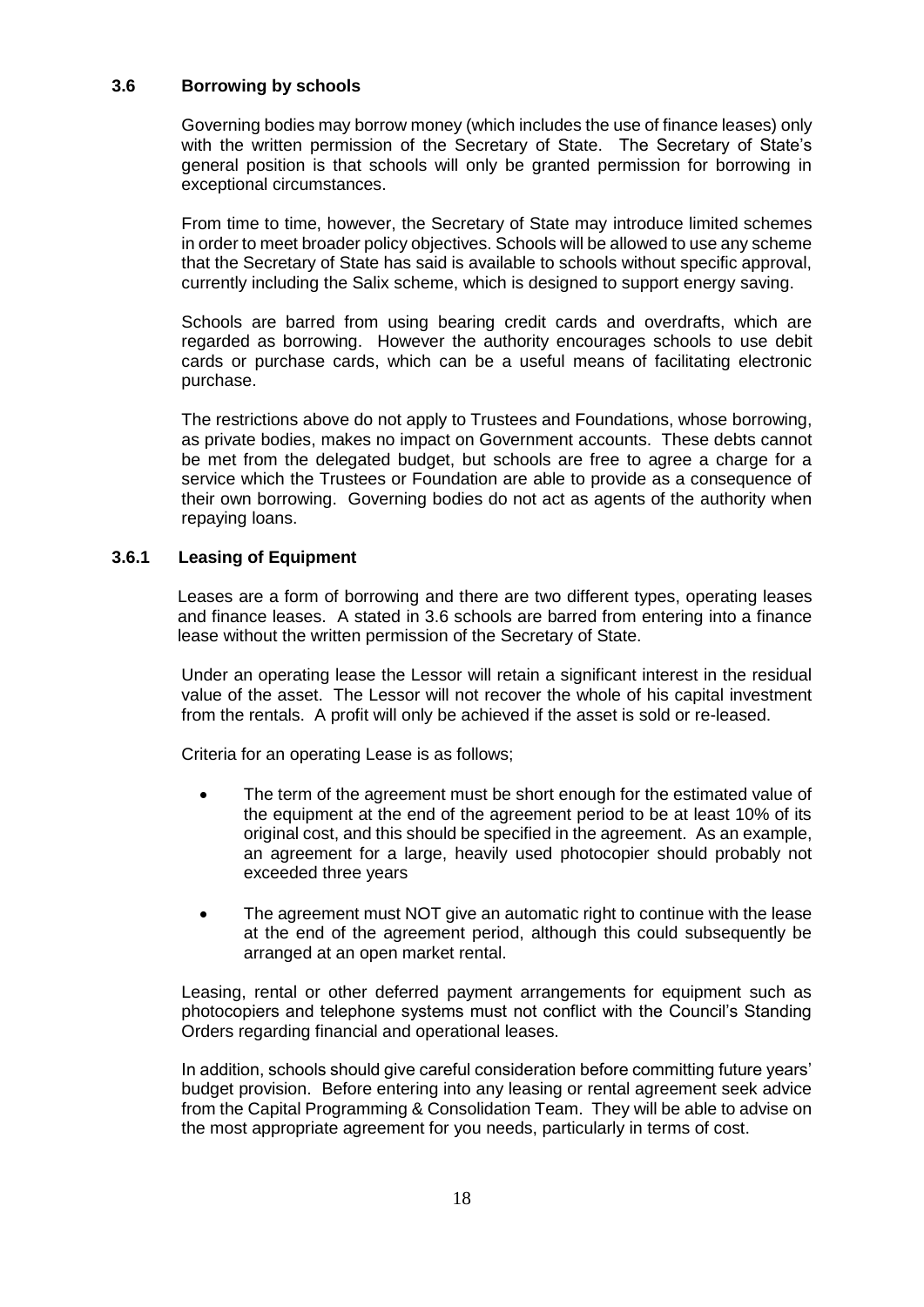If in any doubt regarding the nature of a lease which is about to be entered into, please contact the Financial Reporting team at Walsall Council on the following contact details:

Richard Walley 01922 650708 [richard.walley@walsall.gov.uk](mailto:richard.walley@walsall.gov.uk) Robert Page 01922 650317 [robert.page@walsall.gov.uk](mailto:robert.page@walsall.gov.uk)

# **4 THE TREATMENT OF SURPLUS AND DEFICIT BALANCES ARISING IN RELATION TO BUDGET SHARES**

#### **4.1 The right to carry forward surplus balances**

Schools are allowed to carry forward from one financial year to the next any shortfall in expenditure relative to the school's budget share for the year plus/minus any balance brought forward from the previous year. In addition, a school's surplus balance as at 1<sup>st</sup> April (i.e. the first day of a new financial year) is equal to that at 31<sup>st</sup> March i.e. of the last day of the previous financial year.

The amount of a surplus balance would be shown in the relevant outturn statement published in accordance with directions given by the Secretary of State under section 251 of Apprenticeships, Skills and Learners (ASCL) Act 2009, although there may be commitments against any figures shown in such a statement.

#### **4.2 Controls on surplus balances**

The Balance Control Mechanism - Surplus balances held by schools, as permitted under this scheme, are subject to the restrictions listed below:

- a. the authority shall calculate by 31 May each year the surplus balance, if any, held by each school as at the preceding 31 March. For this purpose the balance will be the recurrent balance as defined in the Consistent Financial Reporting Framework.
- b. the authority shall deduct from the calculated balance any amounts for which the school has a prior year commitment to pay from the surplus balance.
- c. the authority shall then deduct from the resulting sum any amounts which the governing body of the school has declared to be assigned for specific purposes approved by the authority, and which the authority is satisfied are properly assigned. To count as properly assigned, amounts must not, without the consent of authority, be retained beyond the period stipulated for the purpose in question. In considering whether any sums are properly assigned the authority may also take into account any previously declared assignment of such sums but may not take any change in planned assignments to be the sole reason for considering that a sum is not properly assigned.
- d. if the result of steps a. to c. results in a sum greater 8% of the budget share for the financial year just ended, then the authority shall deduct from the following years budget share an amount equal to the excess.

Funds held in relation to a school's exercise of powers under section 27 of the Education Act 2002 (community facilities) will not be taken into account unless added to the budget share surplus by the school as permitted by the authority.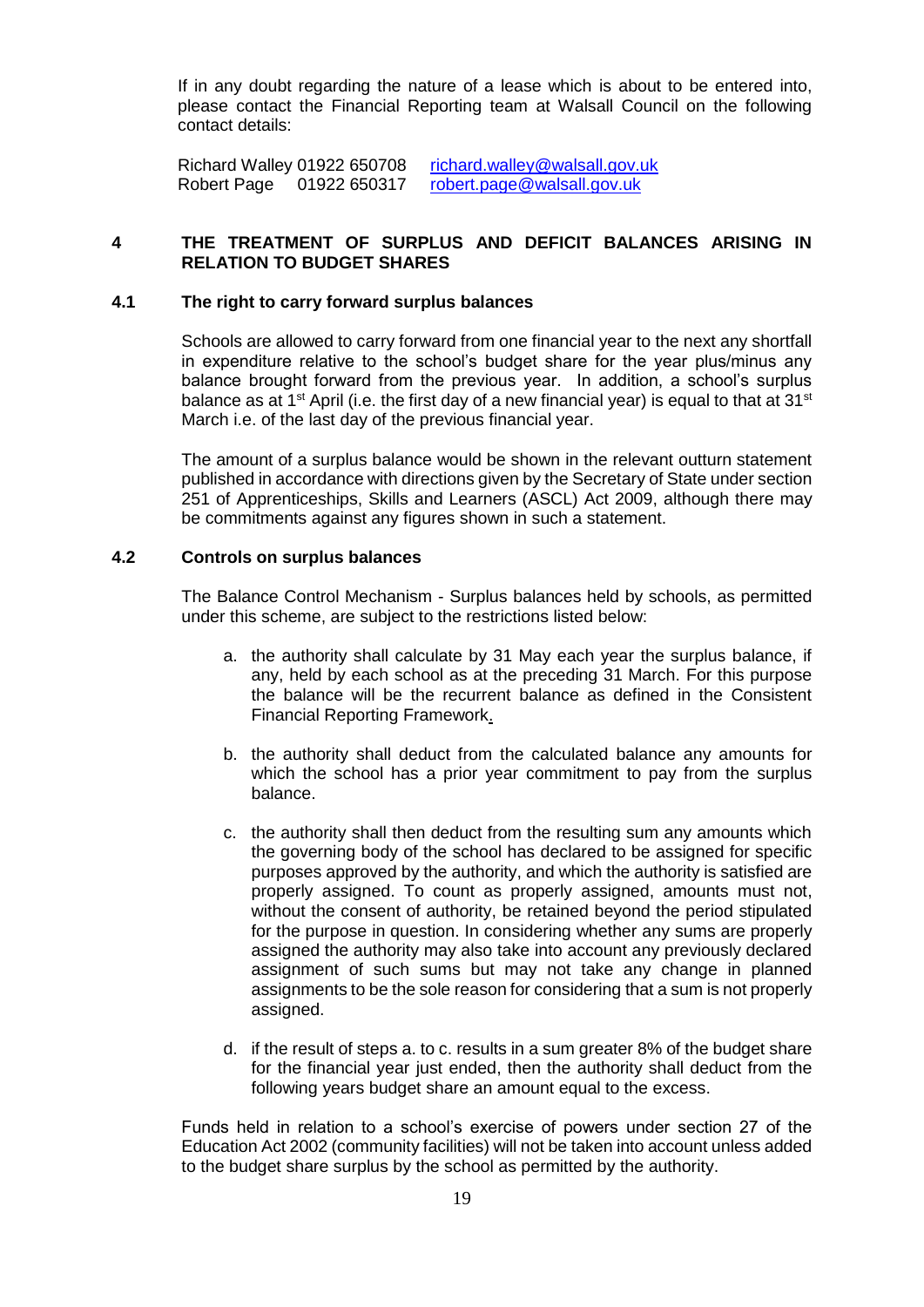The total of any amounts deducted from schools' budget shares by the authority under this provision are to be applied to the Schools Budget of the authority.

#### **4.3 Interest on surplus balances and the Bond Scheme**

Where schools 'bank' with the authority, interest will be paid on surplus balances held by the authority at the prevailing Bank Base Rate minus 1%.

Additionally schools have the opportunity to voluntarily loan to the authority, for an agreed period, a proportion of their year end balances. Participating schools are paid an appropriate rate of interest on the value of the sum loaned to the authority.

The loans will be used by the authority to finance capital schemes and projects, including repairs, maintenance or improvements to school premises identified in consultation with schools during the annual review of outstanding repair and improvement works, from which schools will benefit.

There are no circumstances in which schools will be denied access to their balances.

#### **4.4 Obligations to carry forward deficit balances**

Deficits balances will be carried forward and become a 'first call' on the following year's budget of the school, except where discussions between the school and the LA conclude that it would be unreasonable for the school to be required to recover the whole of that deficit from one financial year. Any agreement reached between the school and the authority on this type of issue must include a plan, stating how the governors intend to bring their school back to a balanced financial position over more than one financial year.

The deficit balance will be shown on the outturn statement published under section 251 of the ASCL Act 2009, (although this will be shown gross of committed expenditure and therefore appear lower than would otherwise be the case).

# **4.5 Planning for deficit budgets**

Schools covered by the scheme are not permitted to deliberately plan for a deficit and are required to keep spending within the resources available to them year on year.

Where a governing body is unable to set a balanced budget they are required to apply for a licensed deficit in accordance with the conditions as set out in section 4.10.

Schools must submit a recovery plan to the local authority when their revenue deficit rises above 5% at 31 March of any year.

The 5% deficit threshold will apply when deficits are measured as at 31 March 2021.

# **4.6 Charging of Interest on deficit balances**

• Schools will not be charged interest on year-end deficit balances, providing they have agreed a financial recovery plan with the authority.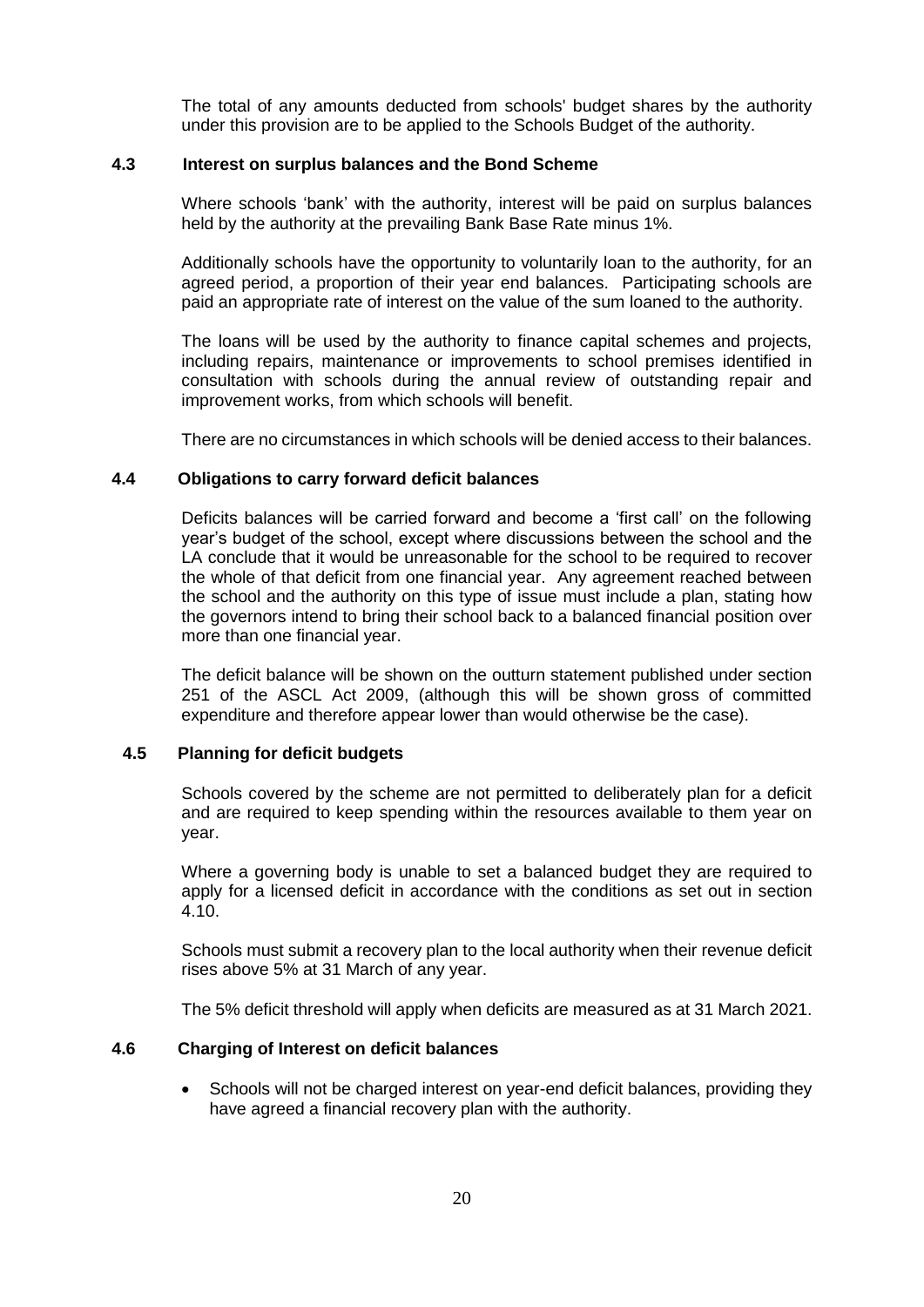Where a financial recovery plan has not been agreed, or where the period of recovery as laid down in section 4.10 has been exceeded, then the authority may charge interest as the prevailing base rate on deficit balances.

# **4.7 Writing off deficits**

The authority cannot write off any deficit balance of any school.

Should the authority wish to provide assistance towards the elimination of a deficit balance this should be through the allocation of a cash sum, from the authority's schools budget – from a de-delegated contingency for mainstream schools where this has been agreed by Schools Forum or for special schools and pupil referral units in financial difficulty from a centrally held budget specified for the purpose.

# **4.8 Balances of closing and replacement schools**

Where in the funding period, a school has been established or is subject to a prescribed alteration as a result of the closure of a school, the authority may add an amount to the budget share of the new or enlarged school to reflect all or part of the unspent budget share (including any surplus carried over from previous funding periods) of the closing school for the funding period in which it closes.

# **4.9 Licensed Deficits**

Schools covered by the Scheme may not usually plan deficit budgets, except where governing bodies have prior written approval from the Director of Children's Services and in the following circumstances:-

- where a school has problems arising from serious leadership and management difficulties;
- unforeseen circumstances beyond the control of the governing body and head teacher;
- dealing with the budget difficulties in one financial year would seriously disadvantage the pupils of the school;
- elimination of the underlying budget deficit; and
- investment or other service improvement/development(s) as set out in the School Improvement Plan

The School may apply for a licensed deficit. The Director of Children's Services will approve the proposals for dealing with any deficit agreed.

The maximum length over which a school may repay their deficit (i.e. reach at least a zero balance) shall be 3 years, not including the financial year in which the deficit first occurred.

The minimum deficit which may be agreed shall be £10,000 and the maximum 15% of a school's annual Budget Share. No interest will be charged on licensed deficits.

Progress in dealing with deficit will be monitored by:

(i) The governing body submitting a deficit recovery plan for the recovery of the deficit. The Financial Recovery Plan will be required to demonstrate that a school can operate within balance in subsequent years. Generally, plans relying on the exclusive use of the balances to resolve a deficits are unlikely to be acceptable;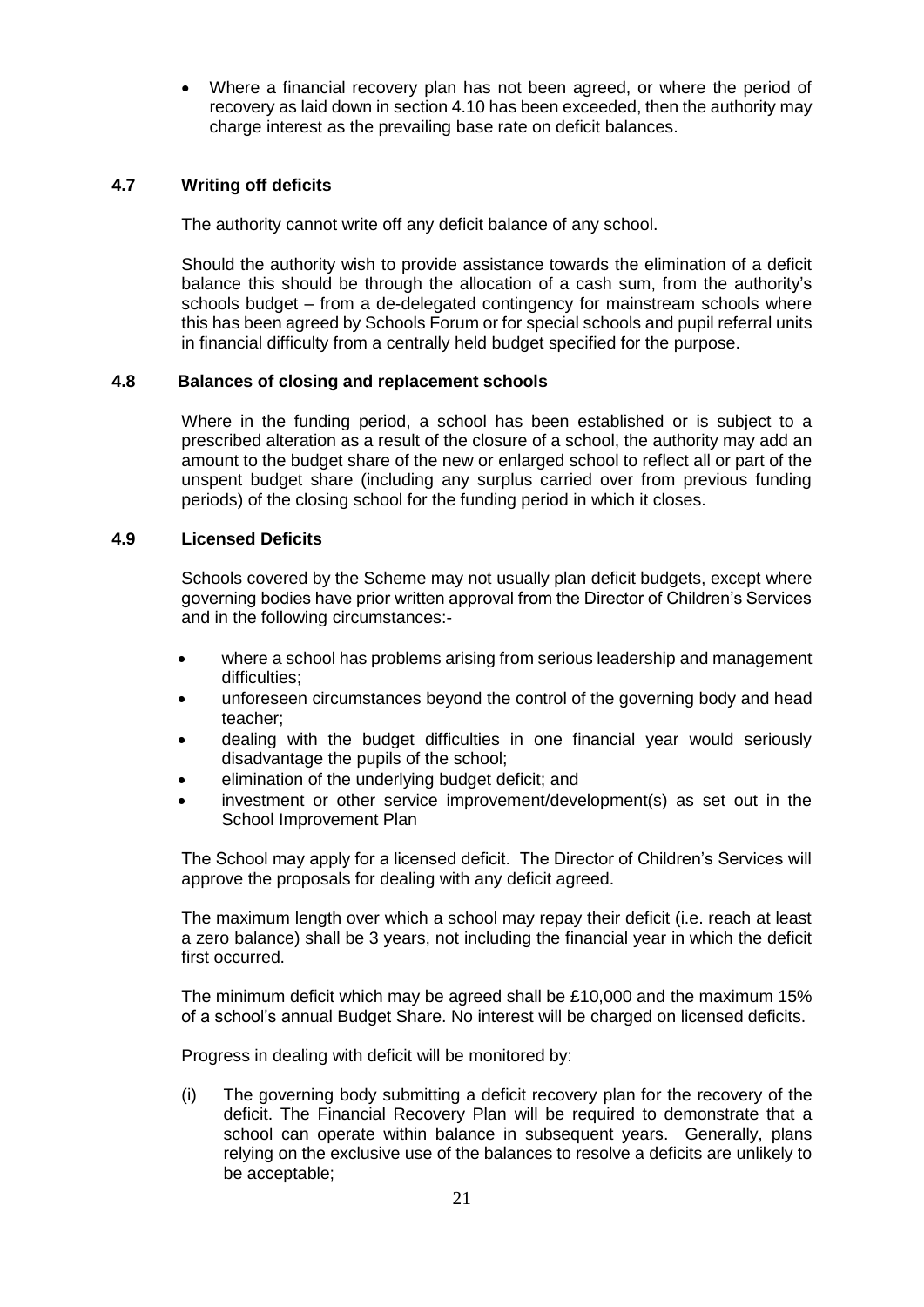- (ii) The head teacher submitting written progress termly to the School Finance Team during the period of deficit.
- (iii) The governing body reporting annually to the Director of Children's Services.

# **4.10 Loan Schemes**

It is open to an authority to include in its scheme a form of loan arrangement for schools that does not operate by way of a licensed deficit, but rather by way of actual payments to schools or expenditure by the authority in respect of a particular school on condition that a corresponding sum is repaid from the budget share. If so, the same parameters for the arrangement as listed at section 4.9 for licensed deficits, will apply.

It should be noted the local authority does not operate a loan scheme for schools.

#### **4.11 Credit union approach**

Schools may wish to group together to utilise externally held balances for a credit union approach to loans. Where this approach is taken the authority will require an audit certification.

#### **5 INCOME**

#### **5.1 Income from lettings**

The authority allows schools to retain income from lettings of the school premises which would otherwise accrue to the authority, subject to alternative provisions arising from any joint use or PFI/PPP arrangements.

This enables schools to cross-subsidise lettings for community and voluntary use with income from other lettings, provided the governing body is satisfied that this will not interfere to a significant extent with the performance of any duties imposed on them by the education acts, including the requirement to conduct the school with a view to promoting high standards of educational achievement. Also that there is no net cost to the schools budget share.

Schools are required to have regard to directions issued by the authority as to use of school premises, as permitted under the act for various categories of schools.

Income from lettings of school premises should not be paid into voluntary or private funds held by a school. However, where land is held by a charitable trust, it will be for the school's trustees to determine the use of any income generated by the land.

#### **5.2 Income from fees and charges**

Schools may retain income from fees and charges except where a service is provided by the authority from centrally retained funds. However schools are required to have regard to the policy statements on charging produced by the authority, additionally, where the budget share is used to fund chargeable activities, income from fees and charges should not be paid into voluntary or private funds held by a school.

# **5.3 Income from fund-raising activities**

Schools may retain income from any fund-raising activities and events.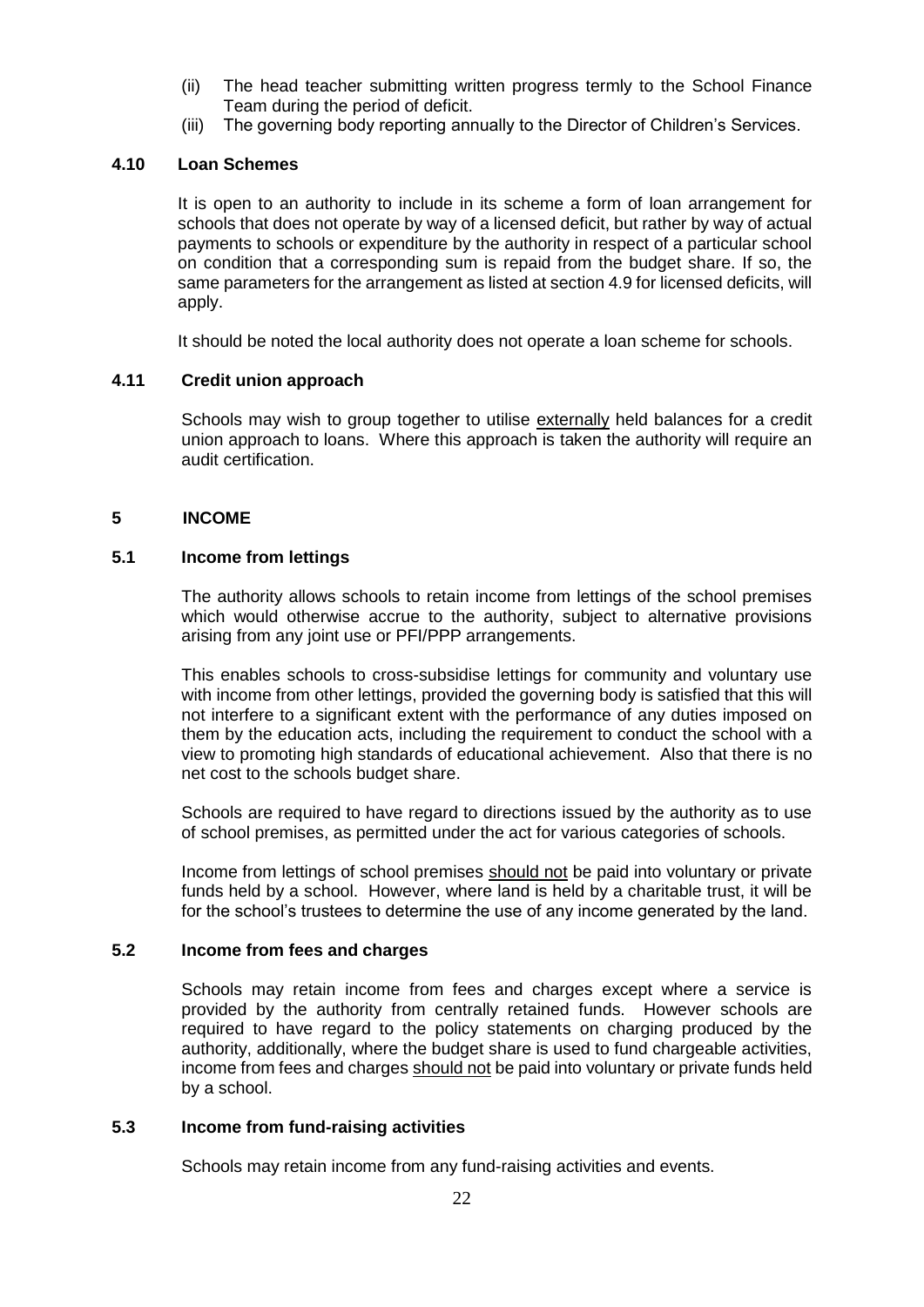#### **5.4 Income from the sale of assets**

Schools may retain the proceeds of sale of assets except in cases where the asset was purchased with non-delegated funds, in which case it should be for the authority to decide whether the school should retain the proceeds, or the asset concerned is land or buildings forming part of the school premises and is owned by the authority.

#### **5.5 Administrative procedures for the collection of income**

The FRAS Guidelines contain details of the procedure for the collection of income. It is important to ensure VAT implications are covered.

#### **5.6 Purposes for which income may be used**

Any income received from the sale of assets purchased with delegated funds may only be spent for the purposes of the school and therefore should be included in a schools budget plan.

#### **5.7 Charging for school activities**

Schools should have regard to Section 449-462 of the Education Act 1996. This sets out the law on charging for school activities. It covers items such as residential visits, music tuition, transport and voluntary contributions.

# **6 THE CHARGING OF SCHOOL BUDGET SHARES**

#### **6.1 General provision**

The authority may charge the budget share of a school, without the consent of the governing body, only in circumstances expressly permitted by the scheme.

Where a charge is deemed necessary, the authority will consult the school in advance of the said charge, notifying the school of the reasons for the charge, the amount and when it is to be debited.

Any dispute regarding charges can be referred to the Director for Children's Services, in the first instance.

Although the right of local authorities to protect their financial position from liabilities caused by the action or inaction of governing bodies by charging budget shares is well established, the Government is anxious to ensure that schools are clearly aware of the circumstances in which this may happen. A list of the circumstances in which such charging is permitted is detailed below.

Schools are reminded that the authority cannot act unreasonably in the exercise of any power given by the scheme or it may be the subject of a direction under section 496 of the Education Act 1996.

For the avoidance of doubt, local authorities may de-delegate funding for permitted services without the express permission of the governing body, provided this has been approved by the appropriate phase representative of the Schools Forum.

**6.1.1** The Authority is required to charge the salaries of school based staff to school budget shares at actual cost.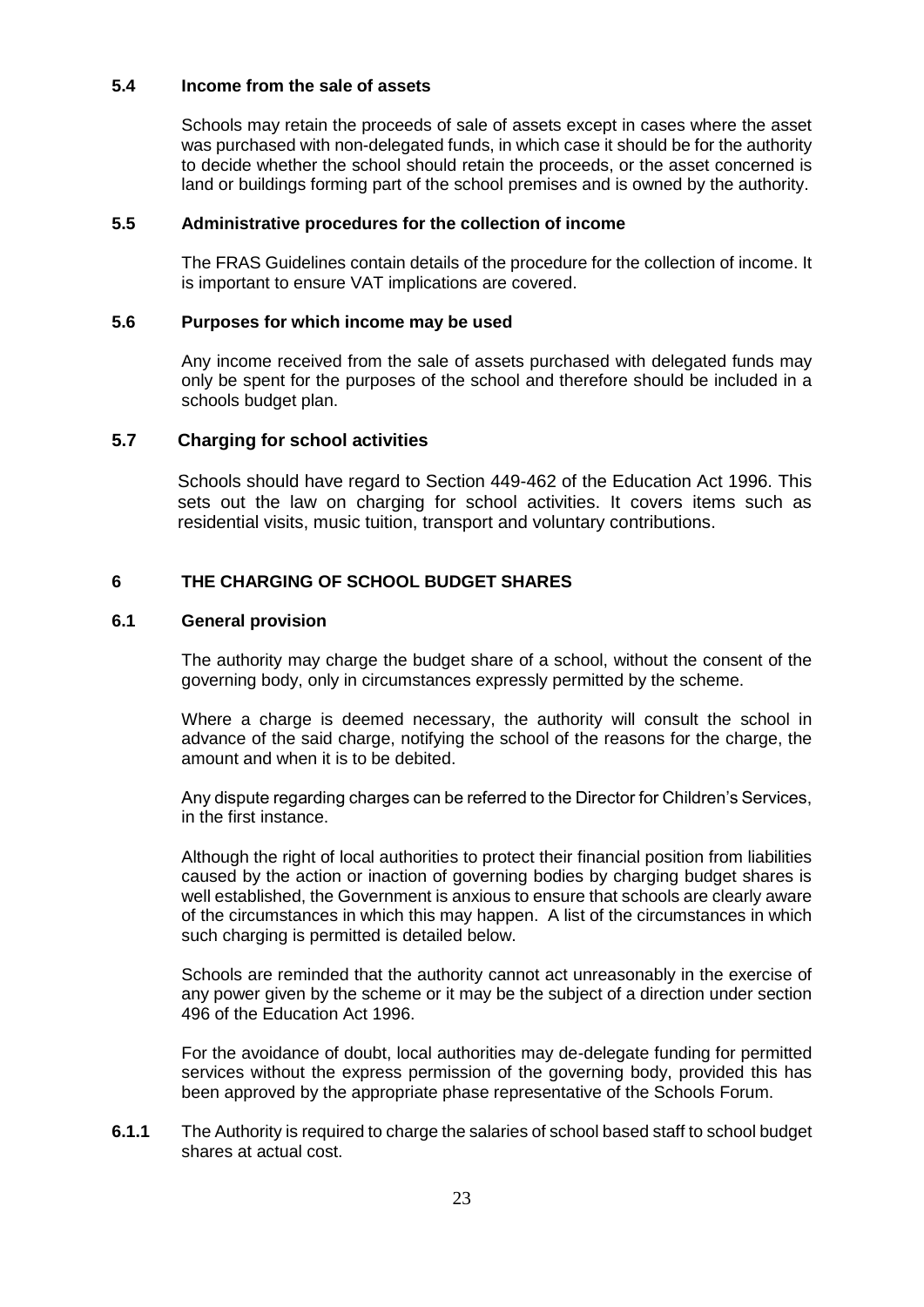#### **6.2 Circumstances in which charges may be made by the authority without consent of the Governing Body**

**6.2.1** Premature Retirement, Dismissal and Resignation Costs *–* where costs have been incurred by the authority without its prior written agreement, a school's budget share will be charged by the amount which the costs exceed any amount agreed by the authority.

For the avoidance of doubt premature retirement costs will be charged to the school budget share in line with DfE guidance, see annex 7.

- **6.2.2** Other expenditure incurred to secure premature retirement, dismissal and resignations where there is good reason to charge this to the schools, see annex 7.
- **6.2.3** Awards by courts or out of court settlements and industrial tribunals against the authority arising from action or inaction by the governing body, contrary to the authority's advice, will be chargeable to a school budget share.

Awards may sometimes be against the governing body directly and would fall to be met from the budget share. Where the authority is joined with the governing body in the action and has expenditure as a result of the governing body not taking authority's advice, the charging of the budget share with the authority's expenditure protects the authority's position.

- **6.2.4** Where the authority incurs expenditure in carrying out health and safety work or capital expenditure for which the authority is liable where funds have been delegated to the governing body for such work, but the governing body has failed to carry out the required work.
- **6.2.5** Expenditure by the authority incurred in making good defects in building work funded by capital spending from budget shares, where the premises are owned by the authority or the school has voluntary controlled status.
- **6.2.6** Insurance *–* Any expenditure incurred by the authority in insuring its own interests in a school where funding has been delegated but the school has failed to demonstrate that it has arranged cover at least as good as that which would be arranged by the authority. See paragraph 10.1.
- **6.2.7** Service Level Agreements *–* A schools budget share will be charged as a result of monies due for services provided to the school, where a disputes procedure, as set out in a Service Level Agreement, finds in favour of the authority.
- **6.2.8** Penalties from Statutory Agencies *–* Penalties imposed on the authority by the Board of Inland Revenue, the Contributions Agency or HMRC, Teachers Pensions, the Environment Agency or other regulatory local authorities as a result of the negligence of a school will be recovered from that school's budget share. For example where an under payment of VAT by the authority has occurred as a result of errors made on financial returns submitted by a school.
- **6.2.9** Correction of authority errors *–* Errors made by the authority in charges to a school budget share, such as pension contributions, either debits or credits, will be corrected. However, if the error dates back several years the authority will consider whether such action is reasonable.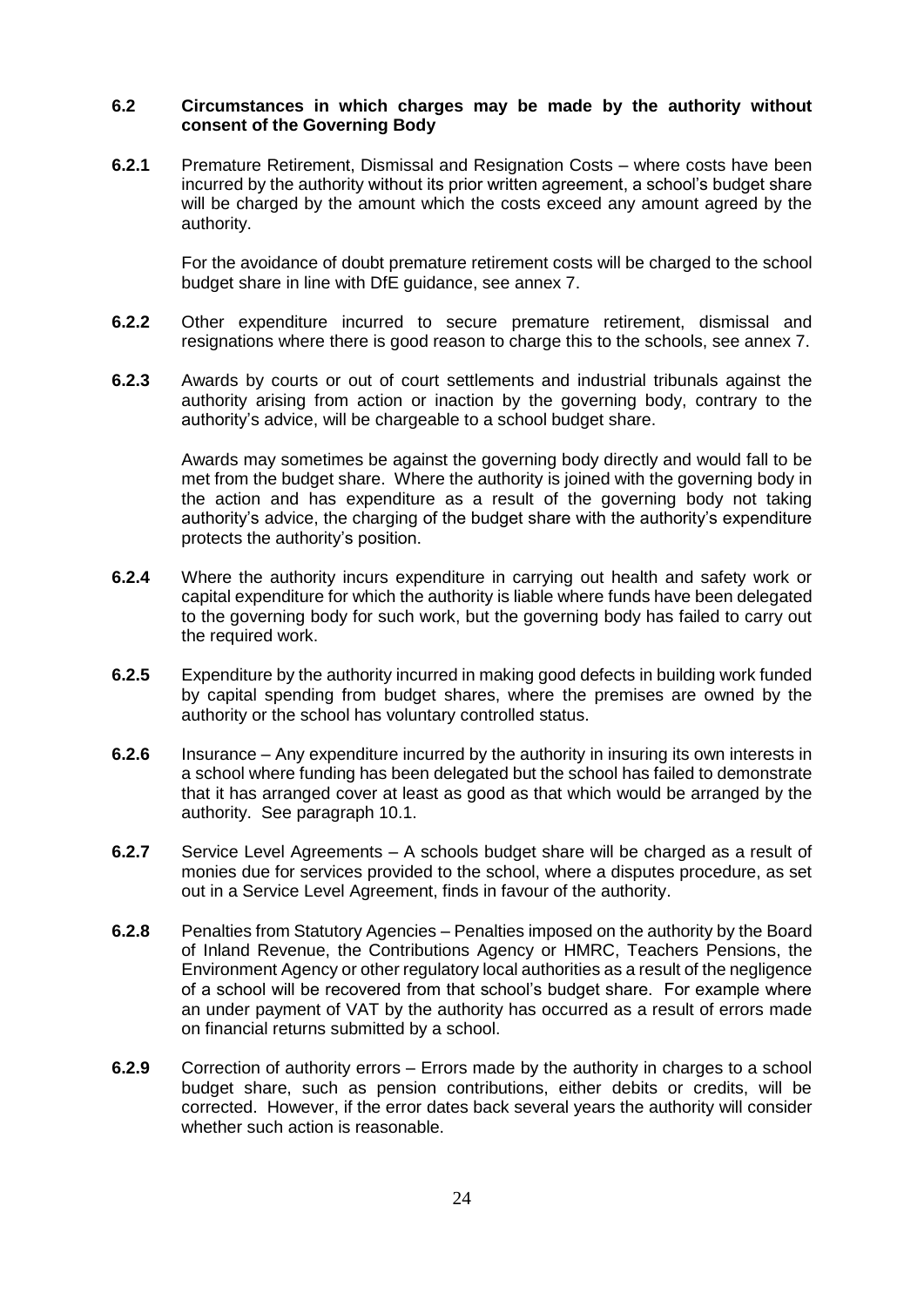- **6.2.10** Transport Costs *–* A charge will be made should additional transport costs be incurred by the authority arising from decisions by the governing body on the length of the school day or there has been a failure to notify the authority of non-pupil days resulting in unnecessary transport costs.
- **6.2.11** Legal Costs Any legal costs which are incurred by the authority as a result of the governing body not accepting the advice of the authority.
- **6.2.12** Health and Safety *–* Where funding for the required training for staff employed by the authority has been delegated but the necessary training not carried out by a school, the costs of necessary health and safety training will be debited.
- **6.2.13** Contract for Borrowing The compensation paid to a lender where a school enters into a contract for borrowing beyond its legal powers, and the contract is of no effect, will be charged to a school budget share.

The authority wishes to remind schools that, where appropriate, advice will be given.

- **6.2.14** Cost of work done in respect of teacher pension remittance and records for schools using non-authority payroll contractors, the charge to be the minimum needed to meet the cost of the authority's compliance with its statutory obligations.
- **6.2.15** Costs incurred by the authority in securing provision specified in an education, health and care plan (EHCP) where the governing body of a school fails to secure such provision despite the delegation of funds in respect of low cost high incidence SEN and/or specific funding for a pupils with high needs.
- **6.2.16** Costs incurred by the authority due to submission by the school of incorrect data.
- **6.2.17** Recovery of amounts spent from specific grants on ineligible purposes.
- **6.2.18** Costs incurred by the authority as a result of the governing body being in breach of the terms of a contract.
- **6.2.19** Costs incurred by the authority or another school as a result of a school withdrawing from a cluster arrangement, for example where this has funded staff providing services across the cluster.
- **6.2.20** Costs incurred by the authority in administering admission appeals, where the authority is the admissions authority and the funding for admission appeals has been delegated to all schools as part of their formula allocation.
- **6.2.21** Costs incurred by the authority in relation to loans and licensed deficits
- **6.2.22** Costs incurred by the authority in relation to equal pay agreements where the school and local authority have agreed a payback scheme

# **7 TAXATION**

# **7.1 Value Added Tax**

The Council's VAT procedures for schools are contained in the FRAS Guidelines.

In summary, schools must not attempt to register for VAT in connection with activities involving the use of a budget delegated under the Scheme for Financing Schools.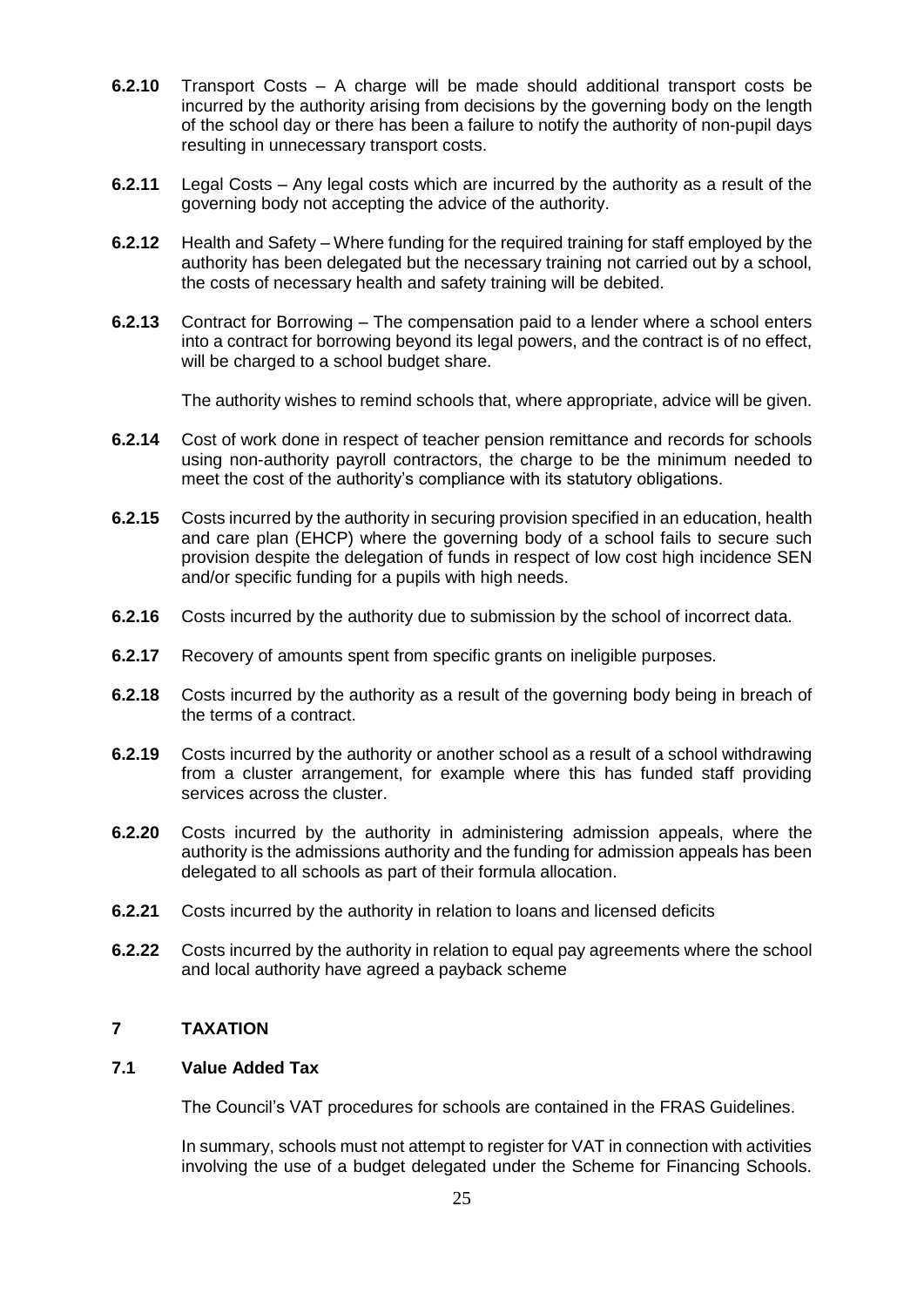The Council remains entitled to reclaim VAT under section 33 of the VAT Act 1994, in respect of VAT paid out on goods and services purchased from those delegated budgets.

For any school operating external banking arrangements, the submission of a VAT return to the Council on a monthly basis will be a requirement. This will ensure the Council's ability to meet our specially agreed (with HM Revenue and Customs) claim periods during a financial year.

For schools operating external banking, their VAT will be reimbursed when the Council is reimbursed by HM Revenue and Customs.

Expenditure incurred by the governors of a voluntary aided school when carrying out their statutory responsibility to maintain the external fabric of their buildings. See also section 13 – community facilities.

All records relating to VAT must be retained for six years and be available for inspection by HM Revenue and Customs. If Customs and Excise raise any assessments, penalties and interest charges against the school, it will be the responsibility of that school to bear the charges incurred.

#### **7.2 CIS (Construction Industry Taxation Scheme)**

The scheme requires schools to abide by procedures issued by the Authority in connection with CIS.

**7.3** Self Employed Individuals - Schools cannot make payments to individuals (non employees) without considering their income tax status. There is a statutory duty to ensure PAYE is operated where applicable. Non-compliance would result in the school being liable to penalties imposed by HM Revenue and Customs.

# **8 THE PROVISION OF SERVICES AND FACILITIES BY THE AUTHORITY**

#### **8.1 Provision of services from centrally retained budgets**

The authority will determine on what basis centrally funded services will be provided to schools. Although ordinarily PRC and redundancy payments (see Annex 7) may not be considered as services, the scheme encompasses existing payments in these areas.

However, the authority is unable to discriminate in its provision of services on the basis of categories of schools except where in cases where this would be allowable under the School and Early Years Finance Regulations or the dedicated schools grant (DSG) conditions of grant.

#### **8.2 Provision of services bought back from the authority using delegated budgets**

While advice from the government states there is no minimum period for buying facilities, they acknowledge arrangements lasting less than two years may well be uneconomic. It is the Authority's intention to offer services under buy back arrangements for a minimum period of one year and a maximum of three years from the date of the agreement. Contracts for the supply of catering services may have longer periods applied to them, to a maximum of five years initially.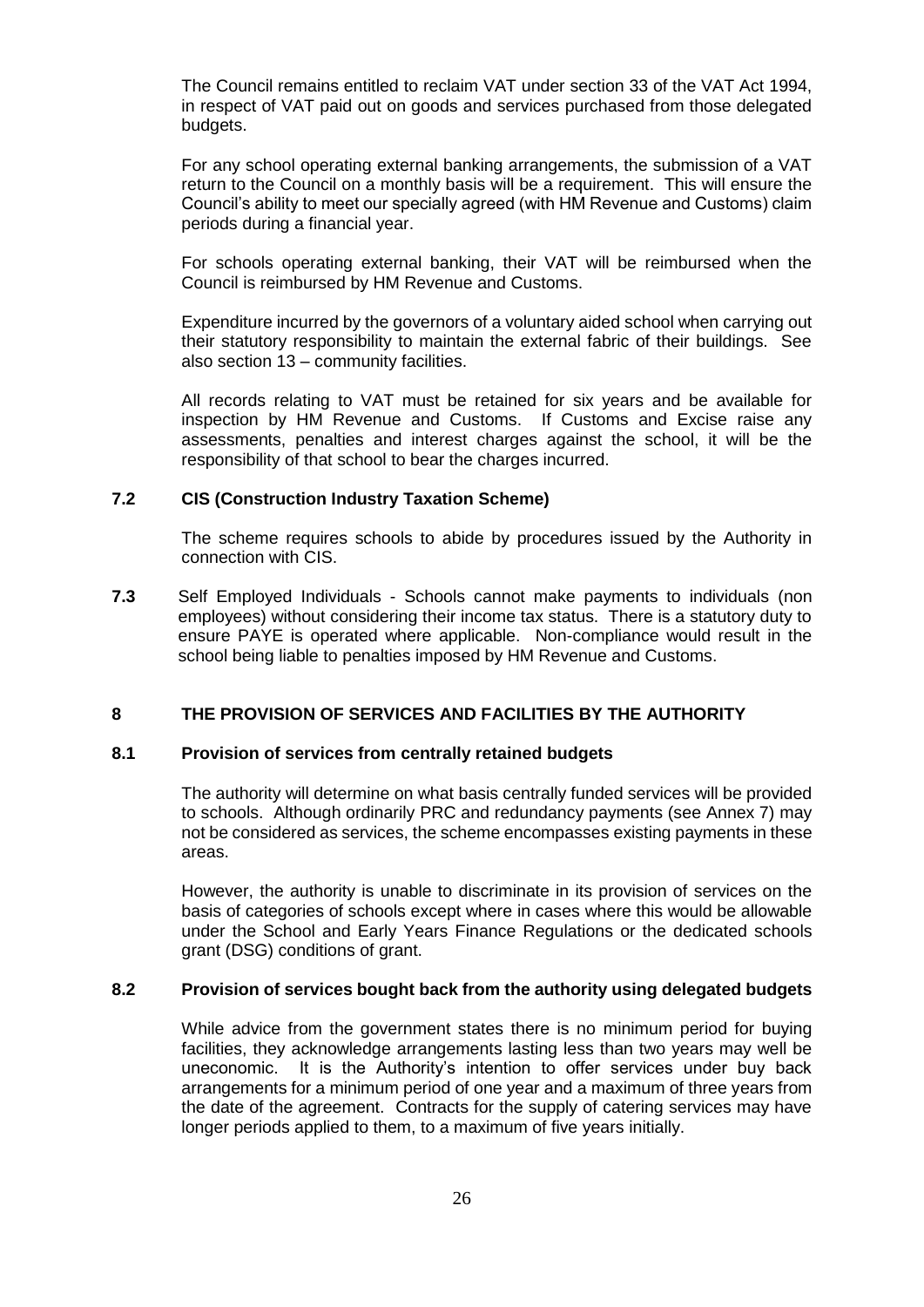When a service is provided for which expenditure is not retainable centrally by the authority under the regulations made under section 45A of the Act, it must be offered at prices which are intended to generate income which is no less than the cost of providing those services. The total cost of the service must be met by the total income, even if schools are charged differentially.

This provision complements the implied requirements of the regulations on central retention of funds. It is recognised that absolute break-even or profit is not always achievable over fixed financial years, however it is for the authority to show that any charging policy can reasonably be expected to avoid central subsidy of services.

#### **8.2.1 Packaging**

All services will be offered to schools on a service by service basis, but they may also be offered as packages of services. Packages of services will not be offered in such a way so as to unreasonably restrict schools' freedom of choice.

#### **8.3 Service level agreements**

When purchasing services from the authority, schools will have at least one month to consider the terms of agreements. Service level agreements will be in place by 31<sup>st</sup> March each year to become effective for the following financial year.

- **8.3.1** The terms of any service level agreement for a service or facility, whether free or on a buy back basis, will be reviewed at least every three years, even if the agreement lasts longer.
- **8.3.2** Additional services other than those included in a service level agreement will be available to schools. Any such additional service, provided on an adhoc basis, may be charged at a different rate than that included within an SLA.

#### **8.4 Teachers' Pension**

The governing bodies of schools which administer their payroll or provide payroll services through an arrangement or agreement with a person other than the authority should submit monthly returns of salary and service to the authority.

Governing bodies must also ensure that details of additional voluntary contributions (AVCs) are passed to the authority within the time limit shown in the AVC Scheme. The governing body shall meet any consequential costs from the school's budget share. The standard text for this is in annex 5.

#### **9 PFI/PPP (Private Initiative/Private Public Partnerships)**

Schools should be aware of the existence of PFI's (Private Finance Initiatives) whereby the authority's existing capital programme might be supplemented by this further Government initiative to support capital schemes. The Central Government supply of such 'notional credits', as they are known, is limited on an annual basis.

The initiative for such schemes may be generated by the Government, a school or the authority itself. However, from each source formal Council approval is required as each scheme entails certain contractual elements and upon final completion will have an operational effect on a school's revenue budget. Communication is paramount in what is considered to be a two way experience which can have far reaching consequences for the Council's finances overall.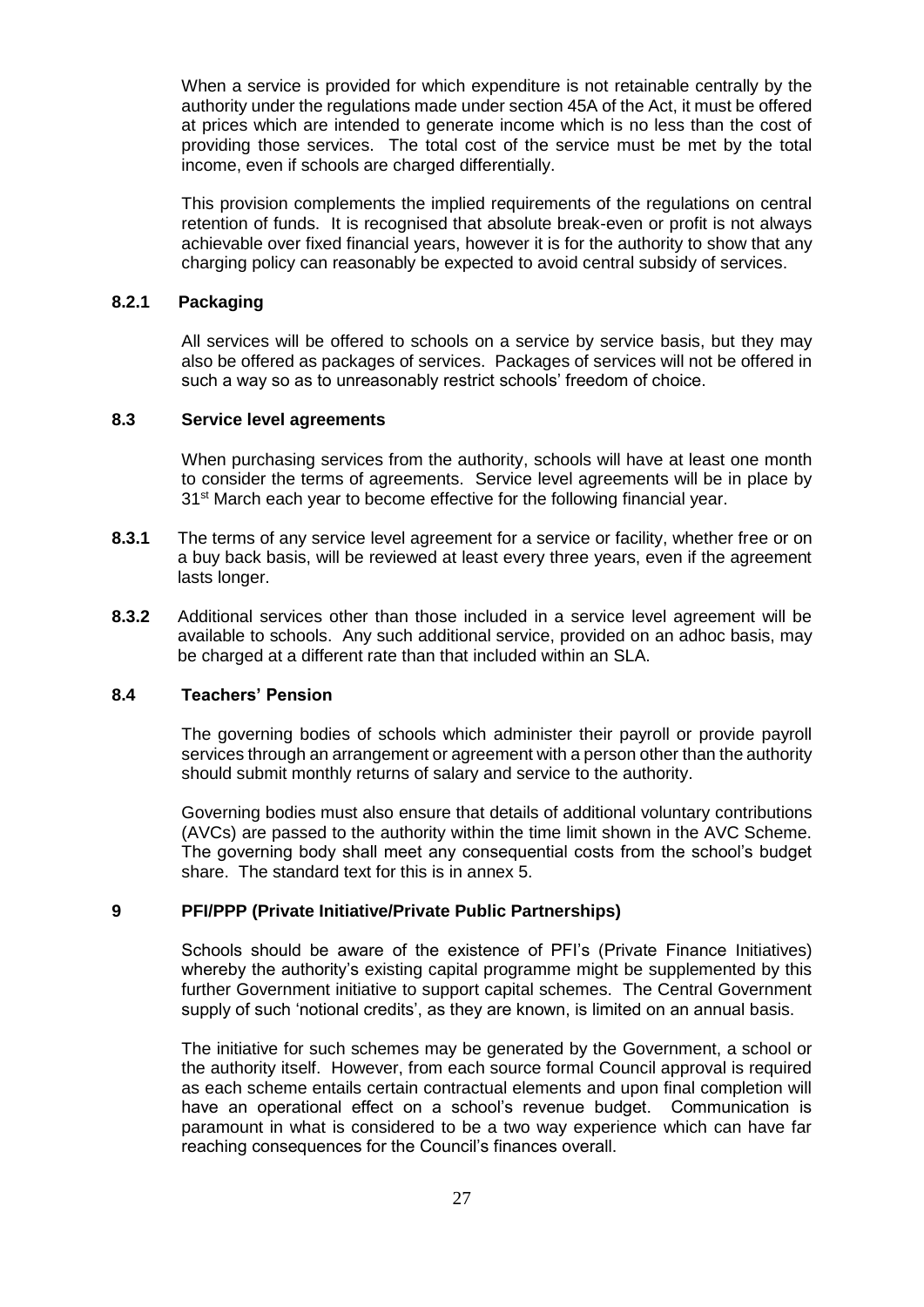The authority has the power to charge a school's budget share amounts agreed under a PFI/PPP agreement entered into by the governing body of a school.

#### **10 INSURANCE**

#### **10.1 Insurance cover**

Where funds for insurance are delegated to any school, the authority will require a school to demonstrate that cover relevant to the authority's insurable interests, under a policy arranged by the governing body, is at least as good as the relevant minimum cover arranged by the authority, if the authority makes such arrangements, either paid for from central funds or from contributions from schools' delegated budgets.

The evidence required to demonstrate the parity of cover should be reasonable, not place an undue burden upon the school, nor act as a barrier to the school exercising their choice of supplier.

The authority will have regard to the actual risks which might reasonably be expected to arise at the school in question in operating such a requirement, rather than applying an arbitrary minimum level of cover for all schools.

The limits below are provided as a guide for schools. Individual circumstances may mean that some of these limits are too low for some schools.

- Material Damage Cover should be for the full reinstatement value of the property to include demolition costs, debris removal fees and professional fees cover should also include all contents. As s minimum the perils to be insured under this policy should be for fire, lightning, explosion, aircraft, riot & civil commotion and terrorism.
- Business Interruption A minimum of £3,000,000 (primary and special schools) and £6,000,000 (secondary schools) with an Indemnity Period of at least 36 months.
- Engineering Insurance To include cover for all statutory inspections of boilers, lifts and mechanical plant
- Contract Works £500,000 minimum, but this may be inadequate for a capital project such as an extension. This limit will need to be considered on a school by school basis.
- Money Limit The sum covered needs to be adequate to meet the maximum amount of cash and cheques held by the school at any one time.
- Fidelity Guarantee £250,000 to £500,000 for schools with larger budgets.

Employers' Liability and At least £10,000,000 for each risk class Public/Products Liability

> Schools with more than 500 pupils are recommended to have a Public Liability Indemnity of £20,000,000.

Schools with more than 40 employees are recommended to have an Employers Liability Indemnity of £20,000,000.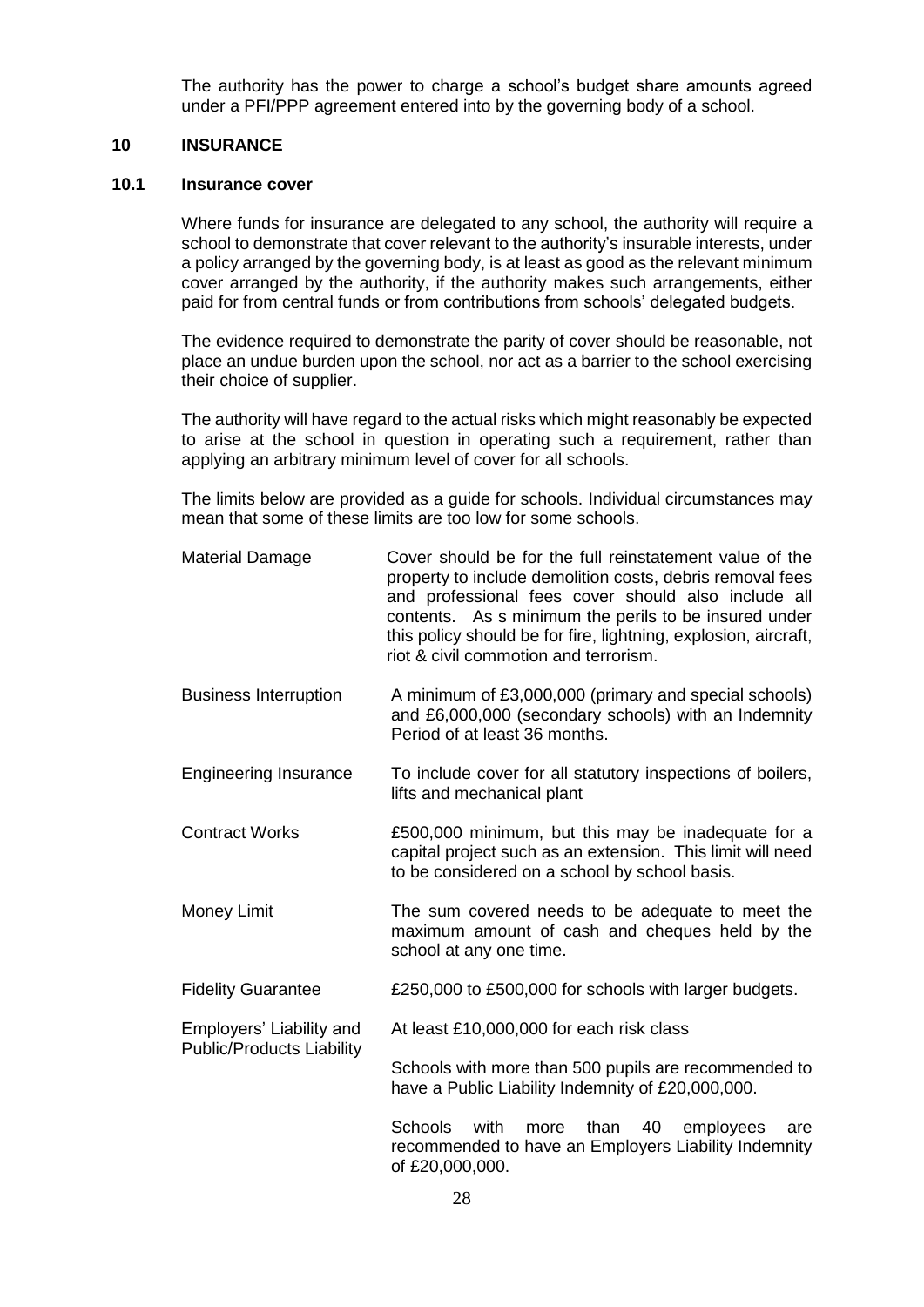| <b>Officials Indemnity</b> | £5,000,000 |
|----------------------------|------------|
| Governors' liability       | £1,000,000 |

Libel and Slander £1,000,000

Legal Expenses £250,000

Personal Accident Cover For teaching and non-teaching staff to provide cover to meet the requirements of the various employee conditions of service at least for assault with a capital sum of 5 x annual earnings with a minimum capital sum of £35,000.

The covers quoted above are the minimum covers required the local authorities arrangements are in excess of these levels full details can be obtained from the insurance team. Additional covers may be required depending on a schools individual needs e.g. minibus insurance if applicable.

A school seeking to make its own insurance arrangements is responsible for contacting the authority's insurance team to determine the correct level of cover required. (see also paragraph 6.2.6)

Instead of taking out insurance from the local authority, all primary and/or secondary maintained schools may choose to collectively join the Secretary of State's risk protection arrangement (RPA) for risks that are covered by the RPA.

This would need to be made as a collective decision with a formal vote through Schools Forum, with schools joining the RPA when their current arrangements with the local authority expire.

Nursery schools, special schools and PRUs may exercise the option to join the RPA individually, as they are not part of the collective de-delegation voting process. As above, any such decision would take effect when their current arrangements via the local authority expire.

# **11 MISCELLANEOUS**

# **11.1 Right of access to information**

A comprehensive financial advice, guidance and support service is available to all schools managing their own budgets, through a team of experienced officers. These officers also have a monitoring role on behalf of the authority.

Information on finance and operations is fundamental to the good management of a school. It is important that schools control their finances adequately so that they may determine whether they are achieving their financial plans, and in so doing, meeting with their overall educational objectives.

The Council is required to produce accounts in accordance with statutory requirements and statements of standard accounting practice. Therefore governing bodies will be required to keep sets of accounts and maintain internal budgetary control systems in order to produce accurate financial records relating to its overall expenditure.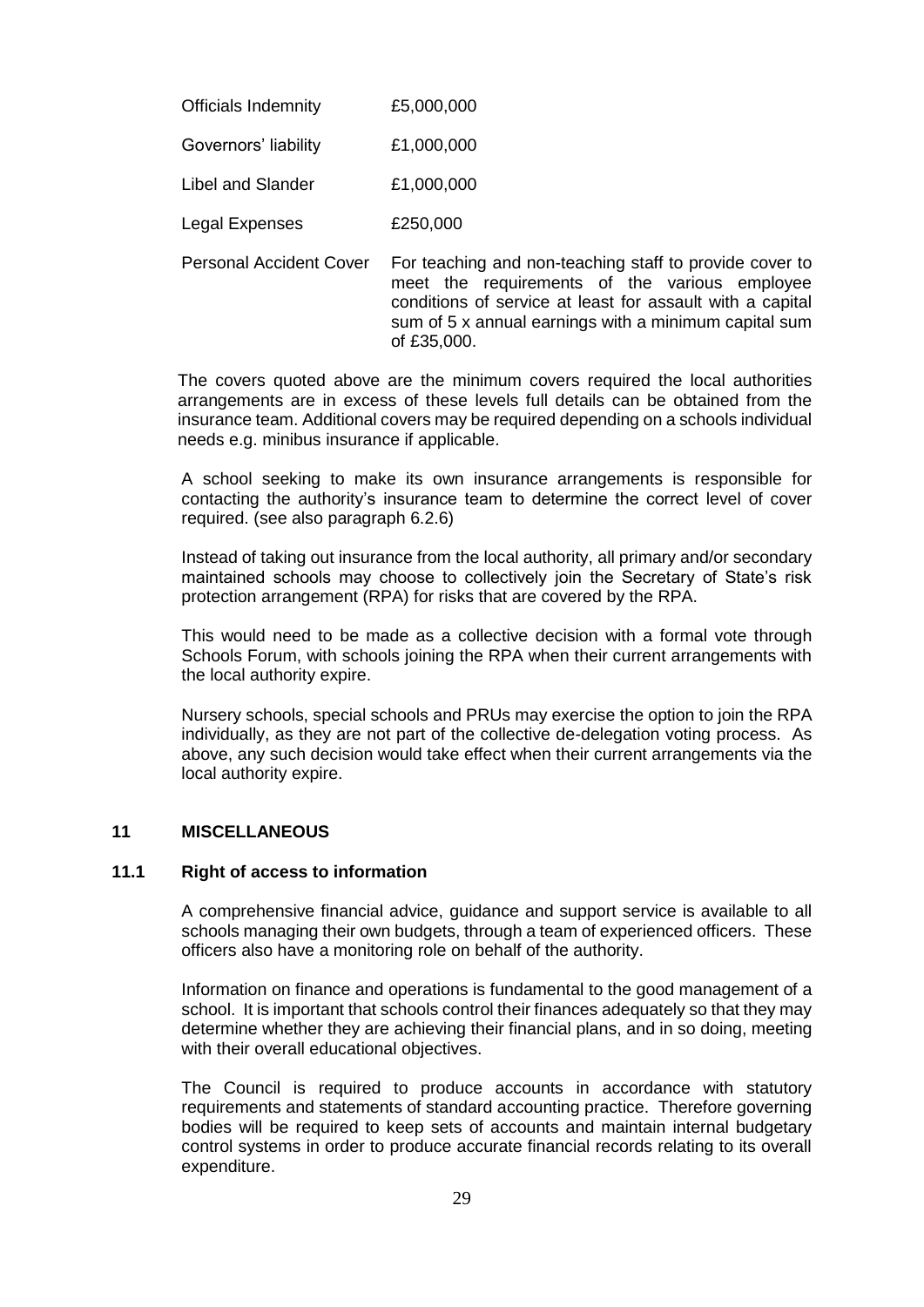The Council has a monitoring role to ensure that schools are managing effectively, the resources delegated to them. For schools who continue to use the authority's local financial facilities and support services monitoring will be undertaken during regular school visits.

Schools who choose to operate systems outside those offered by the Council will be required to submit financial information and reports termly (except for VAT reclaim pro-forma, which are required on a monthly basis), in order to ensure that the authority's statutory responsibilities are met and financial probity assured.

## **11.2 Liability of governors**

Under the terms of section 50(7) of the Act, governors of maintained schools will not incur personal liability in the exercise of their power to spend the delegated budget share provided they are acting in good faith.

The carrying out of fraudulent acts is an example of behaviour which is not in good faith. However, breaches of the scheme or rejection of authority advice as to financial management are not necessarily in themselves failures to act in good faith.

# **11.3 Governors' expenses**

Under s. 50(5) of the Act, only allowances in respect of purposes specified in regulations made under section 19 of the Education Act 2002 may be paid to governors from a school's delegated budget share.

Payment of any other allowance is not permitted.

Schools are also barred from payment of expenses duplicating those paid by the Secretary of State to additional governors appointed by him to schools under special measures.

Where delegation has been withdrawn, or where a school is yet to receive a delegated budget, the authority may delegate the necessary funds to allow governors' expenses to be met, where appropriate. The level of such allowances is set by the authority.

#### **11.4 Responsibility for legal costs**

Legal costs which are incurred by the authority, because the governing body did not accept the advice of the authority when it was reasonable to do so, may be recharged to the schools delegated budget. This provision includes costs of being involved in legal actions and also costs awarded against the authority.

Where there is a conflict of interest between the authority and the governing body, the governing body should obtain independent legal advice using its own budget share unless otherwise agreed by the authority. (See also section 62.11).

The effect of this is that a school cannot expect to be reimbursed with the cost of legal action against the authority itself (although there is nothing to stop an authority making such reimbursement if it believes this to be desirable or necessary in the circumstances).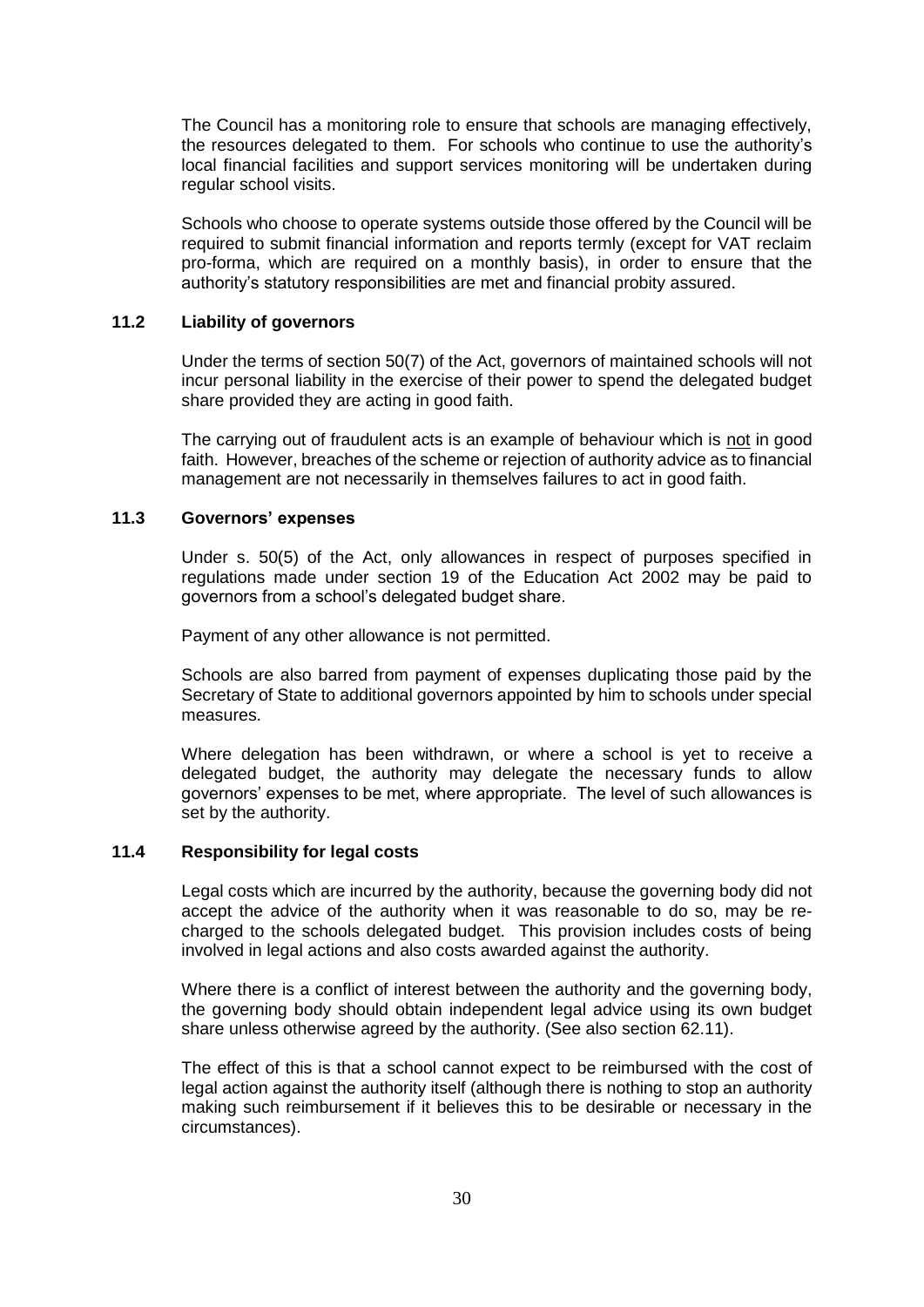# **11.5 Health and Safety**

The Health and Safety at Work Act 1974 places specific responsibilities on employers to ensure the health, safety and welfare of their employees and of other persons using their premises. In the case of educational establishments these persons include pupils, students, contractors, parents and other site users and visitors.

The statutory responsibility for health and safety is substantially unchanged by Local Management. The authority, or in voluntary aided and foundation schools, the governing body will retain the primary responsibility as the employer under the Health and Safety legislation.

In light of these responsibilities the Authority has in place a policy for health and safety provision and as such governing bodies have a duty to comply with the policy when spending their school's budget share. For further detail refer contact a Health and Safety adviser at the authority.

The authority may, under section 39(3) of the Act, issue directions to the governing body and head teacher of a community, community special or voluntary controlled school on health and safety matters. Such directions are enforceable under section 497 of the Education Act 1996 if they are not complied with. This requirement covers any exercise of the community facilities power by governing bodies.

#### **11.6 Right of attendance for Chief Finance Officer**

The Chief Financial Officer, or any officer of the authority nominated by him/her, must be allowed to attend any meetings of a governing body at which there will be consideration of agenda items that are relevant to the exercise of his/her responsibilities. Prior notice of such attendance will be given unless it is impracticable to do so. The Head of Schools Finance is also delegated to act in these matters.

#### **11.7 Monitoring Special Educational Needs**

The authority will require all schools to use their best endeavours in spending their budget share to secure appropriate provision for Special Educational Needs. The authority will consider exercising its statutory responsibility to suspend delegation in the event of a school significantly failing to adequately meet its responsibility in relation to the provision of special educational needs, but this would not normally relate to an individual pupil.

#### **11.8 'Whistleblowing'**

The procedures to be followed by persons, working at a school or school governors, who wish to complain about the financial management or financial propriety at the school can do so using the authority's whistleblowing policy. The guidelines are detailed in Annex 4 of the Scheme.

#### **11.9 Child Protection**

The authority recognises that there is a need to release staff to attend child protection case conferences and other related events; however, schools are required to fund any costs incurred.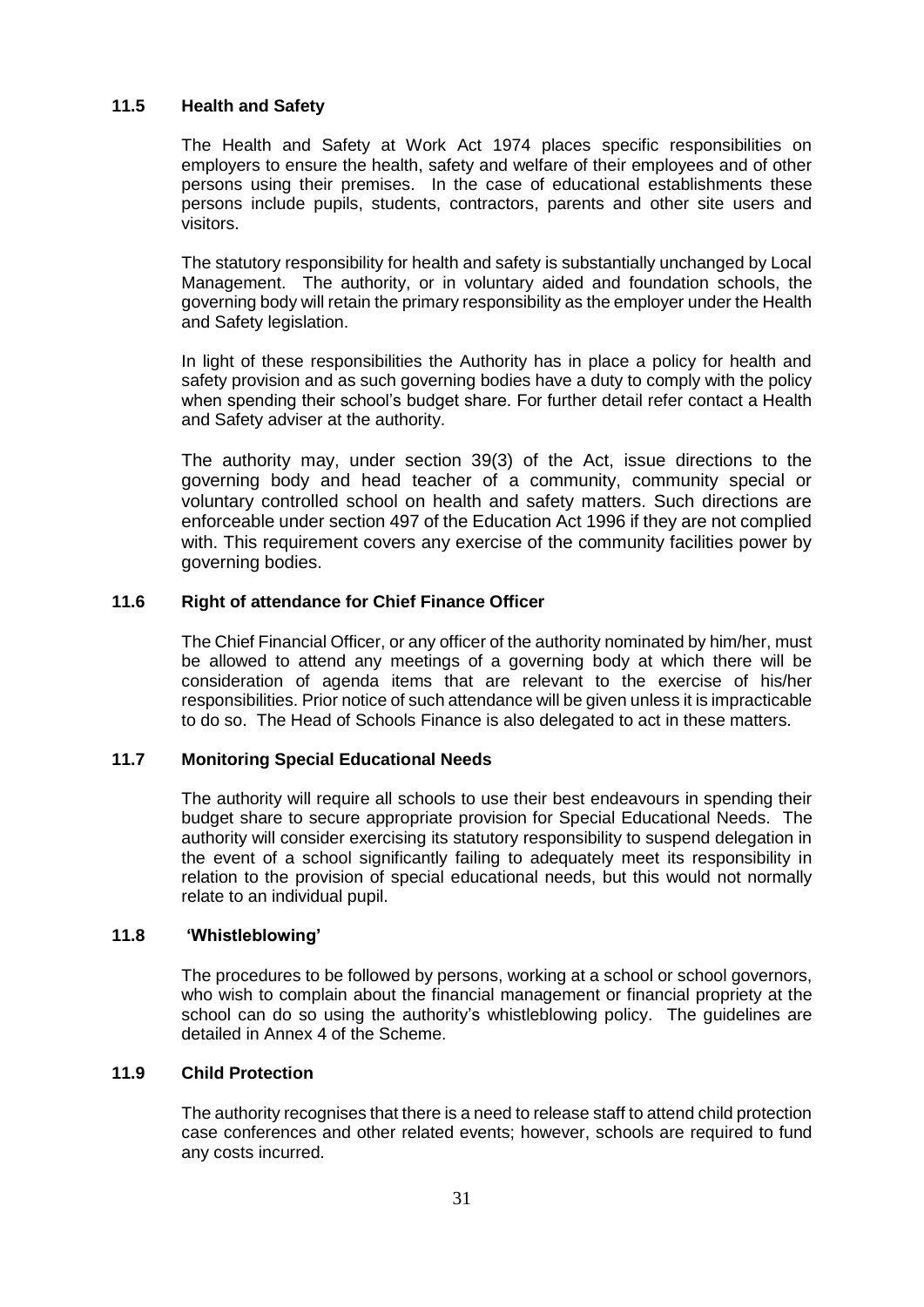#### **11.10 Interest on Late Payments**

Currently no interest is charged on late payments.

#### **11.11 Redundancy/early retirement costs**

The 2002 Education Act sets out how premature retirement and redundancy costs should normally be funded. (see Annex 7)

# **12 RESPONSIBILITY FOR REPAIRS AND MAINTENANCE**

- **12.1** The authority expects the following categories of work to funded by the schools budget – roofing; flooring; ceilings; internal and external walls; window and doors; sanitary services (includes kitchen); mechanical services; electrical services; and external works.
- **12.2** The authority has delegated all funding for repairs and maintenance to schools. The devolved formula capital allocation is for use to add to the highest priority items identified within a school's development plan i.e. urgent condition work. For these purposes, expenditure may be treated as capital only if it fits the definition of capital used by the authority for financial accounting, in line with the CIPFA Code of Practice. Walsall Council does not use a de-minimus limit on either capital or revenue spending.
- **12.3** Illustrative examples of capital expenditure items in line with the government interpretation of the CIPFA code of practice are included at Annex 3. For voluntary aided schools, the liability of the authority for repairs and maintenance (albeit met by delegation of funds through the budget share) is the same as for other maintained schools, and no separate list of responsibilities is necessary for such schools. However, eligibility for capital grant from the Secretary of State for capital works at voluntary aided schools depends on the de minimus limit applied by the DfE to categorise such work, even though the authority does not use a de minimus limit.

# **13 EXTENDED SCHOOLS AND COMMUNITY FACILITIES**

**13.1** Governing bodies of schools may now choose to provide a range of community facilities or services to the benefit pupils, their families and the local community

Schools which choose to exercise the power conferred by section 27 (1) of the Education Act 2002 to provide community facilities will be subject to controls. Regulations made under section 28 (2), if made, can specify activities which may not be undertaken at all under the main enabling power.

Section 88 of the Children and Families Act 2014, has removed the requirements in section 28(4) and section 28(5) of the Education Act 2002 for maintained schools in England to consult its authority. In addition there is no longer a need for a school to be mindful of the authority's advice in establishing community facilities under section 27 of the Education Act 2002.

This amendment extends the coverage of schemes to include the exercise of the powers of governing bodies to provide community facilities.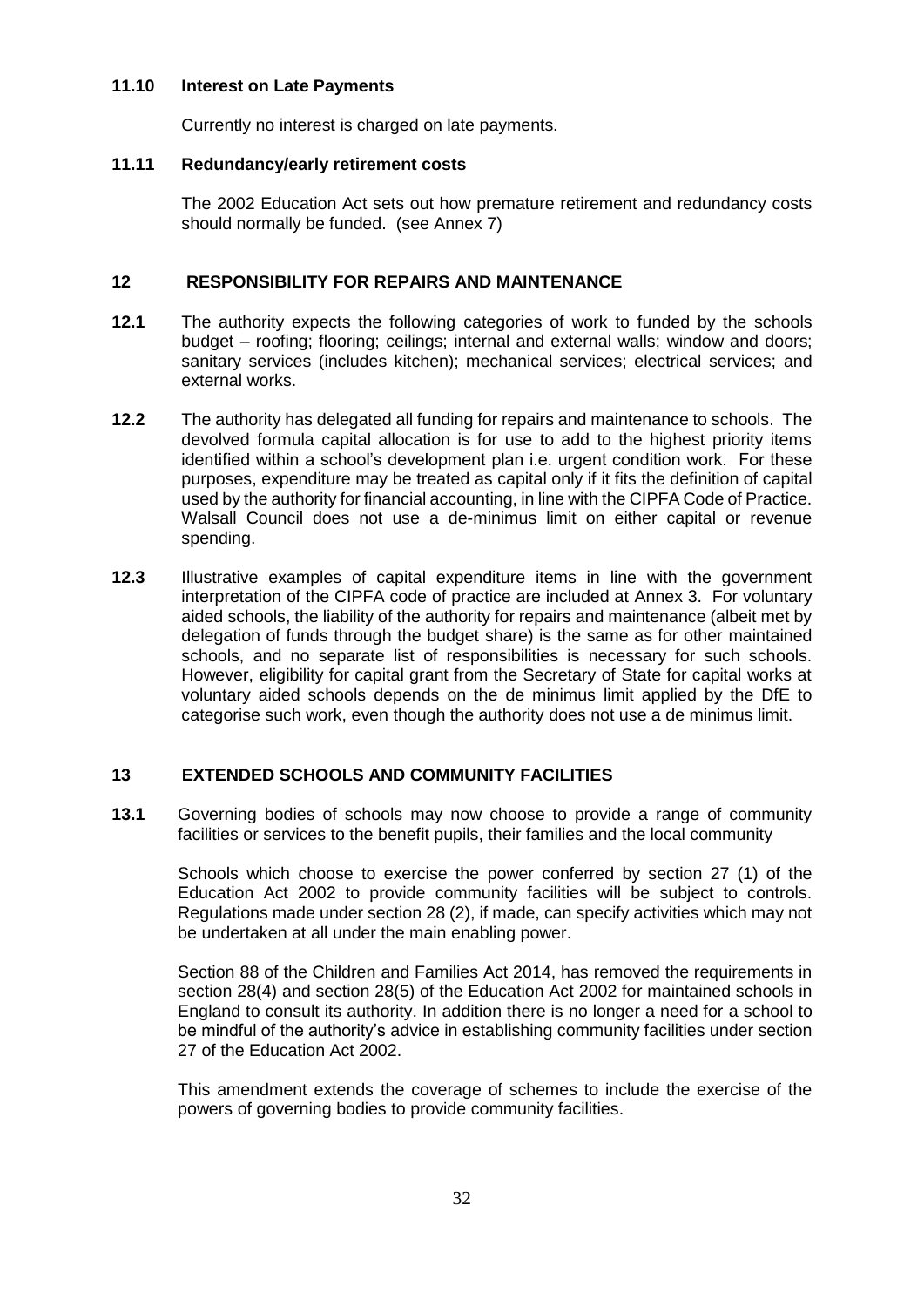Therefore schools will be subject to prohibitions, restrictions and limitations contained within the authority's Scheme for Financing schools made under section 48 of the Act as amended by paragraph 2 of Schedule 3 to the Education Act 2002.

This part of the scheme does not extend to joint-use agreements, transfer of control agreements, or agreements between the authority and schools to secure the provision of adult and community learning.

**13.2** Where there is evidence of mismanagement of community facilities funds the authority will consider the suspending the governing body's right to a delegated budget.

#### **Consultation with the authority – financial aspects**

- **13.3** As public bodies, schools are expected to act reasonably, and this includes consulting those affected by the decisions that they make, including informing the authority of their intention to exercise the powers conferred by section 27 (1) of the Education Act 2002 to provide community facilities.
- **13.4** When informing the authority of its intentions information to be provided to the authority should include:
	- a business plan, covering at least three financial years, demonstrating the financial viability of each activity and details of the assumptions on which the budget plan has been based.
	- details of insurance arrangements.
	- evidence of governor's consultation with staff, parents, the local community and other stakeholder groups
	- details of the activity being considered

In the first instance the documentation should be forwarded to the authority's Schools Finance Team.

**13.5** Schools may wish to seek advice from the authority's School Finance Team, in respect of financing procedures.

#### **Funding agreements – authority powers**

- **13.6** The provision of community facilities in many schools may be dependent on the conclusion of a funding agreement with a third party which will either be supplying funding or supplying funding and taking part on the provision. A very wide range of bodies and organisations are potentially involved.
- **13.7** In relation to funding agreements with third parties (as opposed to funding agreements with the authority itself) proposed draft agreements should be submitted to the authority for comments and advice.

Schools are expected to have regard for any advice given.

The authority does not have general power for veto of these agreements, however, if an agreement has been, or is be concluded against the wishes of the authority, or has been concluded without informing the authority, which in the view of the authority is seriously prejudicial to the interests of the school or the authority, that may constitute grounds for suspension of the right to a delegated budget.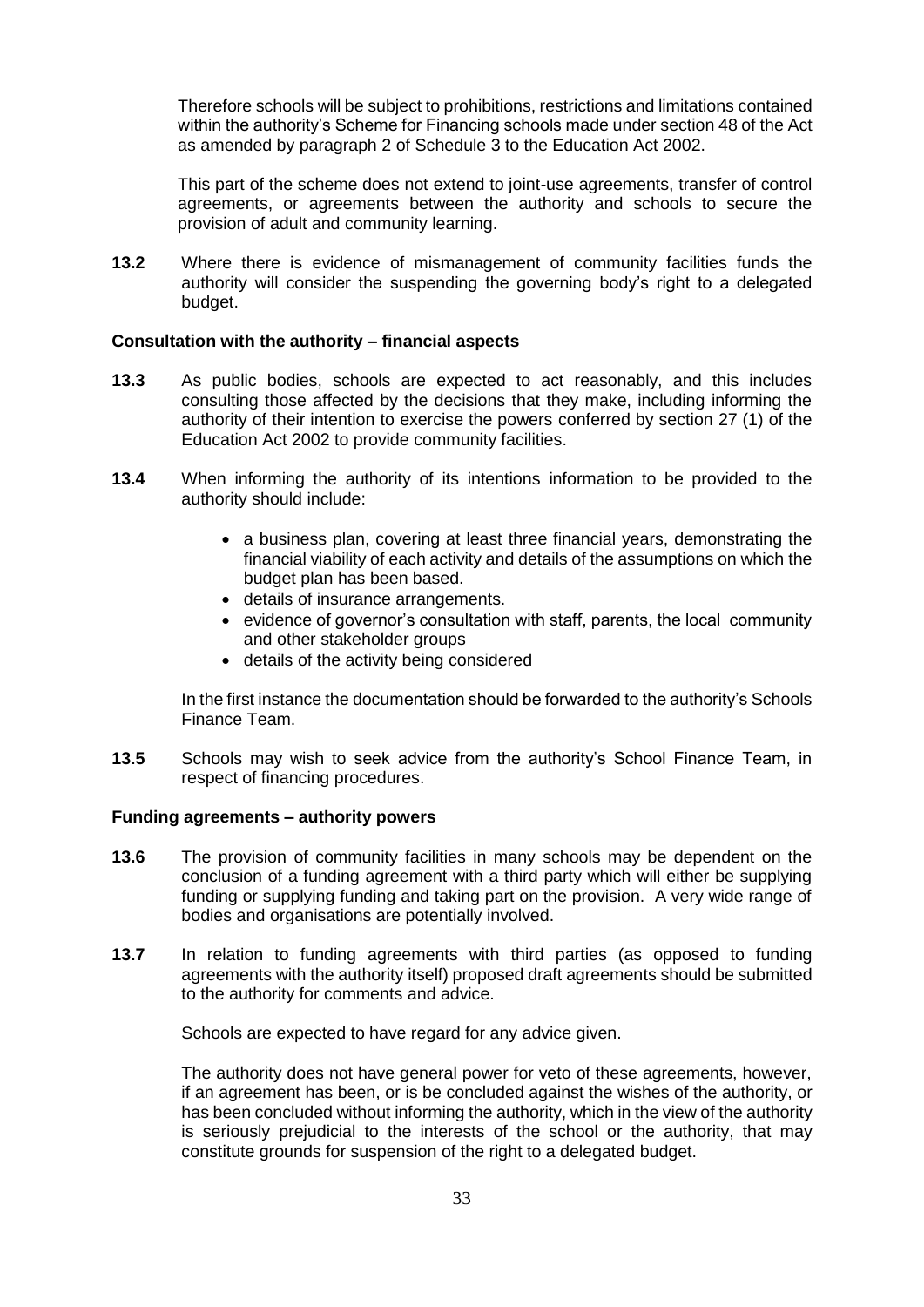#### **Other prohibitions, restrictions and limitations**

**13.8** While the authority has no right of veto to either funding agreements with third parties or for other uses of the community facilities power, there may be instances where the authority has reason to believe that a proposed project carries significant financial risk.

In such instances the authority will require the governing body to make arrangements to protect the financial interests of the authority by either providing the activity through the vehicle of a limited company formed for the purpose, or by obtaining indemnity insurance for risks associated with the project, as specified by the authority.

**13.9** Under section 28 the exercise of community facilities power is subject to prohibitions, restrictions and limitations in the scheme for financing schools.

#### **Supply of financial information**

**13.10** Financial information relating to community facilities is to be included in returns made by schools under the Consistent Financial Reporting (CFR) Framework and information detailing the financial position at year end must be included in the schools CFR Outturn statement each year.

In order for the authority to ensure the financial viability of an activity, schools are required to submit, as part of their governor's agreed formal budget plan their planned income and expenditure in connection with said activity.

In addition to agreed formal budget plans, a further financial statement, showing the actual income and expenditure for the activity for the period  $1<sup>st</sup>$  April to  $30<sup>th</sup>$ September and, on an estimate basis, for the next six months i.e.  $1<sup>st</sup>$  October to  $31<sup>st</sup>$ March, will also be required.

**13.11** If the authority, on giving notice to the school, believes there to be cause for concern as to the school's management of the financial consequences of the exercise of the community facilities power, then the school will be required to supply a financial statement every three months and, if the Authority sees fit, to require the submission of a recovery plan for the activity in question.

Schedule 15 of the Act provides that mismanagement of funds spent or received for community facilities is a basis for suspension of the right to delegation of the budget share.

#### **Audit**

- **13.12** Schools are required to grant access to the school's records connected with exercise of the community facilities power, in order to facilitate internal and external audit of relevant income and expenditure.
- **13.13** In concluding funding agreements with other persons pursuant to the exercise of the community facilities power schools are required to ensure that such agreements contain adequate provision for access by the authority. In order for the authority to satisfy itself as to the propriety of expenditure on the facilities in question, this includes access to the records and other property of those persons held on the school premises, or held elsewhere insofar as they relate to the activity in question.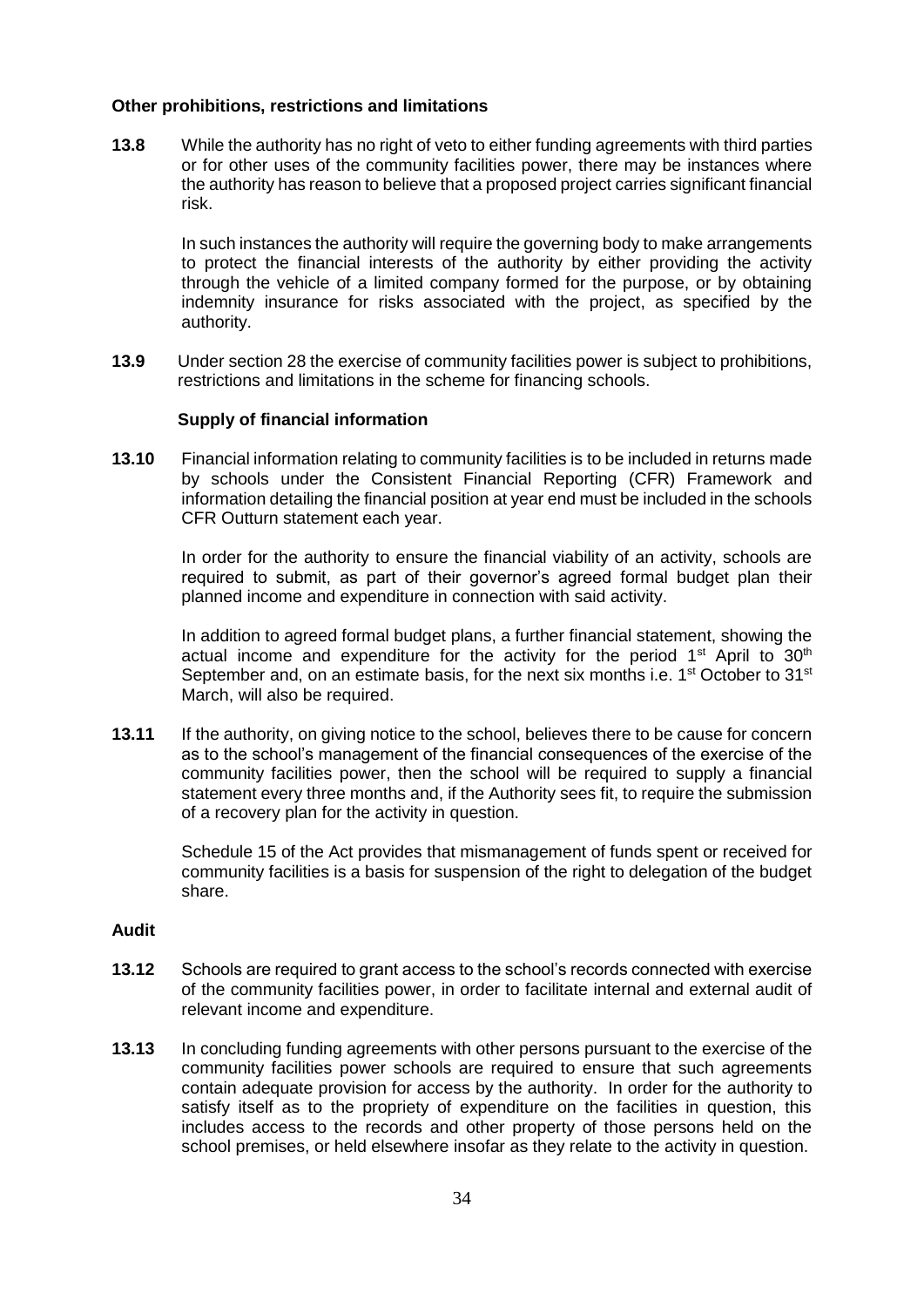#### **Treatment of income and surpluses**

- **13.14** Schools may retain all net income derived from community facilities except where otherwise agreed with a funding provider, whether that be the authority or a third party.
- **13.15** Where a surplus has been accumulated then this may be carried over from one financial year to the next as a separate community facilities surplus, or, subject to the agreement of the authority at the end of each financial year, transfer all or part of it to the budget share balance. In this instance, and in case there is a future requirement to offset a subsequent community facilities deficit, the main budget share should be separately identified.
- **13.16** If the school is a community or community special school, and the authority ceases to maintain the school, any accumulated retained income obtained from exercise of the community facilities power reverts to the authority unless otherwise agreed with a funding provider.
- **13.17** Where there is a deficit on community facilities and the authority needs to recover funds to meet third party liabilities, it will do so from any accumulated community facilities surplus. If there are insufficient funds to meet the deficit and as the liabilities are part of the expenses of the maintaining school, the deficit will be recovered from the governing body.

# **Health and safety matters**

- **13.18** The Scheme extends any health and safety provisions of the main scheme to the community facilities power.
- **13.19** It is the governing body's responsibility for the costs of securing Disclosure Barring Service clearance for all adults involved in community activities taking place during the school day. Governing bodies would be free to pass on such costs to a funding partner as part of an agreement with that partner.

# **Insurance**

- **13.20** In principle the insurance issues arising from use of the community facilities power are the same as those which already arise from non-school use of premises. It is the responsibility of the governing body to ensure adequate arrangements are made for insurance against risks arising from the exercise of the community facilities power, taking professional advice as necessary. Such insurance should not be funded from the school budget share. Details of insurance arrangements for community facilities should be included with information provided to the authority when confirming the governor body's intentions to exercise their powers, see paragraph 13.4.
- **13.21** The authority may undertake its own assessment of the insurance arrangements made by a school in respect of community facilities in order to protect itself against possible third party claims. Should the authority judge those arrangements to be inadequate, it will make arrangements itself and charge the resultant cost to the school.

Such provision is necessary in order for the authority to protect itself against possible third party claims.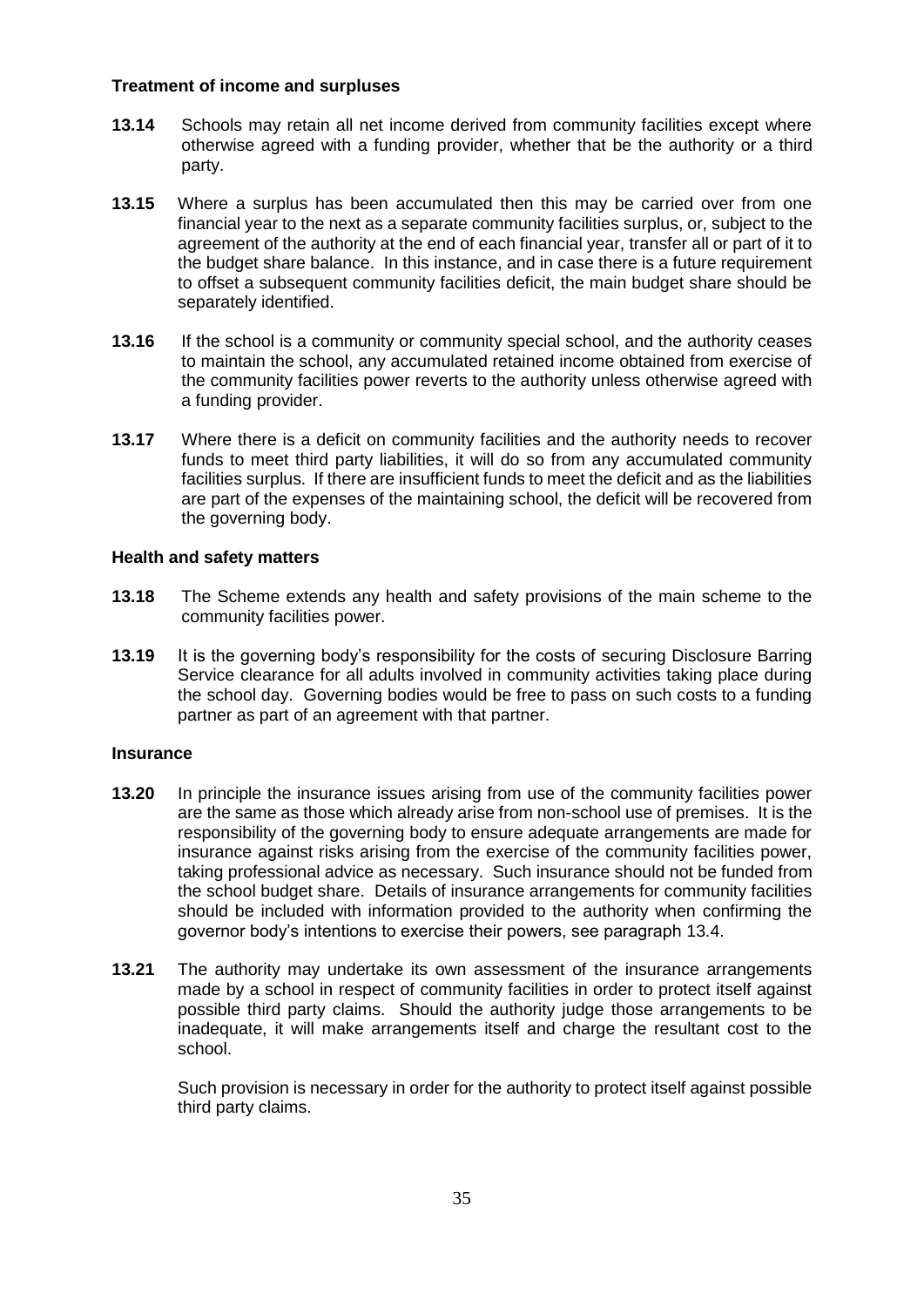**13.22** A school seeking to make its own insurance arrangements is responsible for contacting the authority's Insurance Team to determine the correct level of cover required before finalising arrangements.

# **Taxation**

- **13.23** Schools should seek the advice of the authority and the local VAT office on any issues relating to the possible imposition of Value Added Tax on expenditure in connection with community facilities, including the use of local authority VAT reclaim facility. Expenditure from funds obtained directly by schools from private (or central government) sources is not covered by the VAT reclaim facility.
- **13.24** If any members of staff employed by the school or authority in connection with community facilities is paid from funds held in a school's own bank account (whether a separate account is used for community facilities or not) the school will liable for payment of income tax and National Insurance, in line with HMRC rules. Payments to staff for hours worked, travel etc. should not be made directly to individuals but should be made via the school's payroll provider.
- **13.25** Schools are required to follow LA advice in relation to the Construction Industry Scheme where this is relevant to the exercise of the community facilities power.

# **Banking**

- **13.26** A number of options are available to schools in Walsall, including the maintenance of separate bank accounts for budget share and community facilities, or dependant on the community facilities operating in school, have one account that provides adequate internal accounting controls to maintain separation of funds.
- **13.27** Banking arrangements are restricted to those arrangements as contained in section 3.5 of the Scheme, except that provision requiring that a mandate show the authority as owner of the funds in the account which should exempt the community facilities funds from that if they are in the same account as the budget share.
- **13.28** Schools are reminded that they may not borrow money without the written consent of the Secretary of State.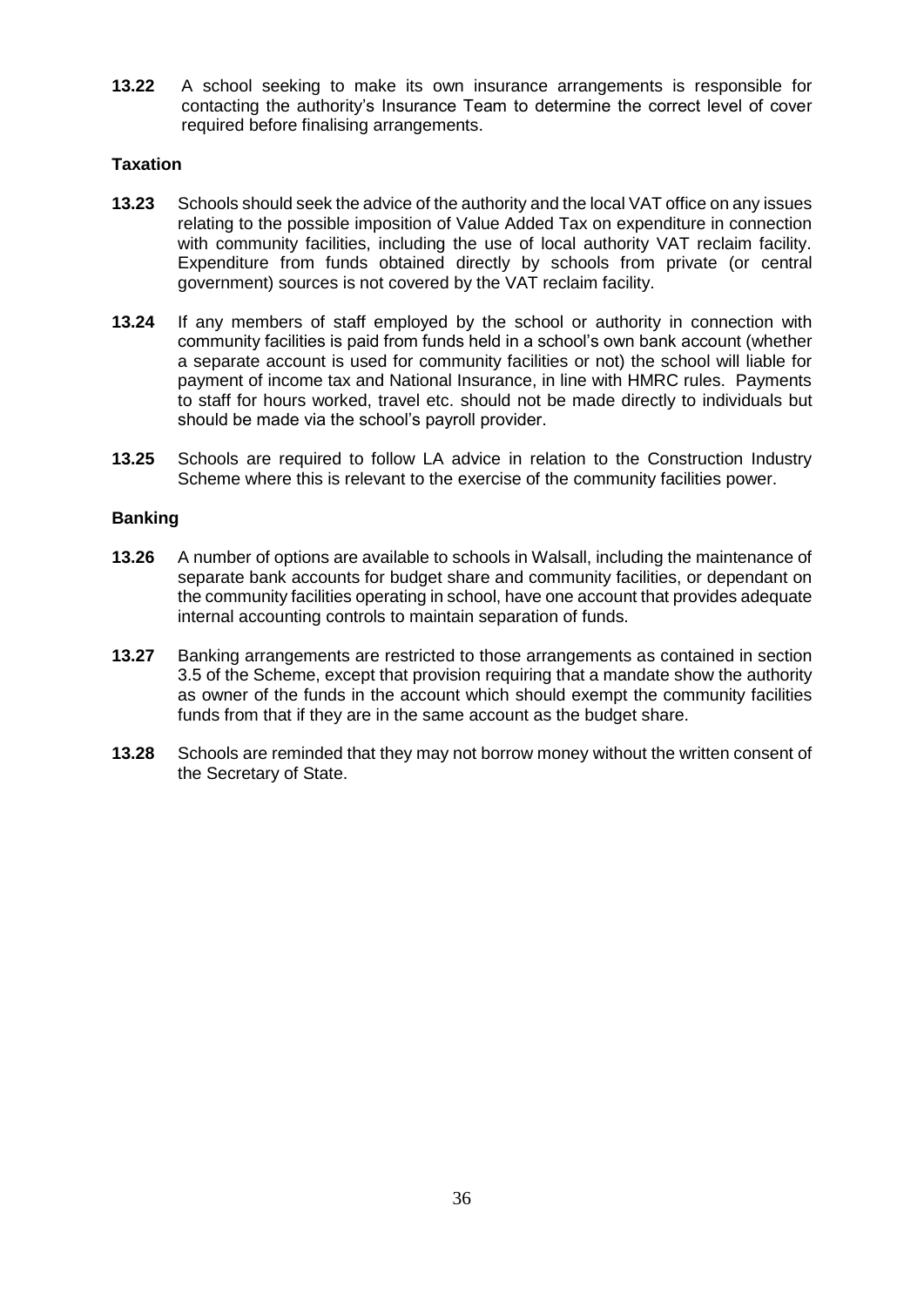# **Glossary of Terms**

| <b>The Act</b>         |   | Schools Standards and Framework Act 1998              |
|------------------------|---|-------------------------------------------------------|
| <b>LSB</b>             | ۰ | <b>Local Schools Budget</b>                           |
| <b>ISB</b>             | ٠ | Individual Schools Budget                             |
| LA                     | ۰ | The Local Authority                                   |
| <b>FRAS Guidelines</b> |   | <b>Finance Resource Advisory Service Guidelines</b>   |
| <b>SLA</b>             | ۰ | Service Level Agreement                               |
| <b>CIPFA</b>           | ۰ | Chartered Institute of Public Finance and Accountancy |
| <b>Regulations</b>     | ٠ | School and Early Years Finance (England) Regulations  |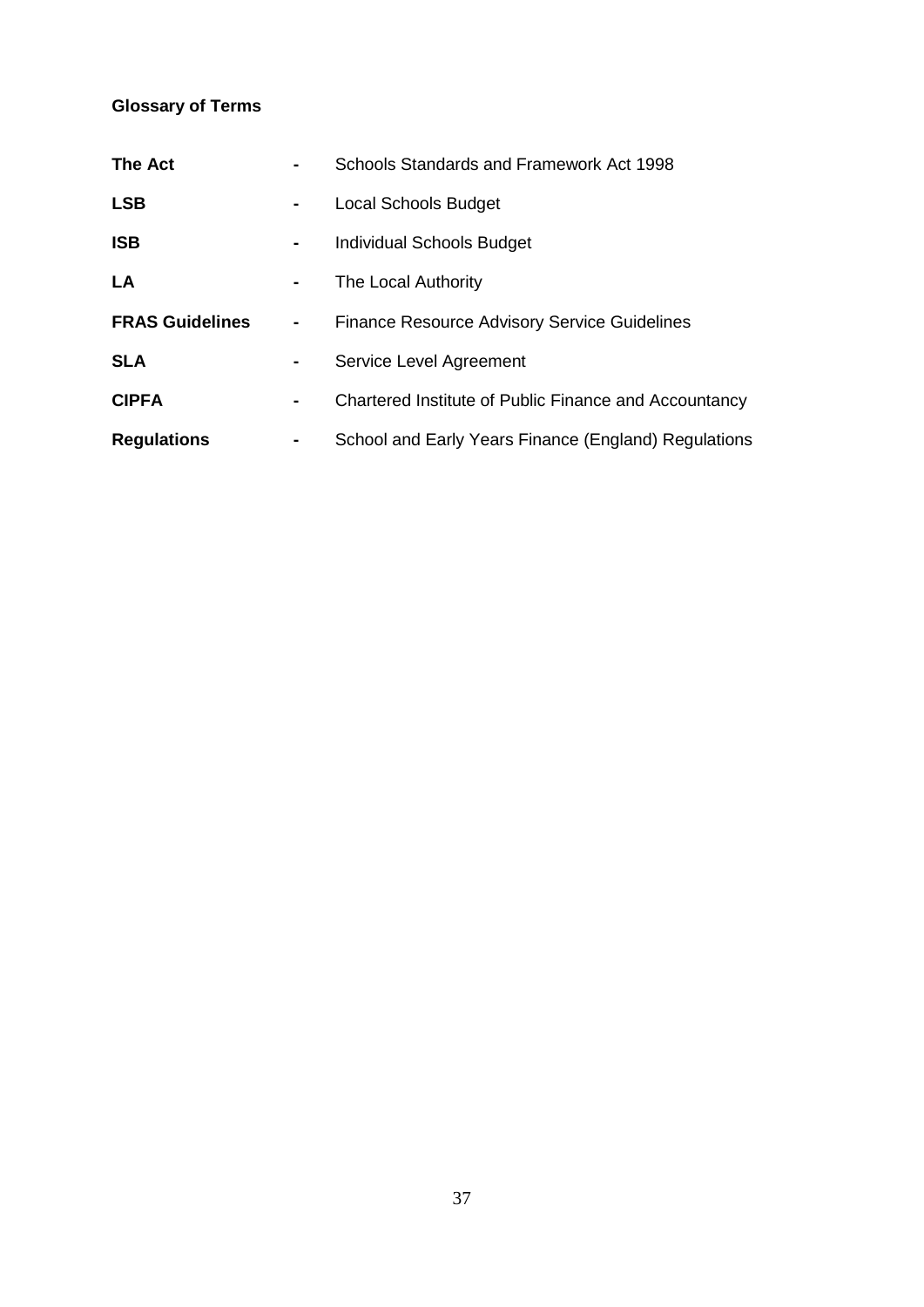#### **List of Maintained Schools 1 April 2018**

#### **Special Schools Nursery Schools**

Castle Jane Lane Mary Elliott Oakwood Old Hall Elmwood

Alumwell Fullbrook Lane Head Millfields Ogley Hay Rowley View **Sandbank** Valley

#### **Primary Schools**

Abbey Primary Alumwell Infant Alumwell Junior Barcroft Primary Beacon Primary Bentley West Primary Blakenall Heath Junior Blue Coat CE Infant Blue Coat CE Junior Brownhills West Primary Butts Primary Castlefort JMI Christ Church CE JMI Chuckery Primary Cooper & Jordan Primary County Bridge Primary Delves Infant Delves Junior Elmore Green Primary Greenfield Primary Hillary Primary Holy Trinity CE Primary King Charles Primary Kings Hill Primary Leamore Primary Leighswood Primary Lindens Primary Little Bloxwich CE Primary Lower Farm Primary Manor Primary Meadow View JMI Millfield Primary Moorcroft Wood Primary

New Invention Infant New Invention Junior Old Church CE Primary Palfrey Infant Palfrey Junior Pelsall Village Pinfold Street JMI Pool Hayes Primary The Radleys Primary Rosedale CE Infant Rushall JMI Salisbury Primary Short Heath Junior St Anne's Catholic Primary St Bernadette's Catholic Primary St Francis Catholic Primary St Giles CE Primary St James Primary St Johns CE Primary St Joseph's Catholic Primary St Mary of the Angels Catholic Primary St Mary's the Mount Catholic Primary St Michael's CE Primary St Patrick's Catholic Primary St Peter's Catholic Primary St Thomas of Canterbury Catholic Primary Walsall Wood Watling Street JMI Whetstone Field Primary Whitehall Nursery & Infant Whitehall Junior

# **Secondary Schools**

St. Francis of Assisi Catholic St. Thomas More Catholic

#### **Pupil Referral Units**

New Leaf PRU New Leaf PRU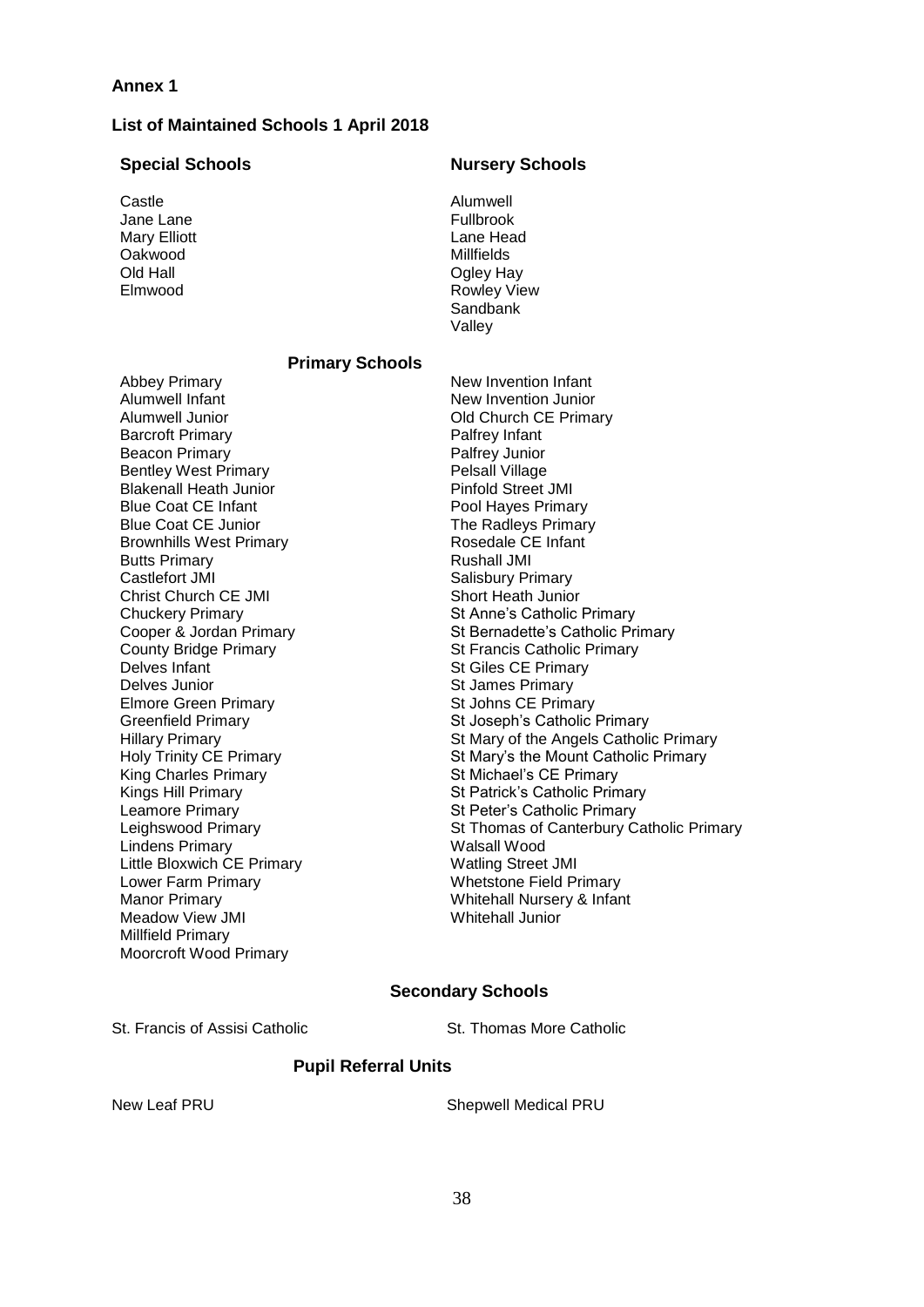# **List of Banks and Building Societies approved by the Council**

# **Banks**

- Bank of Scotland
- Barclays Bank PLC
- HSBC
- National Westminster Bank
- Royal Bank of Scotland
- Santander
- Yorkshire Bank
- Lloyds TSB PLC

# **Building Societies**

- Cambridge
- Coventry Building Society
- Cumberland Building Society
- Leeds Building Society
- Leek Building Society
- Loughborough Building Society
- Manchester Building Society
- Marsden Building Society
- National Counties
- Nationwide Building Society
- Newcastle Building Society
- Nottingham
- Principality
- Saffron
- Scottish Building Society
- **Skipton**
- Tipton & Coseley Building Society
- Vernon Building Society
- West Bromwich
- Yorkshire Building Society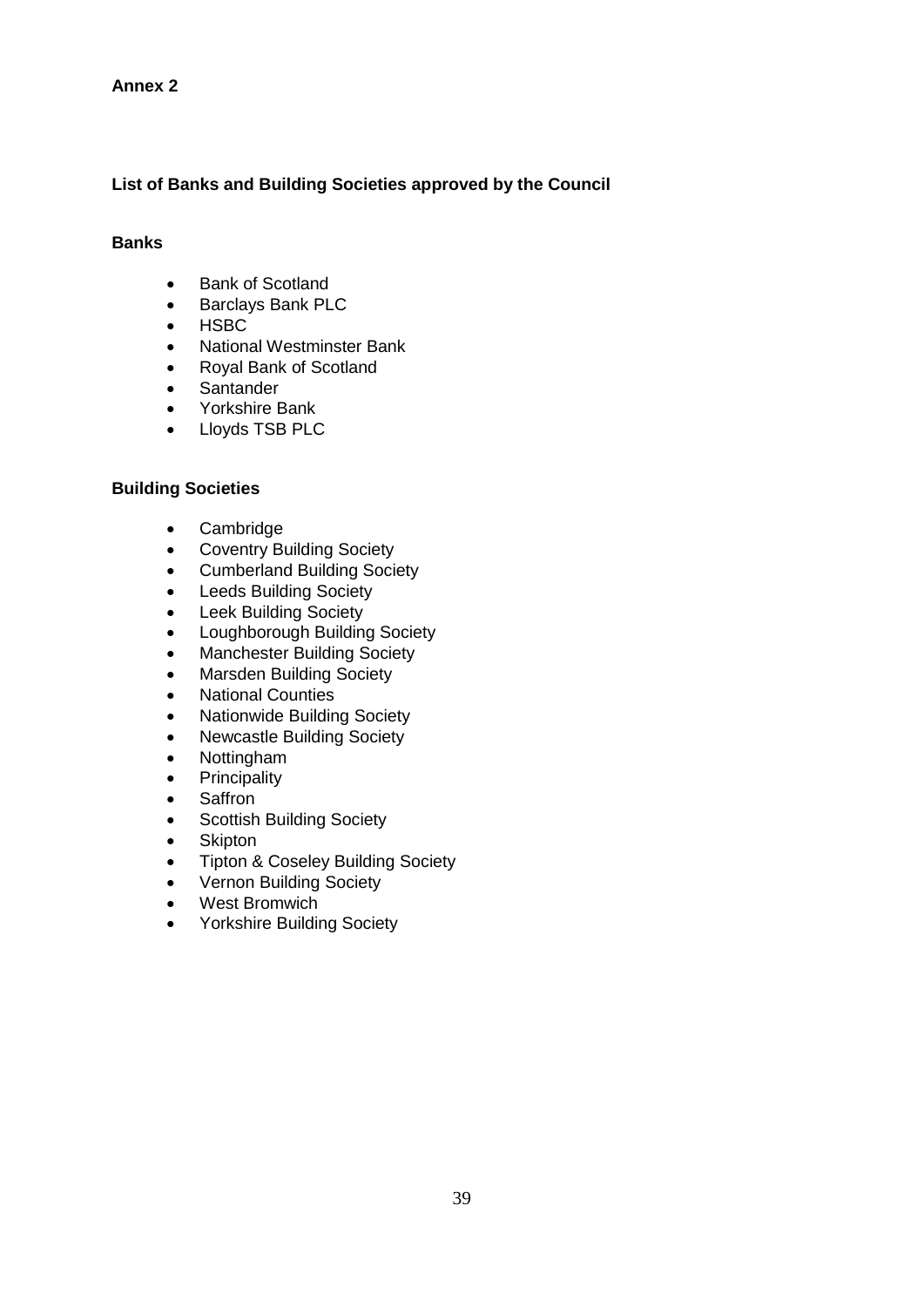# **Annex 3a**

# **Devolved LA Condition Capital/Delegated Budget Split**

**Illustrative Examples in Line with DCSF Interpretation of the Capita Code of Practice**

| <b>Element</b> | <b>Devolved LA Condition/Capital;</b><br>as CIPFA Code of Practice                                                                                            | <b>Delegated Revenue Repair and</b><br><b>Maintenance</b>                                                                               |
|----------------|---------------------------------------------------------------------------------------------------------------------------------------------------------------|-----------------------------------------------------------------------------------------------------------------------------------------|
|                |                                                                                                                                                               |                                                                                                                                         |
| <b>Roofs</b>   |                                                                                                                                                               |                                                                                                                                         |
| <b>Flat</b>    | • Structure. New (not<br>replacement) structure                                                                                                               | Repair/replacement of small parts of<br>an existing structure                                                                           |
|                | • Structure. Replacement of all or<br>substantial part of an existing<br>structure to prevent imminent or<br>correct actual major failure of<br>the structure | Replace small areas of rotten or<br>defective timber, made good minor<br>areas of spalling concrete where<br>reinforcing bars exposed   |
|                | • Screed/insulation in a new<br>building/extension                                                                                                            | Repair/replacement of<br>screed/insulation where defective                                                                              |
|                | Screed/insulation.<br>Replacement/repair of<br>substantially all. Improve<br>effectiveness of insulation.                                                     | Work to improve insulation standards,<br>during work to repair/replace small<br>areas of roof                                           |
|                | Finish on new build.<br>Replacement of all/substantially<br>all on existing roof                                                                              | Replacement of roof finish on existing<br>building, to under capital value limit.<br>Re-coating chippings to improve life<br>expectancy |
|                | Edge Trim/Fascia on new build                                                                                                                                 | Repairs/replacement.<br>$\bullet$<br>(UPVC)Repainting                                                                                   |
|                | Edge Trim/Fascia, replacement<br>of all/substantially all on existing<br>roof                                                                                 | Repairs/replacement. (UPVC)<br>Repainting                                                                                               |
|                | Drainage on new build                                                                                                                                         | Clearing out gutters and downpipes.<br>Replacement/repair/repainting<br>of/individual gutters/pipes.                                    |
| <b>Pitched</b> | Other e.g. Flashings, Rooflights<br>on new build replacement of<br>all/substantially all on existing<br>roof.                                                 | Clearing out gutters and downpipes.<br>Replacement/repair/repainting<br>of/individual gutters/pipes.                                    |
|                | • Structure. New (not<br>replacement) structure.                                                                                                              | Repair/replacement/cleaning of<br>individual items                                                                                      |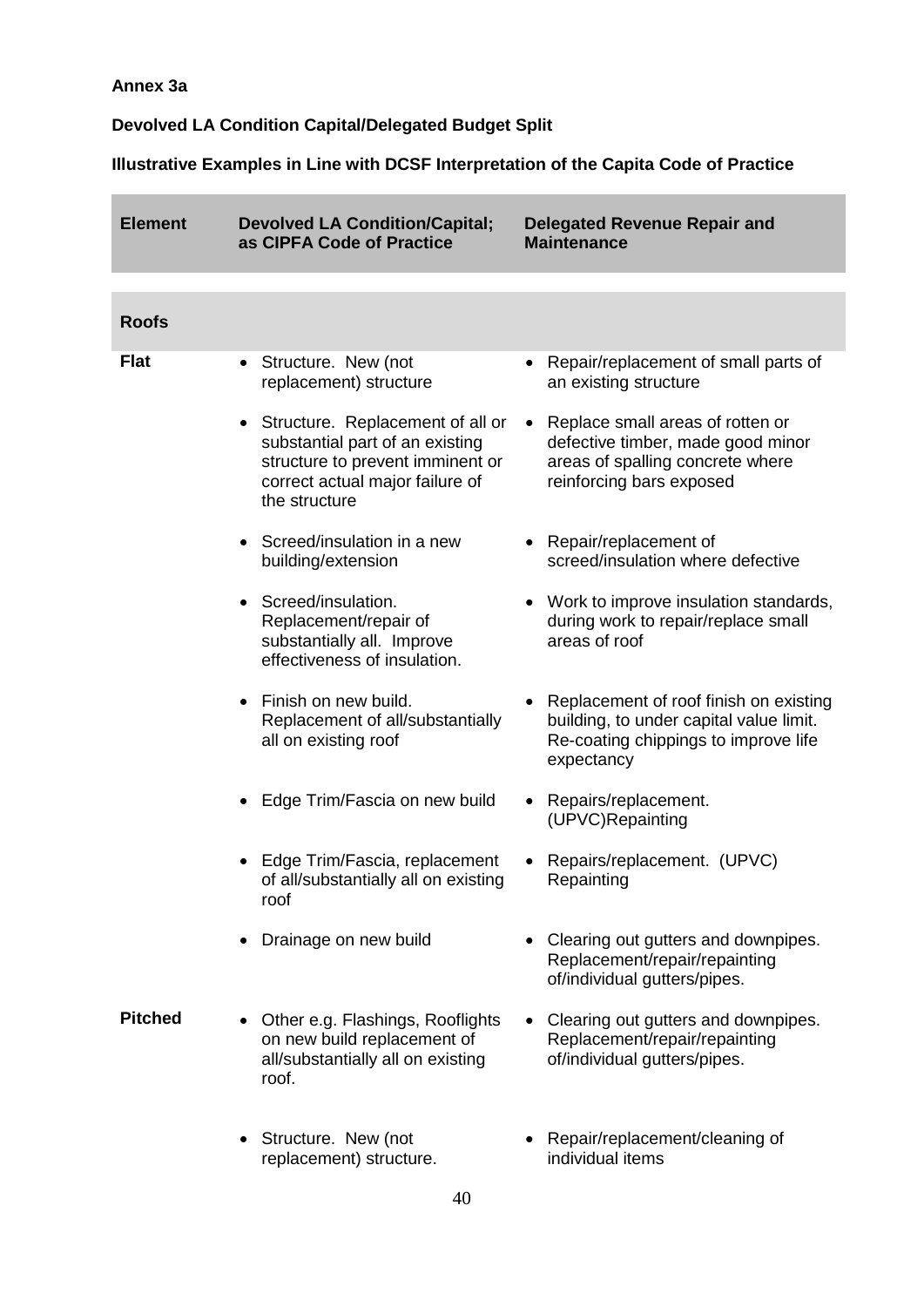| <b>Element</b>                     | <b>Devolved LA Condition/Capital;</b><br>as CIPFA Code of Practice                                                                                             | <b>Delegated Revenue Repair and</b><br><b>Maintenance</b>                                                |
|------------------------------------|----------------------------------------------------------------------------------------------------------------------------------------------------------------|----------------------------------------------------------------------------------------------------------|
|                                    | • Structure. Replacement of all or<br>substantial part of an existing<br>structure to prevent imminent or<br>correct actual major failure of<br>the structure. | Repair/replacement of small parts of<br>$\bullet$<br>an existing structure.                              |
|                                    | Insulation in a new<br>building/extension.                                                                                                                     | Replace/repair small areas of<br>rotten/defective joists, rafters, purlins<br>etc. Not complete trusses. |
|                                    | • Insulation. Replacement/repair<br>of substantially all. Improve<br>insulation to current standards.                                                          | Repair/replacement/increasing<br>thickness of insulation in an existing<br>roof.                         |
|                                    | • Roof finish in a new building/<br>extension, replacement of<br>all/substantially all on existing<br>roof.                                                    | Replace missing/damaged                                                                                  |
|                                    | Bargeboards/Fascias in a new<br>building/extension, replacement<br>of all/substantially all on existing<br>roof.                                               | Repairs/replacement/repainting.                                                                          |
|                                    | Drainage in a new<br>building/extension.                                                                                                                       | • Clearing out gutters and downpipes.<br>Replacement/repairs of individual<br>pipes/gutters.             |
| <b>Other</b>                       | Other e.g. flashings, roof<br>windows in new building/<br>extension, replacement of<br>all/substantially all on existing<br>roof.                              | Repair/replacement/cleaning.                                                                             |
|                                    | Provide new covered link etc.<br>between existing buildings                                                                                                    | Minor repairs, maintenance to existing<br>covered link                                                   |
|                                    | Rebuild or substantially repair<br>structure of existing covered link                                                                                          | Minor repairs, maintenance to existing                                                                   |
| <b>Floors</b>                      |                                                                                                                                                                |                                                                                                          |
| Ground<br><b>Floor</b>             | Add porch etc. to existing<br>building                                                                                                                         |                                                                                                          |
| Ground<br><b>Floor</b><br>(Cont'd) | Rebuild or substantially repair<br>structure of existing porch.<br>Structure and dpc in new<br>building.                                                       | Repair/replacement of small parts of<br>an existing structure                                            |
| <b>Upper Floor</b>                 | • Structure and dpc $-$<br>replacement of all or substantial<br>41                                                                                             |                                                                                                          |

**Contract Contract Contract**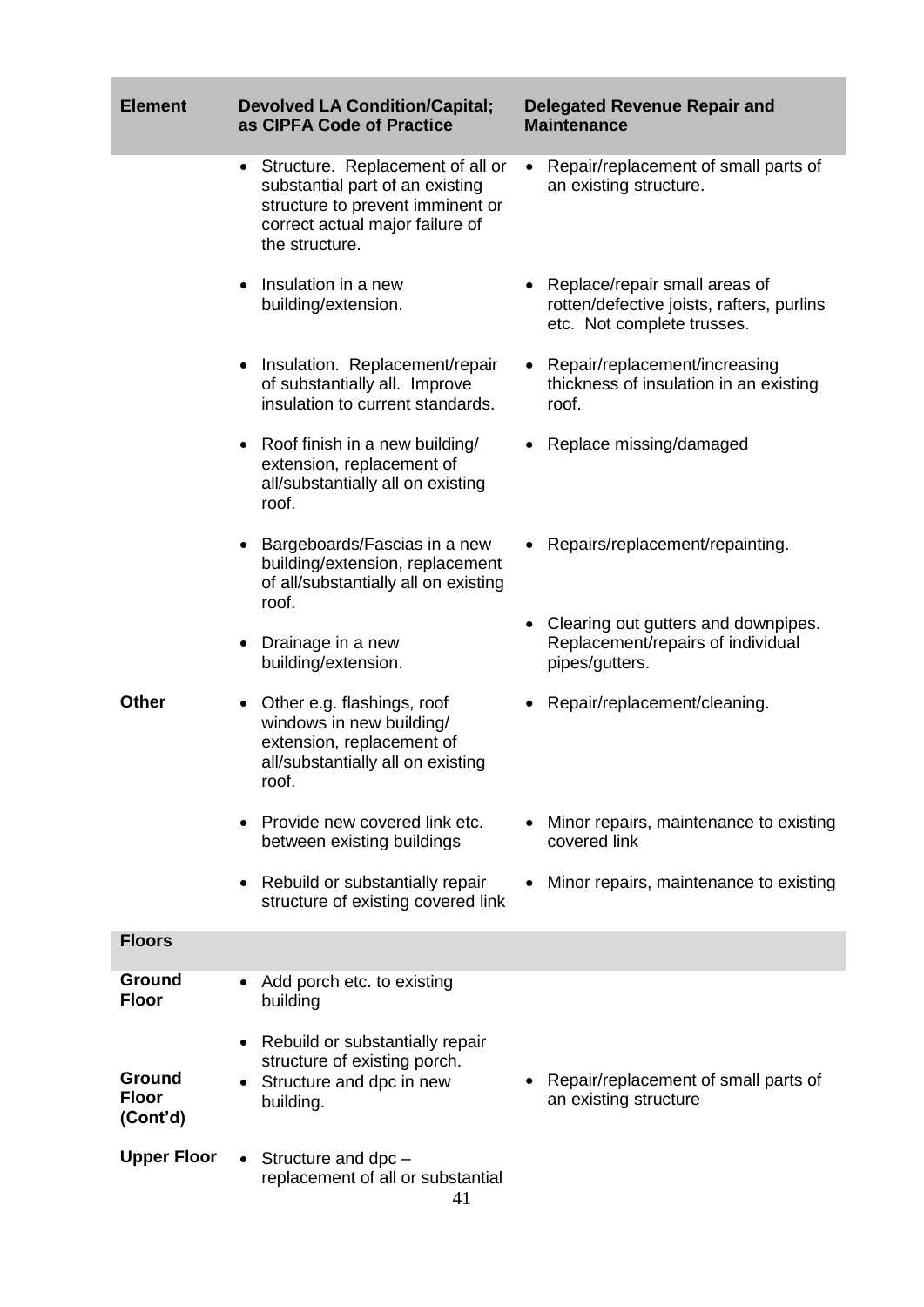| <b>Element</b>                          | <b>Devolved LA Condition/Capital;</b><br>as CIPFA Code of Practice                                                                                     | <b>Delegated Revenue Repair and</b><br><b>Maintenance</b>                                                                                              |
|-----------------------------------------|--------------------------------------------------------------------------------------------------------------------------------------------------------|--------------------------------------------------------------------------------------------------------------------------------------------------------|
|                                         | part of an existing structure to<br>prevent imminent or correct<br>actual major failure of the<br>structure                                            |                                                                                                                                                        |
| <b>Ceilings</b>                         | • Screed and finish in new build,<br>replacement of all/substantially<br>all on existing floor, e.g.<br>Replacement of most<br>carpet/tiles in a room. | • Replacement and repair of screed<br>and finishes/replacement of mats/mat<br>wells. Maintenance e.g. revarnishing<br>wooden floors.                   |
| <b>Top/Only</b><br><b>Storey</b>        | Structure – as ground floor                                                                                                                            | • As ground floor                                                                                                                                      |
|                                         | Screed and finish – as ground<br>floor                                                                                                                 | Repairs of finishes/replacement – as<br>ground floor                                                                                                   |
|                                         | • Suspension                                                                                                                                           | Repair/replacement incl. from water<br>damage, and necessary decoration                                                                                |
| Lower<br><b>Storeys</b>                 | Membrane                                                                                                                                               | Repair/replacement incl. from water<br>damage                                                                                                          |
|                                         | Fixed                                                                                                                                                  |                                                                                                                                                        |
|                                         | <b>Access Panels</b>                                                                                                                                   | Repair/replacement                                                                                                                                     |
|                                         | Suspension                                                                                                                                             | Repair/replacement                                                                                                                                     |
| All                                     | Membrane                                                                                                                                               | Repair/replacement                                                                                                                                     |
|                                         | Fixed                                                                                                                                                  |                                                                                                                                                        |
| <b>External</b><br>Walls                |                                                                                                                                                        |                                                                                                                                                        |
| Masonry/<br>Cladding                    | Specialist removal/replacement<br>$\bullet$<br>of damaged/disturbed asbestos<br>based materials, planned or<br>emergency.                              | Inspection/air testing. Applying<br>$\bullet$<br>sealant coats to asbestos surfaces for<br>protection.                                                 |
|                                         | Structure,<br>underpinning/propping for new<br>build.                                                                                                  | Repairs/preventative measures e.g.<br>Tree removal                                                                                                     |
| Masonry/<br><b>Cladding</b><br>(Cont'd) | External Finish on new build                                                                                                                           | Repair/replacement of all small parts<br>of an existing structure, e.g.<br>repointing/recladding a proportion of a<br>wall where failure has occurred. |
| <b>Windows</b><br>and Doors             | • External finish on existing build<br>where needed to prevent                                                                                         |                                                                                                                                                        |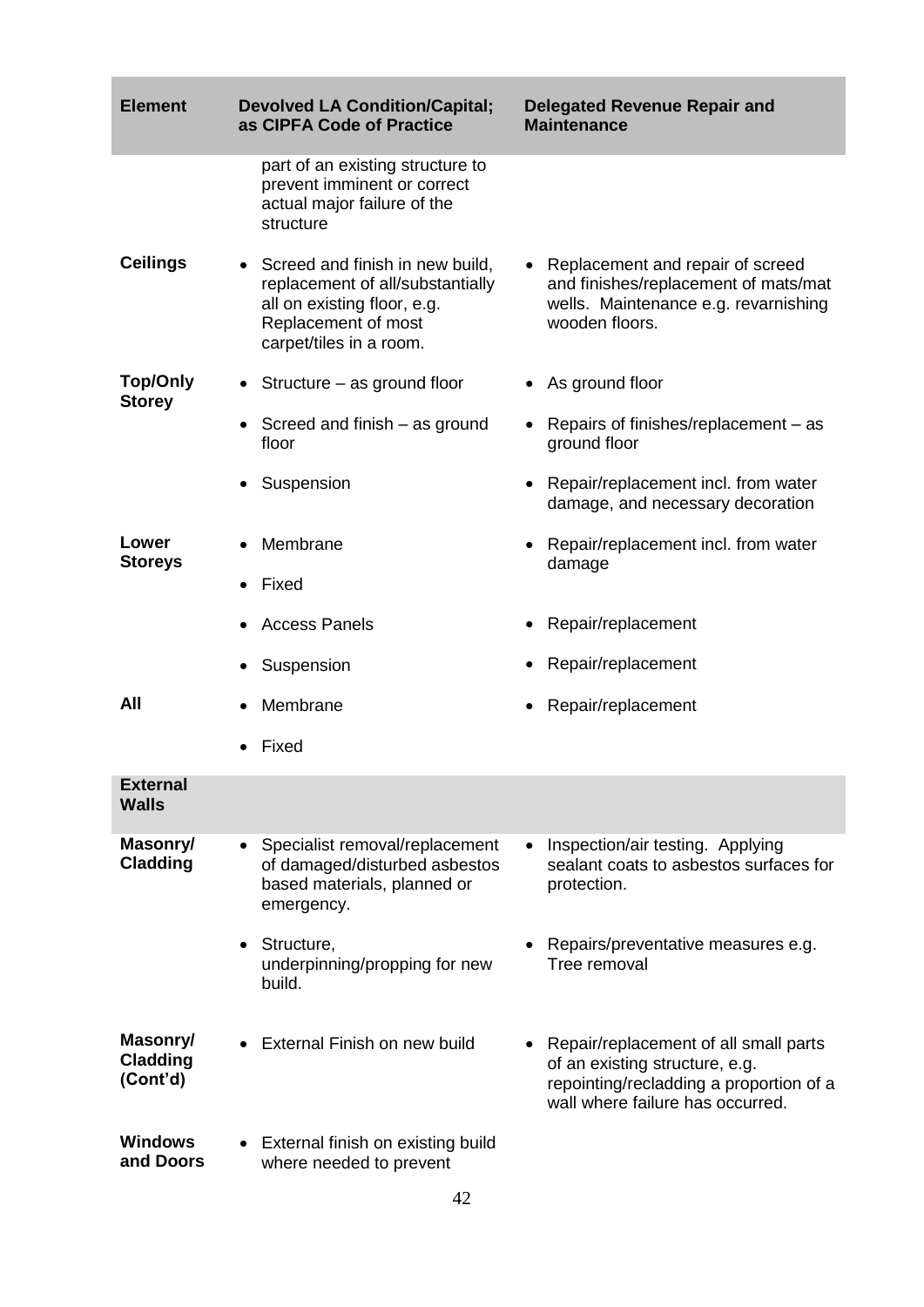| <b>Element</b>                     | <b>Devolved LA Condition/Capital;</b><br>as CIPFA Code of Practice                                                                                                                                         | <b>Delegated Revenue Repair and</b><br><b>Maintenance</b>                                       |
|------------------------------------|------------------------------------------------------------------------------------------------------------------------------------------------------------------------------------------------------------|-------------------------------------------------------------------------------------------------|
|                                    | imminent or correct actual major<br>failure of the structure, e.g.<br>Repointing /recladding work<br>affecting most of<br>building/replacement build.<br>Framing – new build<br>Glazing upgrading existing | Repair/replacement of individual<br>frames. Repainting frames.                                  |
| <b>Masonry</b><br><b>Chimneys</b>  | glazing<br>Ironmongery improved security                                                                                                                                                                   | • Repair/replacement, upgrading locks<br>etc.                                                   |
| <b>Internal</b><br><b>Walls</b>    |                                                                                                                                                                                                            |                                                                                                 |
| <b>Solid</b>                       | Jointing including mastic joints.<br>$\bullet$<br>Internal and external<br>decorations to new build.                                                                                                       | Internal and external decoration to<br>include cleaning down and<br>preparation.                |
|                                    | Structure                                                                                                                                                                                                  | Repair/repointing                                                                               |
|                                    | Jointing including expansion<br>and mortar joints/pointing/DPC                                                                                                                                             |                                                                                                 |
| <b>Partitions</b>                  | Complete including various<br>internal finishes, linings and<br>decorations                                                                                                                                | Repair/repointing                                                                               |
| <b>Doors and</b><br>Screens        | Complete including various<br>internal finishes, linings and<br>decorations                                                                                                                                | • Repairs and redecoration to internal<br>plaster/linings tiles, pin boards etc                 |
|                                    | Refurbishment and alterations                                                                                                                                                                              | <b>Minor alterations</b>                                                                        |
| All                                | Refurbishment and alterations                                                                                                                                                                              | <b>Minor alterations</b>                                                                        |
|                                    | Framing/screens/doors to new<br>building including glazing,<br>ironmongery, jointing and<br>internal decorations                                                                                           | Internal maintenance and<br>redecoration. Repair/replacement of<br>defective doors and screens. |
| All (Cont'd)                       | Glazing to meet statutory Health<br>and Safety requirements                                                                                                                                                | • Replacement of broken glass                                                                   |
| <b>Sanitary</b><br><b>Services</b> |                                                                                                                                                                                                            |                                                                                                 |

п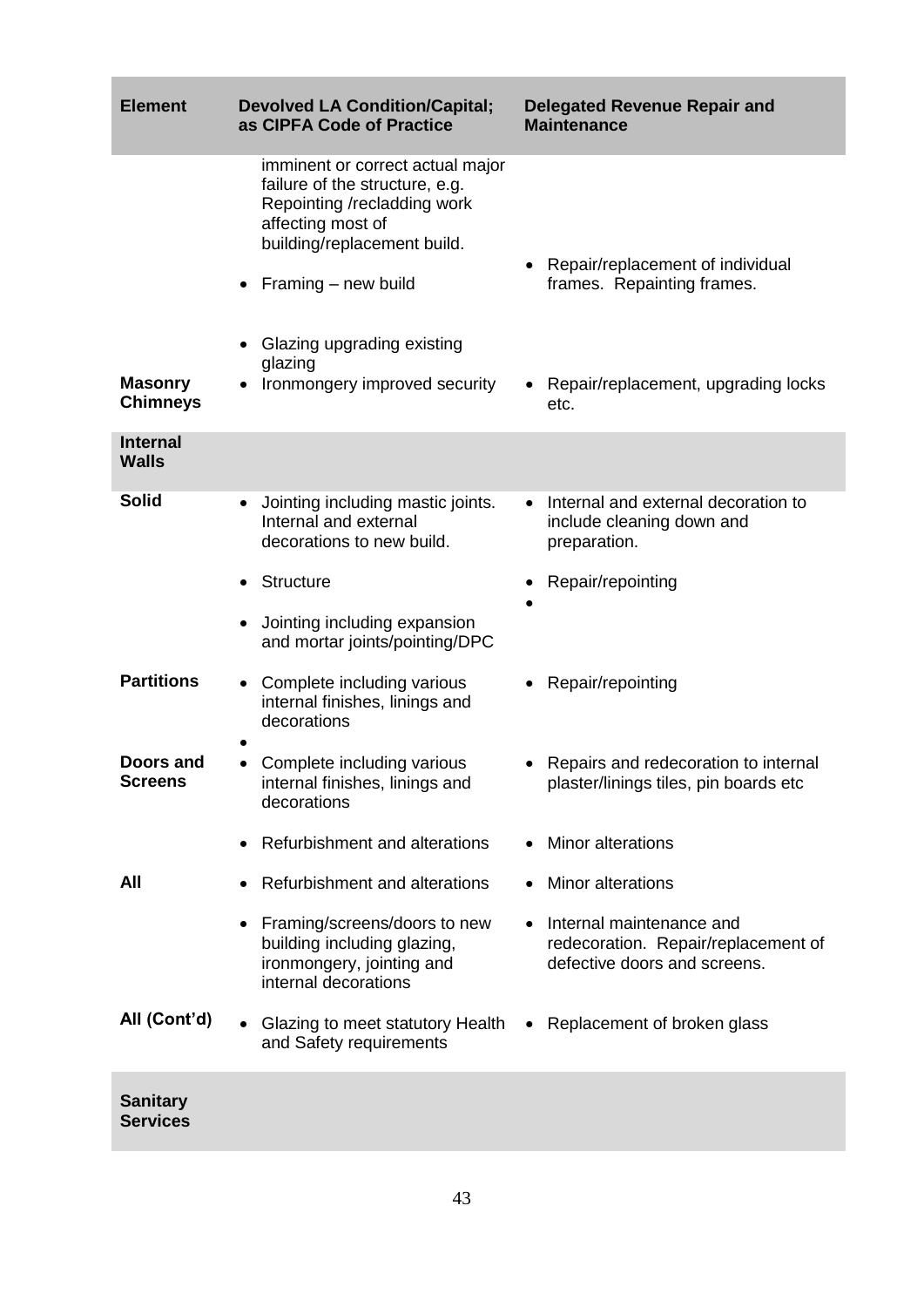| <b>Element</b>                       | <b>Devolved LA Condition/Capital;</b><br>as CIPFA Code of Practice                                                                                      | <b>Delegated Revenue Repair and</b><br><b>Maintenance</b>                                                                                               |
|--------------------------------------|---------------------------------------------------------------------------------------------------------------------------------------------------------|---------------------------------------------------------------------------------------------------------------------------------------------------------|
| <b>Lavatories</b>                    | In new buildings provision of all<br>$\bullet$<br>toilet fittings, waste plumbing<br>and internal drainage                                              | • Repair/replacement of damaged<br>sanitary ware, fittings, waste plumbing<br>etc.                                                                      |
|                                      | Large scale toilet refurbishment<br>$\bullet$                                                                                                           | Small areas of refurbishment<br>$\bullet$                                                                                                               |
|                                      | Provision of disabled facilities,<br>$\bullet$<br>and specialist facilities related to<br>pupils with statements                                        | Repair/replacement of damaged<br>fittings, waste plumbing etc.                                                                                          |
| <b>Kitchens</b>                      | Kitchens in new buildings,<br>٠<br>complete with fittings,<br>equipment, waste plumbing and<br>internal drainage. Internal<br>finishes and decorations. | • Maintain kitchen to requirements of<br>LA.                                                                                                            |
|                                      | General refurbishment.                                                                                                                                  | Cleaning out drainage systems                                                                                                                           |
|                                      | Large and costly items of<br>$\bullet$<br>equipment.                                                                                                    | Repairs/replacement parts.                                                                                                                              |
| <b>Mechanical</b><br><b>Services</b> |                                                                                                                                                         |                                                                                                                                                         |
| Heating/<br><b>Hot Water</b>         | Complete heating and hot water<br>$\bullet$<br>systems to new projects,<br>including fuel, storage, controls,<br>distribution, flues etc.               | General maintenance of all boiler<br>$\bullet$<br>house plant including replacement of<br>defective parts. Regular cleaning.<br>Energy saving projects. |
|                                      | Safe removal of old/damaged<br>$\bullet$<br>asbestos boiler and pipework<br>insulation, where risk to health<br>and safety.                             | Monitoring systems.<br>$\bullet$                                                                                                                        |
|                                      | • Planned replacement of old<br>boiler/controls systems past the<br>end of their useful life                                                            | Health and safety issues.<br>$\bullet$                                                                                                                  |
|                                      | Emergency replacement of<br>٠<br>boiler plants/systems                                                                                                  | Replacement of defective parts                                                                                                                          |
| <b>Cold Water</b>                    | Provision of cold water services,<br>$\bullet$<br>storage tanks, distribution,<br>boosters, hose reels etc. in<br>major projects                        | Maintenance and repair/replacement<br>of defective parts such as servicing<br>pipes. Annual servicing of cold water<br>tanks.                           |
| Gas                                  | Distribution of new and major<br>$\bullet$<br>refurbishments, terminal units                                                                            | • Repairs, maintenance and gas safety.<br>All servicing.                                                                                                |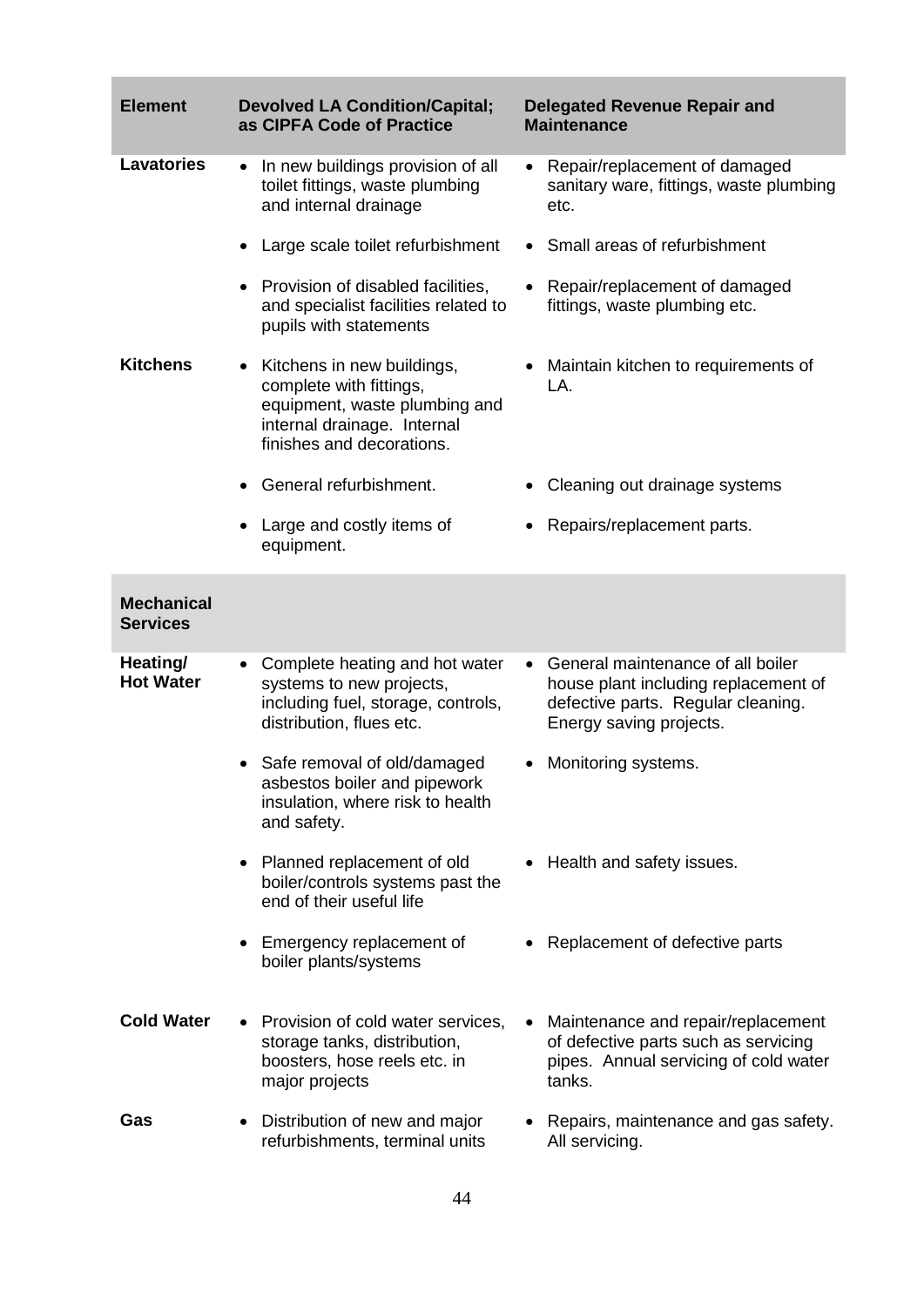| <b>Element</b>                       | <b>Devolved LA Condition/Capital;</b><br>as CIPFA Code of Practice                                                                                                     | <b>Delegated Revenue Repair and</b><br><b>Maintenance</b>                                                                                                                                                       |
|--------------------------------------|------------------------------------------------------------------------------------------------------------------------------------------------------------------------|-----------------------------------------------------------------------------------------------------------------------------------------------------------------------------------------------------------------|
| <b>Ventilation</b>                   | Mechanical ventilation/air<br>$\bullet$<br>conditioning to major projects                                                                                              | Provision of local ventilation.<br>$\bullet$<br>Repair/replacement of defective<br>systems and units.                                                                                                           |
| <b>Other</b>                         | Swimming pool plant and its<br>complete installation, including<br>heat recovery systems.                                                                              | Repair/replacement of parts to plant,<br>$\bullet$<br>pumps and controls. Water treatment<br>equipment and all distribution<br>pipework. Simple heat recovery<br>systems. Solar heating plant and<br>equipment. |
| <b>Electrical</b><br><b>Services</b> |                                                                                                                                                                        |                                                                                                                                                                                                                 |
| General                              | Main switchgear and distribution<br>in major projects                                                                                                                  | Testing/replacement of distribution<br>$\bullet$<br>boards. The repair and maintenance<br>of all switchgear and interconnecting<br>cables including that in temporary<br>buildings.                             |
|                                      | Replacement of obsolete and<br>dangerous wiring systems,<br>including distribution boards                                                                              | All testing, earthing and bonding to<br>$\bullet$<br>meet health and safety. All servicing.                                                                                                                     |
| <b>Power</b>                         | Control gear, distribution, fixed<br>$\bullet$<br>equipment, protection, etc.                                                                                          | All testing, repair and replacement of<br>small items of equipment.                                                                                                                                             |
| Lighting                             | Provision of luminaries and<br>$\bullet$<br>emergency                                                                                                                  | Replacement of luminaires, all testing,<br>٠<br>adjustments and improvements to<br>emergency                                                                                                                    |
|                                      | Lighting protection in new build.<br>Alarm systems, CCTV,<br>lifts/hoists, etc.                                                                                        | Repair/replacement/maintenance                                                                                                                                                                                  |
| <b>Other</b>                         | New installation of<br>communication systems,<br>radio/TV, call, telephone, data<br>transmission, IT etc and<br>provision in new build                                 | Repair/replacement/maintenance,<br>including all door access systems                                                                                                                                            |
| <b>External</b><br><b>Works</b>      |                                                                                                                                                                        |                                                                                                                                                                                                                 |
| <b>Paving</b>                        | Provision of new roads, car<br>parks, paths, court, terraces,<br>play pitches, steps and<br>handrails, as part of major<br>project, including disabled<br>access<br>45 | Maintenance and repair car park and<br>playground markings                                                                                                                                                      |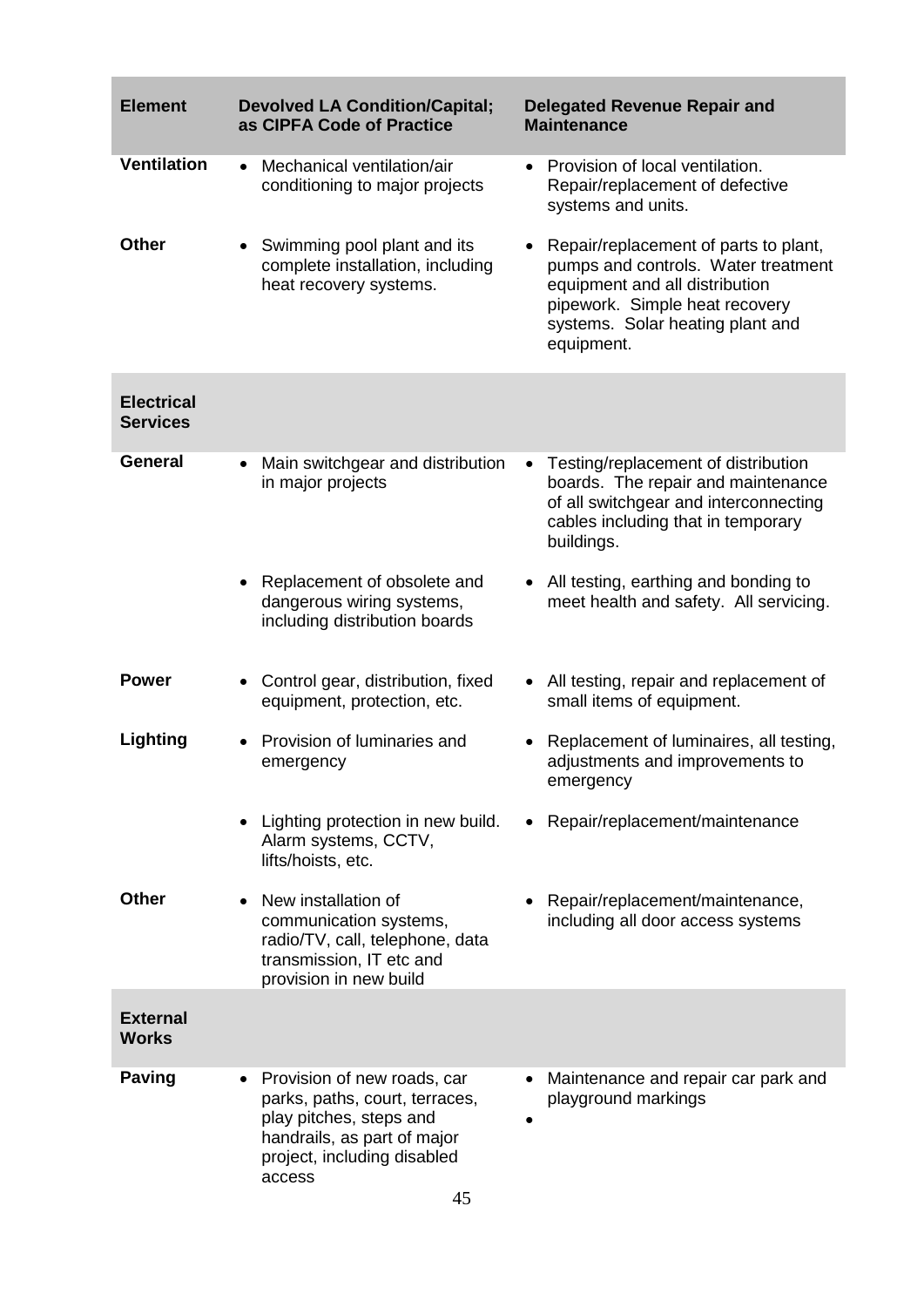| <b>Element</b>           | <b>Devolved LA Condition/Capital;</b><br>as CIPFA Code of Practice                                                         | <b>Delegated Revenue Repair and</b><br><b>Maintenance</b>                                                                                                                |
|--------------------------|----------------------------------------------------------------------------------------------------------------------------|--------------------------------------------------------------------------------------------------------------------------------------------------------------------------|
| Misc                     | • Provision of walls, fencing,<br>gates and ancillary buildings as<br>part of major project, including<br>disabled access. | • Maintenance and repair of all<br>perimeter/boundary/retaining walls,<br>fencing and gates.                                                                             |
| <b>Drainage</b>          | Drains, soakaways, inspection<br>$\bullet$<br>chambers and sewage plant as<br>part of new projects                         | • Maintenance and repair of drains,<br>gullies, grease traps and manholes<br>between buildings and main sewers.<br>Clearing of the above and unblocking<br>as necessary. |
| Open Air<br><b>Pools</b> | • Structure, hygiene/safety in new<br>build                                                                                | Hygiene, clearing, maintenance and<br>repairs, including replacement parts.<br>Simply energy saving systems.                                                             |
|                          | • Heating mains, gas mains,<br>water mains, electricity mains,<br>renewal of any above.                                    | • Annual servicing.                                                                                                                                                      |

#### **Note**

**This illustrative list is the DCSF interpretation of the CIPFA Code of Practice and Local Authorities should refer to the Code when defining capital and revenue.**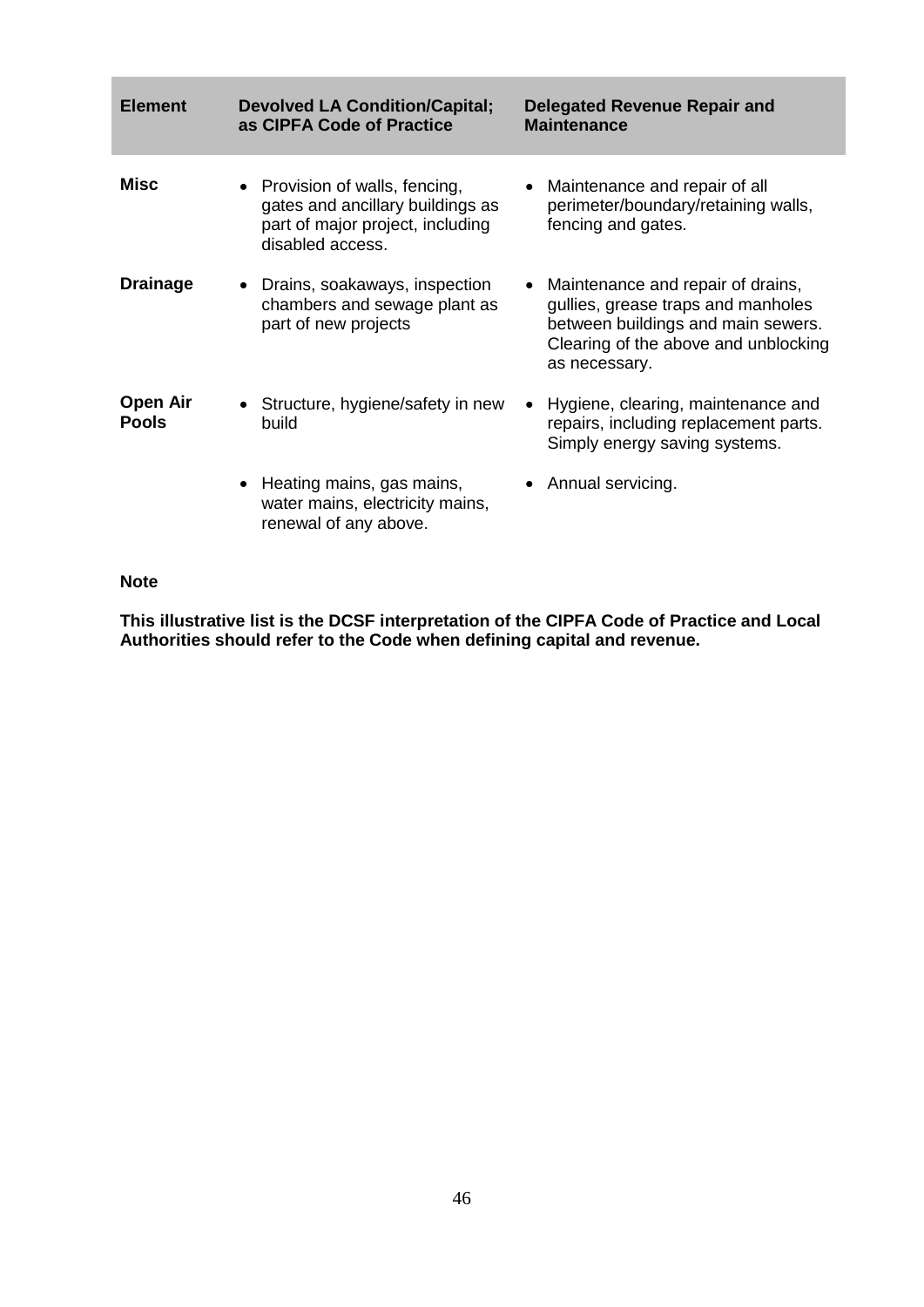Appendix 1 Section 1

#### **Walsall Children's Services**

# **NOTIFICATION OF PROPOSED CAPITAL EXPENDITURE**

The Scheme for Financing Schools requires that a governing body must notify the local authority of planned capital expenditure where such capital expenditure is to be funded from the school's budget share. In addition, from April 2017, this requirement is extended to cover capital expenditure funded from Devolved Formula Capital. The prescribed requirements ensure compliance with Schools Premises Regulations, DfE Construction Standards and health & safety legislation. The authority can also ensure condition data held is current*.* 

| School Name:              | Maintained / Voluntary Controlled School |
|---------------------------|------------------------------------------|
| Name of contact:          |                                          |
| <b>Contact Telephone:</b> |                                          |

Is the capital expenditure to be funded from Devolved Formula Capital (DFC) **Yes / No**

Is the capital expenditure to be funded from Delegated Budget share i.e. revenue funds: **Yes / No**

| <b>Anticipated Cost:</b> | - |
|--------------------------|---|
|                          |   |

*Is the proposed capital expenditure for IT hardware; premises or grounds work not impacting on the structure or layout of building: Yes / No If Yes please provide details of expenditure:*

*Is the proposed capital expenditure for building works : Yes / No* 

*If Yes please complete: Appendix 1 Section 2 Documentation*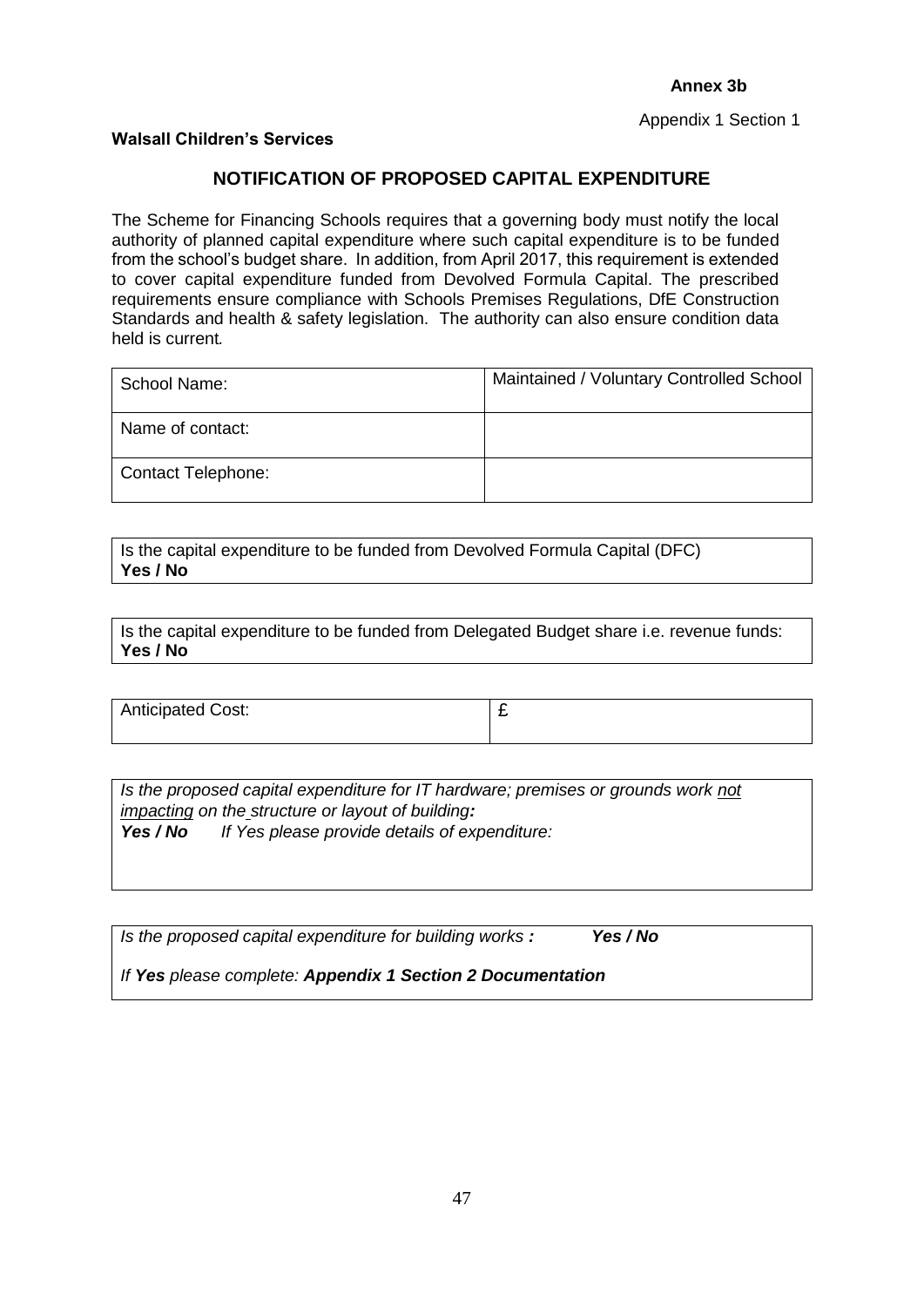

Appendix 1 - Section 2

**Walsall Children's Services**

# **INTEGRATED FACILITIES MANAGEMENT**

# **NOTIFICATION OF PROPOSED PLANNED MAINTENANCE OR BUILDING WORKS**

| Premise Name:                    |              |
|----------------------------------|--------------|
| Full Address:                    |              |
|                                  |              |
| Name of contact:                 | Designation: |
| Contact phone numbers: Landline: | Mobile:      |

Notes:

- 1. This form is to be used for works that will alter the structure or layout of the building
- 2. This form is to be used where any works to asbestos containing materials are to be undertaken
- 3. This form is to be used if works will need the appointment of a principle designer
- 4. This form is to be used if an external company is appointed to specify or control the works

Each Premise Manager must inform Walsall council of any proposed works and request permission from Walsall council before carrying out any works to the building.

Permission must be in writing and received from Walsall council **PRIOR** to works commencing. Permission will not normally be withheld unless there is a health and safety related issue.

This is to ensure compliance with health & safety legislation and to further comply with Building and Planning Regulations. Walsall MBC also requires an updated CAD drawing where any alteration changed the layout or created openings in the structure.

Permission is a two part process:

- 1. Form 1 is the notification of intention to carry out works and requires a simple description of the works to be undertaken and location plan indicating the scope of the works, which can be a sketch
- 2. Form 2 is detailed information required by Walsall Council to ensure compliance with current legislation and financial standing orders

Any queries relating to the completion of the forms and the submission of completed form(s), with the requested documents, should be forwarded to:

Shelley Oakden Integrated Facilities Management Zone 2A, Civic Centre,

Walsall WS1 1TP **Email:** [shelley.oakden@walsall.gov.uk](mailto:shelley.oakden@walsall.gov.uk)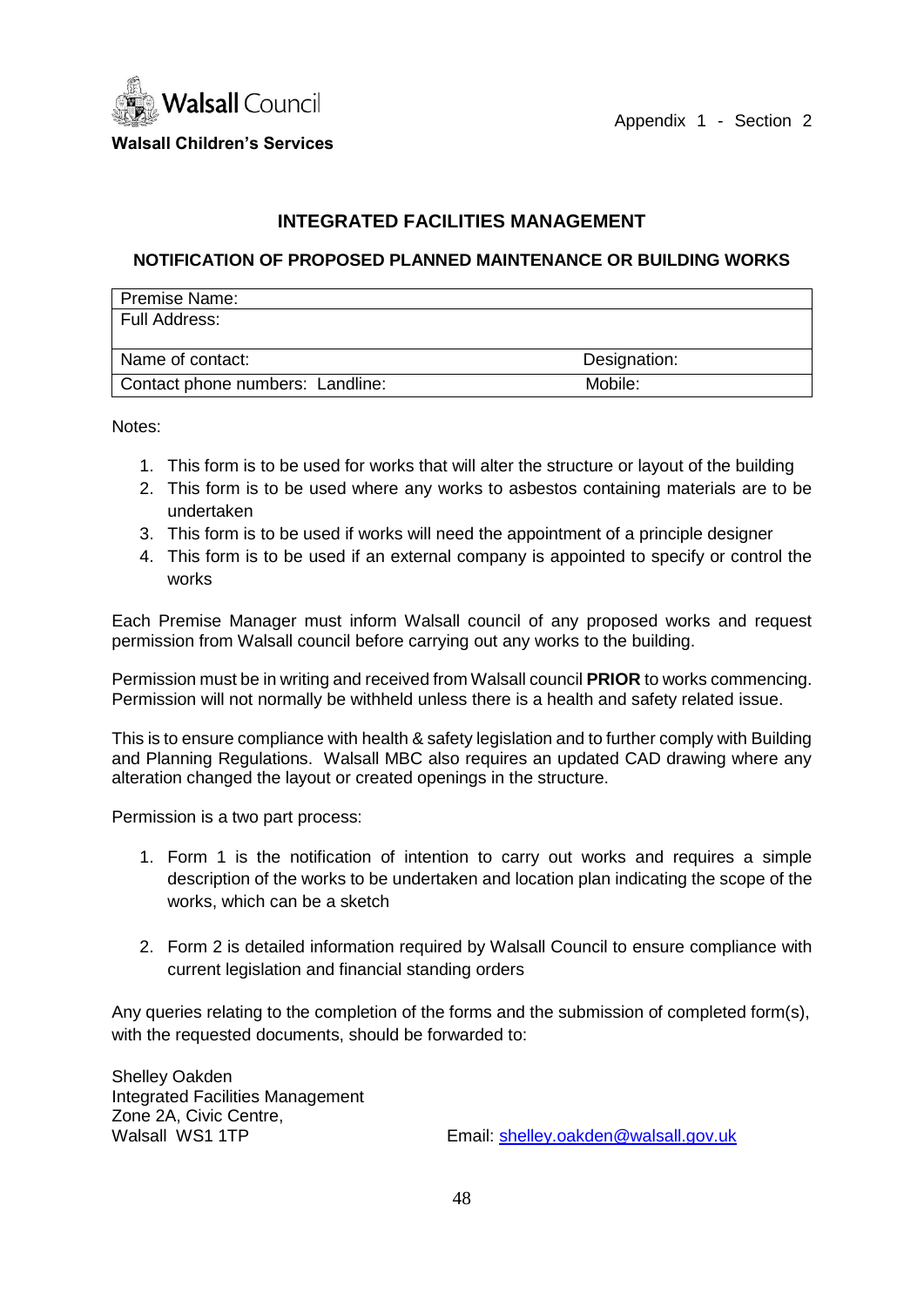

# **Walsall Children's Services**

# **FORM 1**

# **NOTIFICATION OF PROPOSED PLANNED MAINTENANCE OR BUILDING WORKS**

| <b>Premise Name:</b>             |              |
|----------------------------------|--------------|
| Full Address:                    |              |
| Name of contact:                 | Designation: |
| Contact phone numbers: Landline: | Mobile:      |

Please supply brief details of the works below. Walsall will acknowledge receipt of the notification and either provide approval to proceed to design or request additional information if required.

To ensure compliance with current legislation the information contained in form two must be completed and written approval to proceed received from Walsall Council **PRIOR** to placing the order with the contractor, this is to ensure all relevant permissions have been gained and appropriate contract supervision and safety requirements are in place

Details of proposed work including a Sketch plan or CAD drawing to locate the works; please detail works to each area noted on the drawing:

**The person signing this document must be a member of staff authorised to do so, agents or representatives are not acceptable.**

Signed: Name in Block Capitals:

Position:

Date: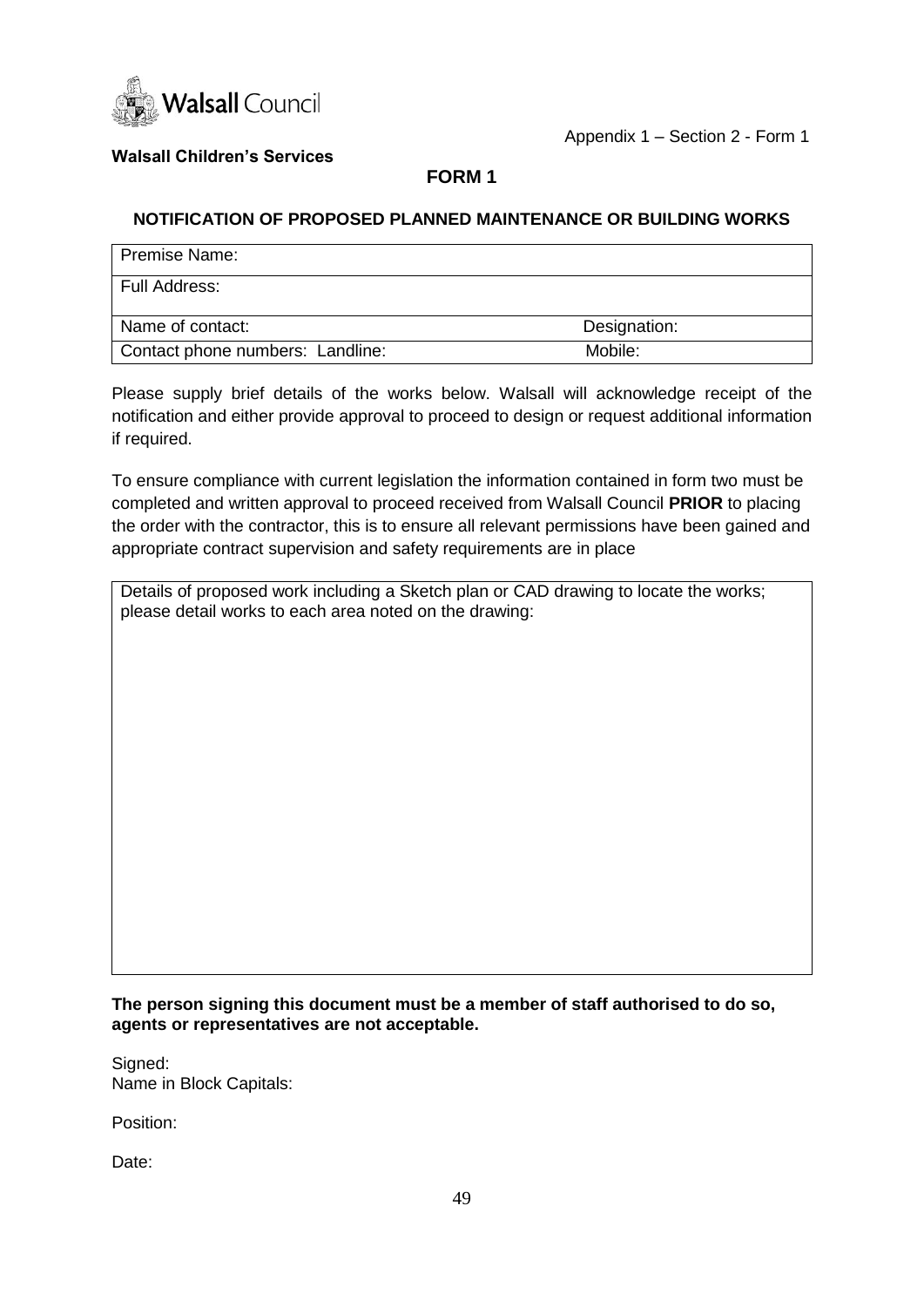

**Walsall Children's Services** Appendix 1 – Section 2 – Form 2

# **FORM 2**

# **DETAILS OF PROPOSED PLANNED MAINTENANCE OR BUILDING WORKS**

Premise Name:

Full Address:

Name of contact: Designation:

Contact phone numbers: Landline: Mobile:

Please provide a cad drawing of the proposed works and a description of the works to be undertaken:

What is the anticipated value of the proposed work (required to confirm the correct procurement method is used):

Please provide a programme of works:

Please provide copies of quotes or tenders in compliance with Walsall MBC standing orders Council and EU Public Procurement Directives and Legislation, including UK Public Procurement Regulations, where public money is being utilised:

**If Non compliant please detail why:**

Please provide the name, address and contact number of the Main Contractor:

Have you appointed a consultant to manage the project: **Yes / No**

If **Yes** please provide their name, address and contact telephone number:

Is Planning or Building Regulation Approval required? **Yes / No**

If **Yes** please provide a copy of the approval/s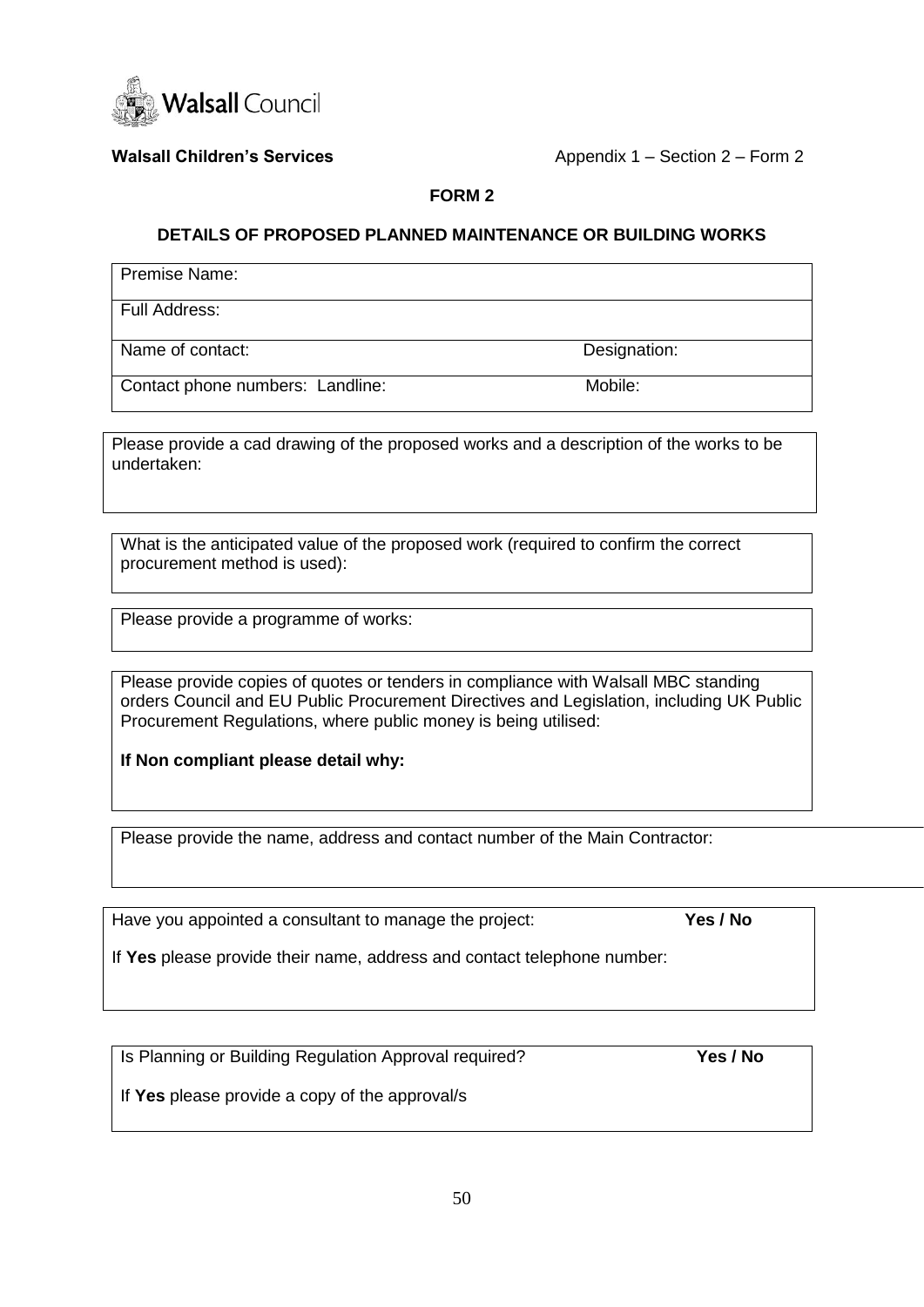All works fall under the Construction Design & Management Regulations, (CDM), however CDM requires the appointment of a Principle Designer to control all safety related matters when the works take longer than 30 calendar days or 500 man days whichever occurs first

Do these works require a Principle Designer: **Yes / No**

If **Yes** please provide their name, address and contact telephone number:

If **No** please provide the name, address and contact number of the person supervising the works:

Most works require a *Refurbishment and Demolition Asbestos Survey*

Please provide a copy for the Council's records.

If areas of asbestos were found that will be affected by the proposed works please provide details of the licensed contractor and analyst that have been appointed:

Are all of the Contractor's operatives DBS checked. **Yes / No**

When the works are completed the following information is required:

- An updated CAD drawing
- Collateral Warranties
- Design Warranties
- A certificate of re-occupation (Applicable to works related to asbestos)
- Health and Safety Manual

# **The person signing this document must be a member of staff authorised to do so, agents or representatives are not acceptable.**

Signed:

Name in Block Capitals: Position:

Date:

Please return the completed form and the requested documents to:

Shelley Oakden Integrated Facilities Management Zone 2A, Civic Centre, Walsall WS1 1TP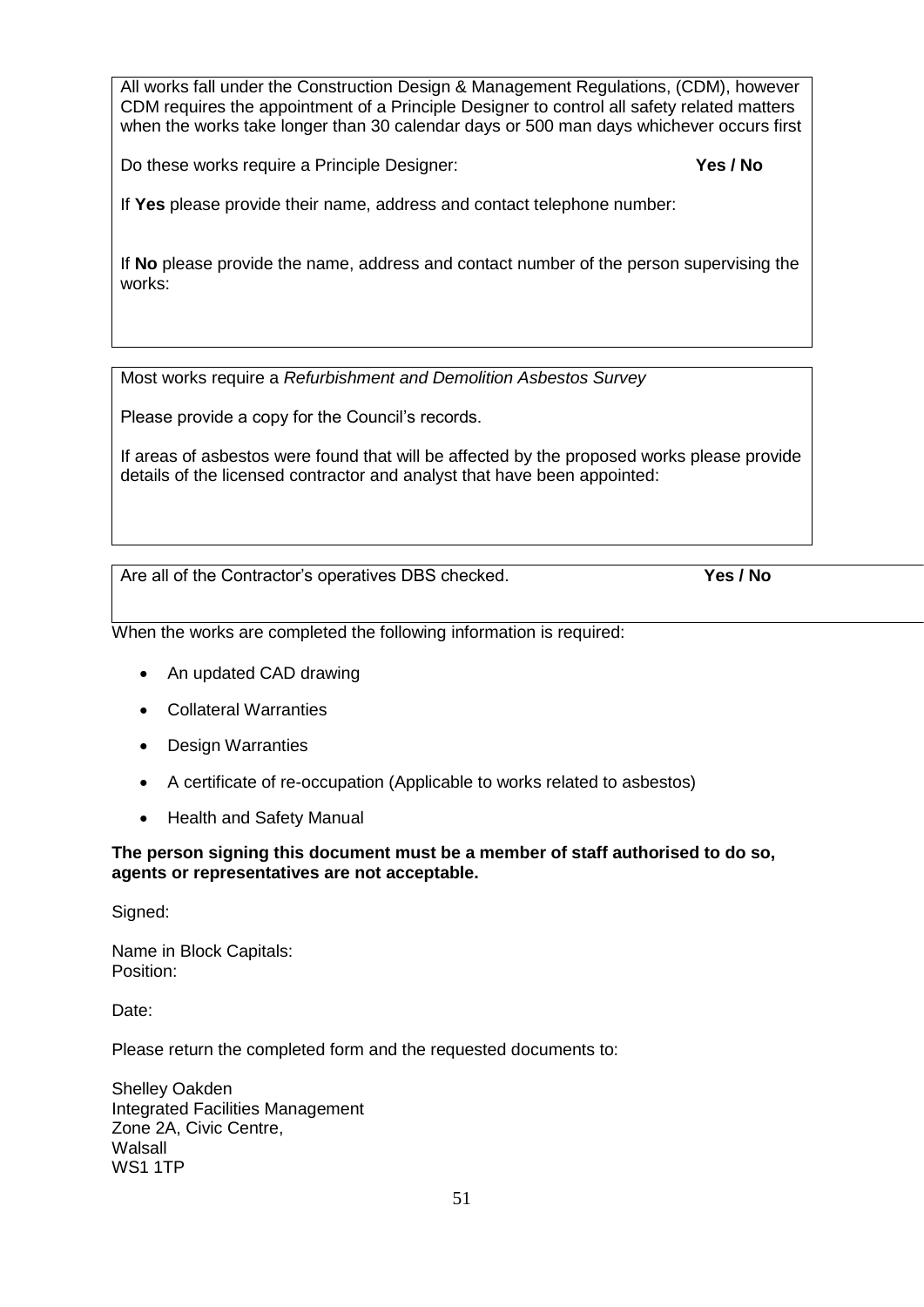# **Capital Statement 2020-2021 - EXAMPLE**

**School:**

# **Head teacher signature:**

*N.B. Copy invoices must be attached* 

|                           |                  |               | Part A: Please complete rows below for capital spend funded through Delegated Budget<br>Share |                        |                           |                                       |                   |               |
|---------------------------|------------------|---------------|-----------------------------------------------------------------------------------------------|------------------------|---------------------------|---------------------------------------|-------------------|---------------|
| LA<br>notifi<br>ed<br>Y/N | School<br>Order. | Supplier Name | Description                                                                                   | Orde<br>Valu<br>e<br>£ | Invoic<br>е<br>Value<br>£ | Dat<br>e<br>Pai<br>d<br>M<br>M/<br>YY | Invoice<br>Number | Serial<br>No. |
|                           |                  |               |                                                                                               |                        |                           |                                       |                   |               |
|                           |                  |               |                                                                                               |                        |                           |                                       |                   |               |
|                           |                  |               |                                                                                               |                        |                           |                                       |                   |               |
|                           |                  |               |                                                                                               |                        |                           |                                       |                   |               |
|                           |                  |               |                                                                                               |                        |                           |                                       |                   |               |
|                           |                  |               |                                                                                               |                        |                           |                                       |                   |               |
|                           |                  |               |                                                                                               |                        |                           |                                       |                   |               |
|                           |                  |               |                                                                                               |                        |                           |                                       |                   |               |

|                           |                     |                      | Part B: Please complete rows below for capital spend funded through Devolved Formula<br>Capital (DFC): |                        |                           |                                       |                   |               |
|---------------------------|---------------------|----------------------|--------------------------------------------------------------------------------------------------------|------------------------|---------------------------|---------------------------------------|-------------------|---------------|
| LA<br>notifi<br>ed<br>Y/N | School<br>Order No. | <b>Supplier Name</b> | Description                                                                                            | Orde<br>Valu<br>e<br>£ | Invoic<br>e<br>Value<br>£ | Dat<br>е<br>Pai<br>d<br>M<br>M/<br>YY | Invoice<br>Number | Serial<br>No. |
|                           |                     |                      |                                                                                                        |                        |                           |                                       |                   |               |
|                           |                     |                      |                                                                                                        |                        |                           |                                       |                   |               |
|                           |                     |                      |                                                                                                        |                        |                           |                                       |                   |               |
|                           |                     |                      |                                                                                                        |                        |                           |                                       |                   |               |
|                           |                     |                      |                                                                                                        |                        |                           |                                       |                   |               |
|                           |                     |                      |                                                                                                        |                        |                           |                                       |                   |               |
|                           |                     |                      |                                                                                                        |                        |                           |                                       |                   |               |
|                           |                     |                      |                                                                                                        |                        |                           |                                       |                   |               |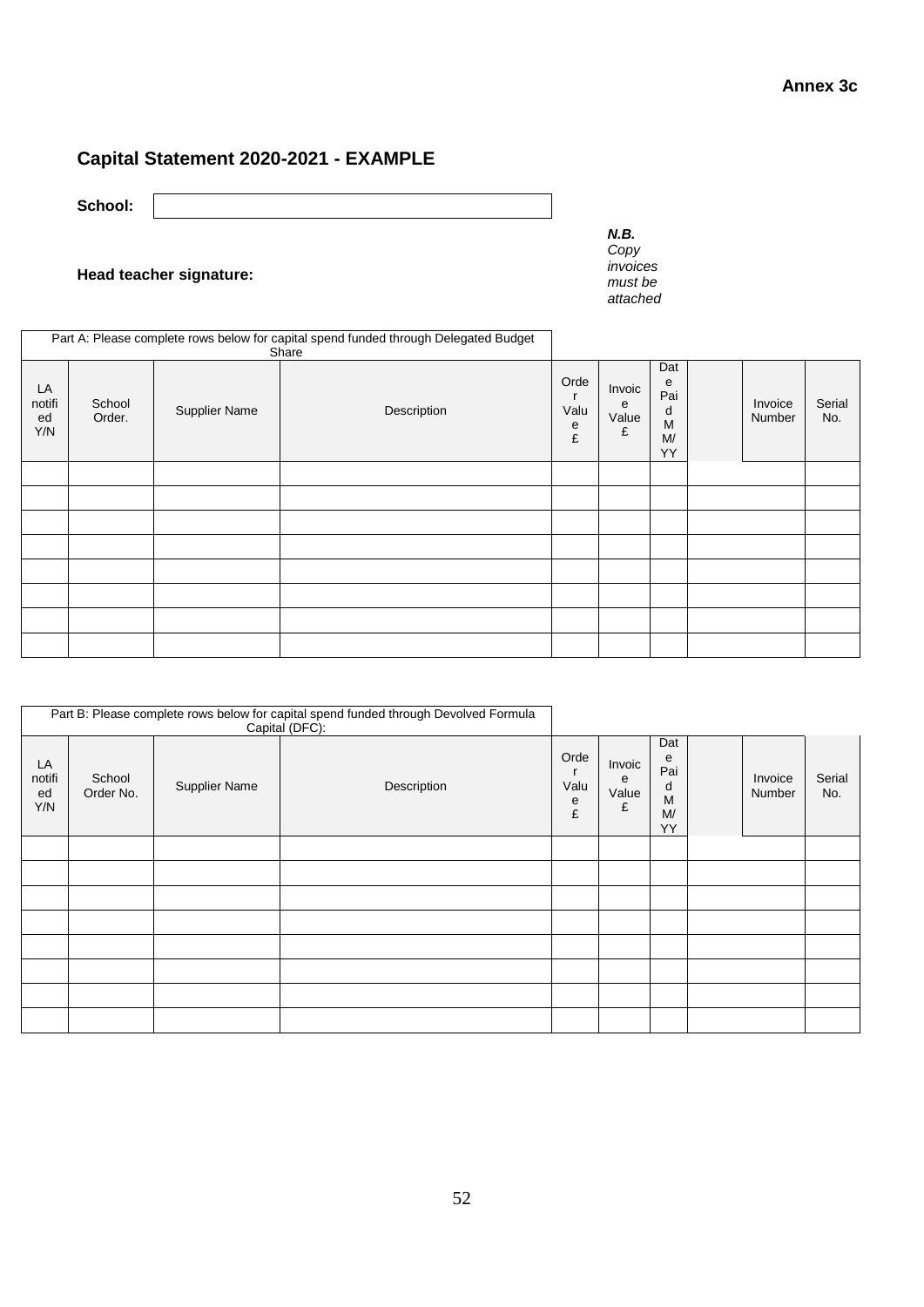# **Confidential Reporting Policy**

# **(Whistle Blowing)**

# **1. Introduction**

All of us, at one time or another have concerns about what is happening at work. More often than not, these concerns are relatively minor and can be easily resolved. However, when those concerns are about unlawful conduct, financial malpractice or dangers to the public or environment, it can be difficult to know what to do. Confidential reporting or 'whistle blowing' is about helping people to raise legitimate concerns or worries about the council's activities and practices. Walsall Council has adopted this policy to make it possible for anyone who works for the council, including temporary and agency staff, and those providing goods and services to the council, who have serious concerns, to come forward and voice those concerns. These issues will be taken seriously and treated on a confidential basis.

# **2. What is the policy for?**

The council has introduced this policy to:

Encourage employees to feel confident in raising serious concerns regarding malpractice

Provide avenues for employees to raise those concerns and receive feedback on any action taken

Ensure that employees receive a response to their concerns and that they are aware of how to pursue them if they are not satisfied

Reassure employees that they will be protected from possible reprisals or victimisation if they have reasonable belief that they have made any disclosure in good faith.

# **3. Who does the policy apply to?**

The policy applies to all those working for the council, including temporary and agency staff, and those contractors working for the council on council premises; it also covers suppliers and those providing services under a contract with the council in their own premises

# **4. What kinds of area are covered?**

The policy is intended to cover the following areas of concern:

Conduct which is an offence or a breach of the law

Disclosures related to miscarriages of justice

Health and safety risks, including risks to the public as well as other employees

Damage to the environment

Unauthorised use of public funds

Possible fraud and corruption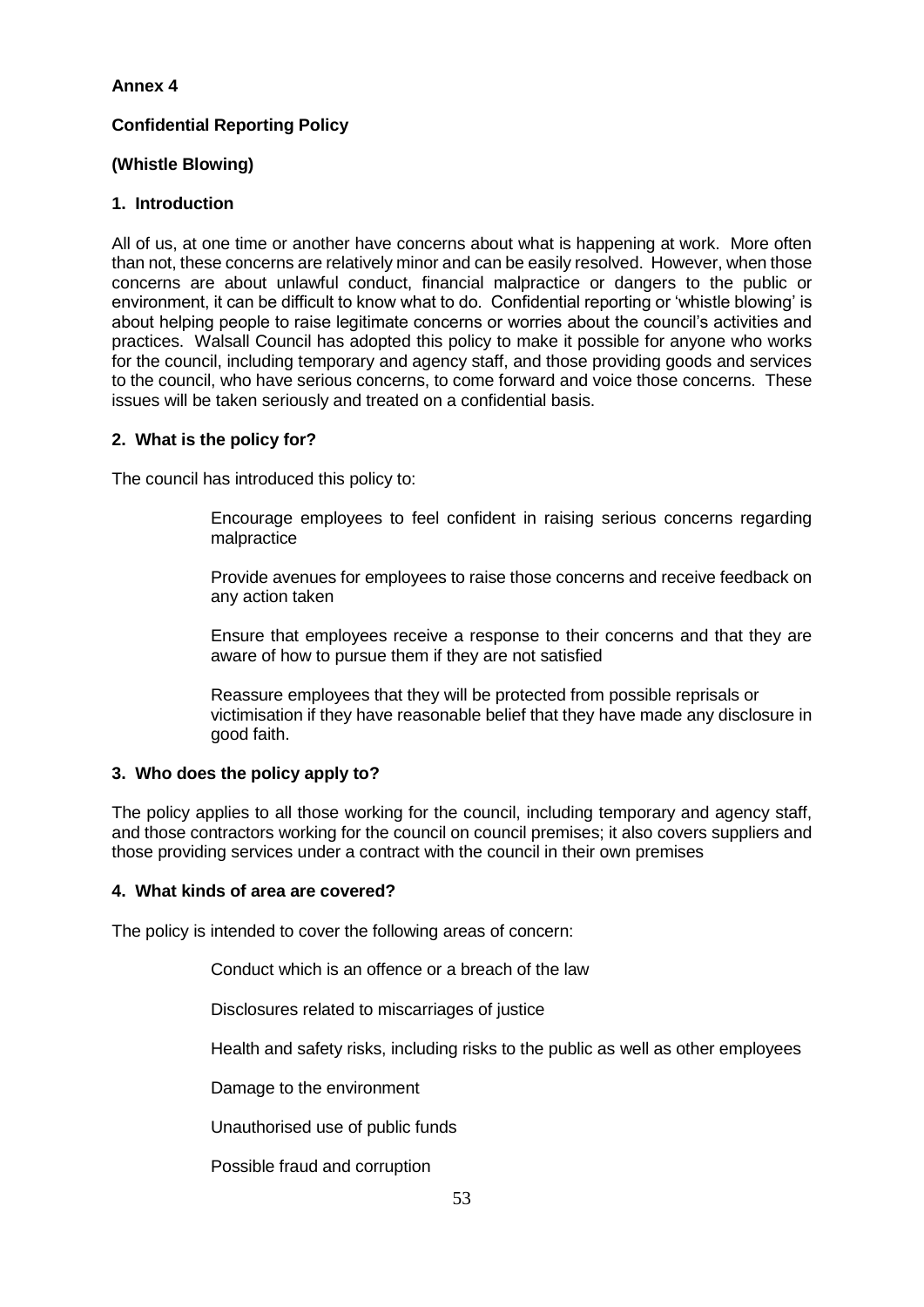Sexual, physical or verbal abuse of clients

Any other unethical conduct or improper conduct

Or it may be something that:

Makes an employee feel uncomfortable in terms of known standards

Is against the council's policies and practices

This policy is not intended to replace the customer corporate complaints, employee grievance or other established council procedures.

# **5. When to raise a concern**

Under section 13 of the 'Code of Conduct for Employees', where they become aware of or suspect that unauthorized activity is taking place, there is a duty for employees to report such wrongdoing.

Employees may however, be worried about raising such issues or may want to keep the concerns to themselves, perhaps feeling that it is none of their business or that it is only a suspicion. Additionally there might be a feeling that raising the matter would be disloyal to colleagues, managers or the organisation. There is also the danger of saying something but finding out the wrong person has been notified or that the issue has been raised in the wrong way.

Walsall Council has put this policy in place to enable employees to raise their concerns about such malpractice at an early stage and in the right way. We would rather that the matter was raised when it was a concern rather than wait for proof.

Employees are encouraged to use this policy if ever there is an occasion when an issue is troubling or is of concern. The whistle blowing policy is primarily for concerns where the interests of others or the council itself are at risk.

# **6. Our Assurances to you**

# **Safety**

The Corporate Management Team is committed to this policy. Any employee raising a genuine concern under this policy will not be at risk of losing their job or suffering any form of retribution as a result. Provided it is an act of good faith, it does not matter if an employee is mistaken. Of course this assurance is not extended to anyone who maliciously raise a matter they know is not true.

# **Confidentiality**

We will not tolerate the harassment or victimisation of anyone raising a genuine concern. However, we recognise that someone might want to raise a concern in confidence under this policy. If an employee asks to have their identity protected, it will not be disclosed without their consent. If the situation arises where we are not able to resolve the concern without revealing an employee's identity (for instance because their evidence is needed in court) this will be discussed fully with them as to whether and how we can proceed.

Remember that if an employee does not disclose who they are, it will be much more difficult for us to look into the matter or to protect their position or to give them feedback. Accordingly while we consider anonymous reports, this policy is not well suited to concerns raised anonymously.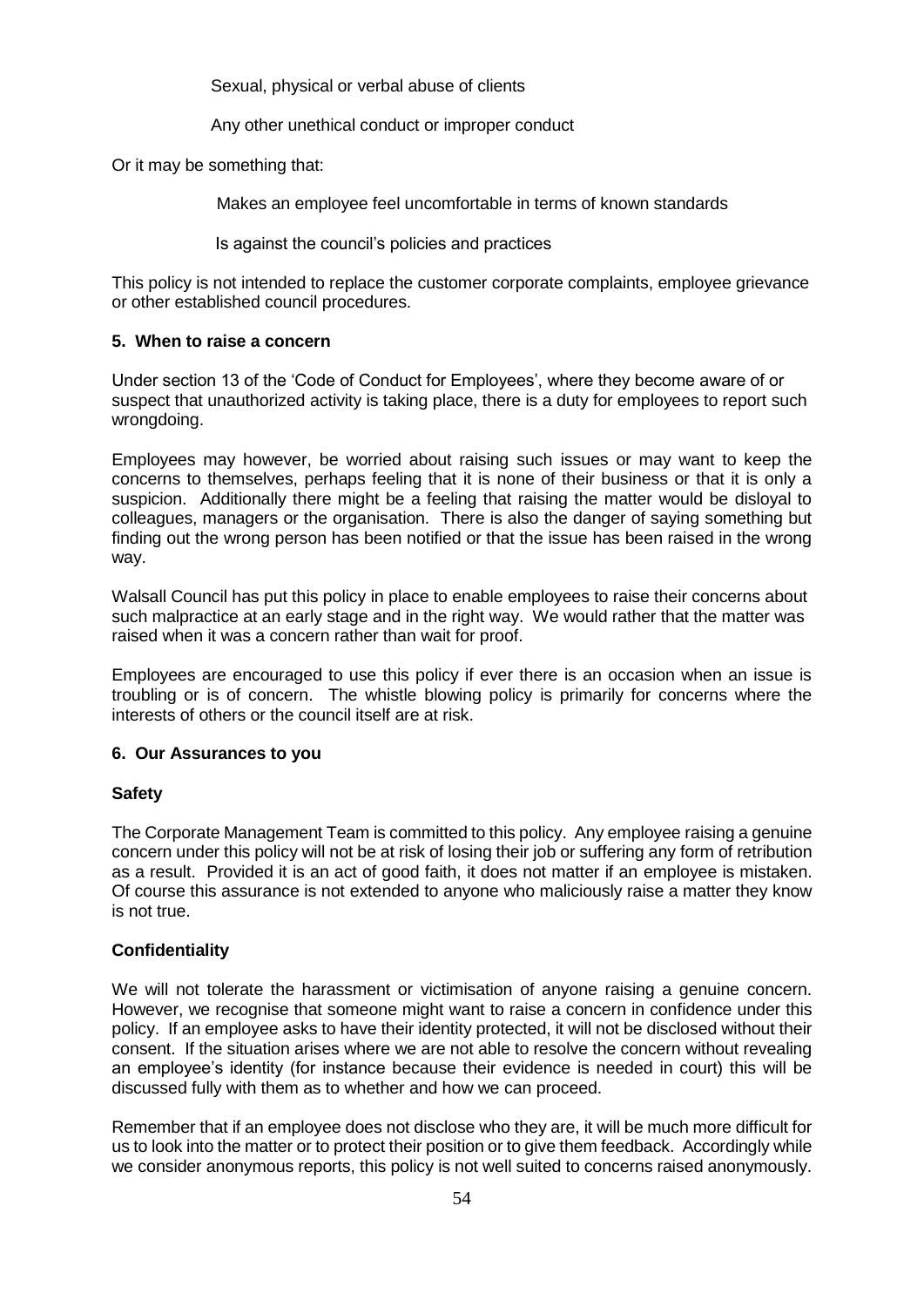# **7. How we will handle this matter**

Once an employee has told us of their concern, we will look into it to assess initially what action should be taken. This may involve an internal inquiry or a more formal investigation. In any case, within ten days, the employee will be written to with:

- $\triangleright$  An acknowledgement that the concern has been received
- $\triangleright$  An understanding of the concern that has been reported
- $\triangleright$  An indication of how the matter will be dealt with
- $\triangleright$  An indication of any initial enquires that have been made
- $\triangleright$  Information on staff support mechanisms
- $\triangleright$  Notification of any further investigations that will take place and if not, why not Where appropriate the matters raised may:
- $\triangleright$  Be investigated by management, Internal Audit, or disciplinary process
- $\triangleright$  Be referred to the external auditor
- $\triangleright$  Form the subject of an independent enquiry
- $\triangleright$  Be referred to the police

The amount of contact between the officers considering the issues and the employee will depend on the nature of the matters raised, the potential difficulties involved and the clarity of the information provided. If necessary, the council will seek further information from the employee. Where any meeting is arranged, off-site if an employee wishes, they can be accompanied by a union or professional representative or a friend.

When someone raises a concern they might be asked to consider how the matter might best be resolved. If someone has a personal interest in the matter we ask that they tell us of this concern at the outset.

While the purpose of this policy is to enable us to investigate malpractice and take appropriate steps to deal with it, we will give anyone raising a concern as much feedback as we possibly can. If requested, we will confirm our response in writing. Please note, however, that we will not be able to divulge the precise action we take if this infringes a duty of confidence owed by us to someone else.

# **8. How to raise a concern internally**

# **Step 1**

Employees with a concern about malpractice should hopefully feel able to raise it with their manager. This can be done verbally or in writing. The more information that can be supplied, including dates, times, details and names, the greater the opportunity to establish the facts. Although employees are not expected to prove beyond doubt the truth of the allegation, they will need to demonstrate to the person contacted that there are reasonable grounds for their concern.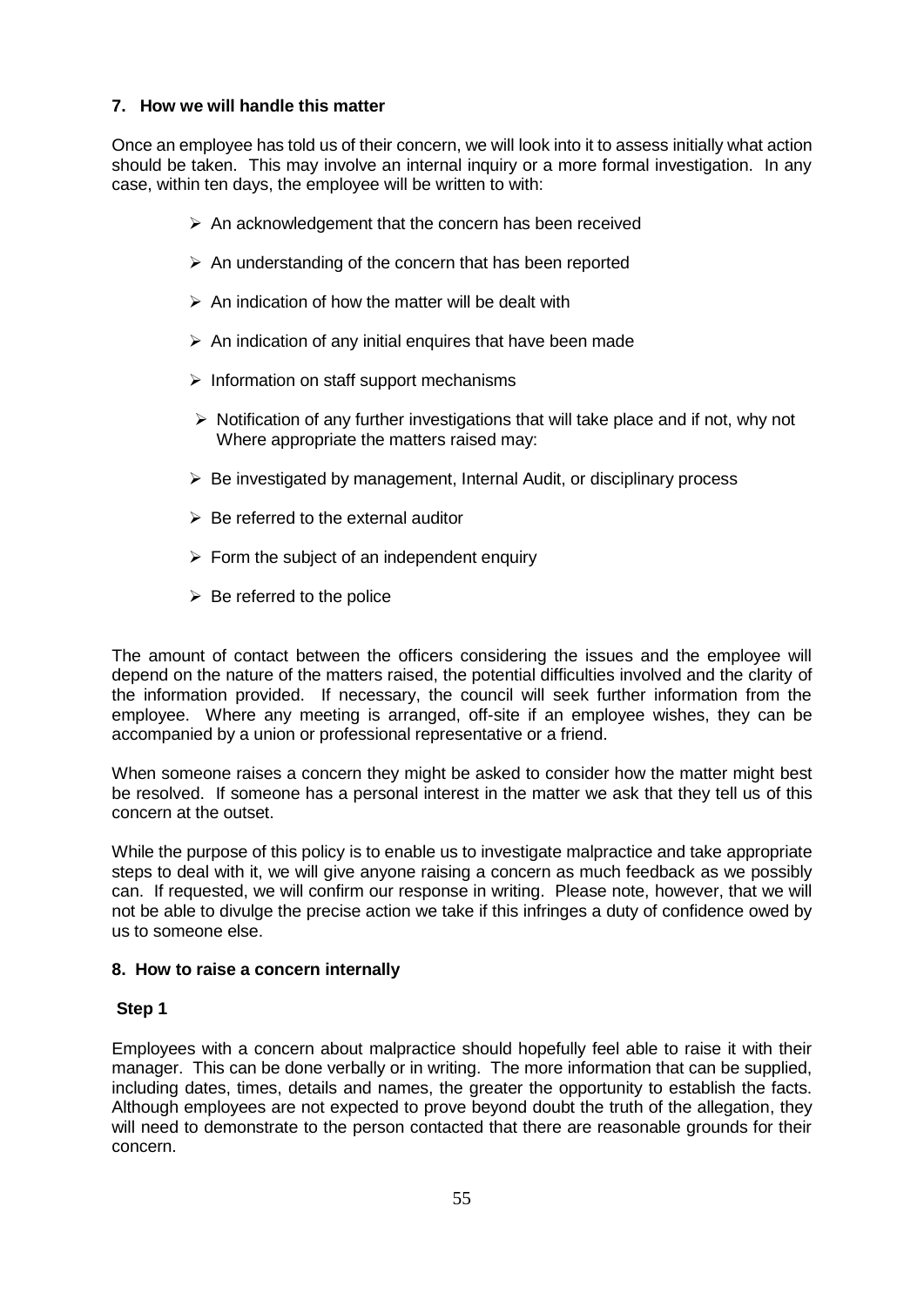# **Step 2**

In instances where anyone feels unable to raise the matter with their manager for whatever reason, please raise the matter with:

| <b>Internal Auditor Contract Manager</b> | 01922 654730 |
|------------------------------------------|--------------|
| <b>Executive Directors Children's</b>    | 01922 652035 |
| Economy & Environment                    | 01922 652004 |
| <b>Resources &amp; Resources</b>         | 01922 652322 |
| Social Care & Inclusion                  | 01922 654700 |
| Head of Human Resources & Development    | 01922 655776 |
| Head of Legal                            | 01922 654822 |
|                                          |              |

# **Step 3**

In instances where someone has followed these channels and they still have concerns, or if they feel that they cannot discuss it with any of the above, please contact:

Chief Executive, Walsall Council, The Civic Centre, Darwall Street, Walsall WS1 1TP

Such concerns should be made in writing, marking your letter private and confidential. Alternatively you can telephone on 01922 652000

#### **On line reporting**

An **on line notification form** is available on the internal audit intranet page to enable concerns to be reported in a secure and confidential manner.

#### **Social Services Employees**

Social Services has built on the corporate policy in respect of its need to be especially vigilant in protecting the interests of vulnerable clients and operated a statutory complaints procedure for all complaints relating to service users receiving a service. In the first instance, such complaints should be directed to the Customer Care Team, Social Care and Inclusion, [customercareteamsocial@walsall.gov.uk](mailto:customercareteamsocial@walsall.gov.uk)

#### **9. Independent Advice**

Employees can also seek external advice from the following: the external auditor; their trade union; the Citizens Advice Bureau; the relevant professional body or regulatory organisation; the police or "Public Concern at Work" (020 3117 2520).

Employees should specify that they want to raise this matter in confidence so that the appropriate arrangements can be made.

#### **10. External Contacts**

We hope this policy gives employees the reassurances they need to raise such matters internally. However, if an employee feels unable to raise a concern through internal channels, the council would rather employees raise their concern with an appropriate external regulator than not raise it at all.

#### **Remember, malpractice affects everyone and is unacceptable.**

#### **Blowing the whistle on it is one way of stamping it out – for good.**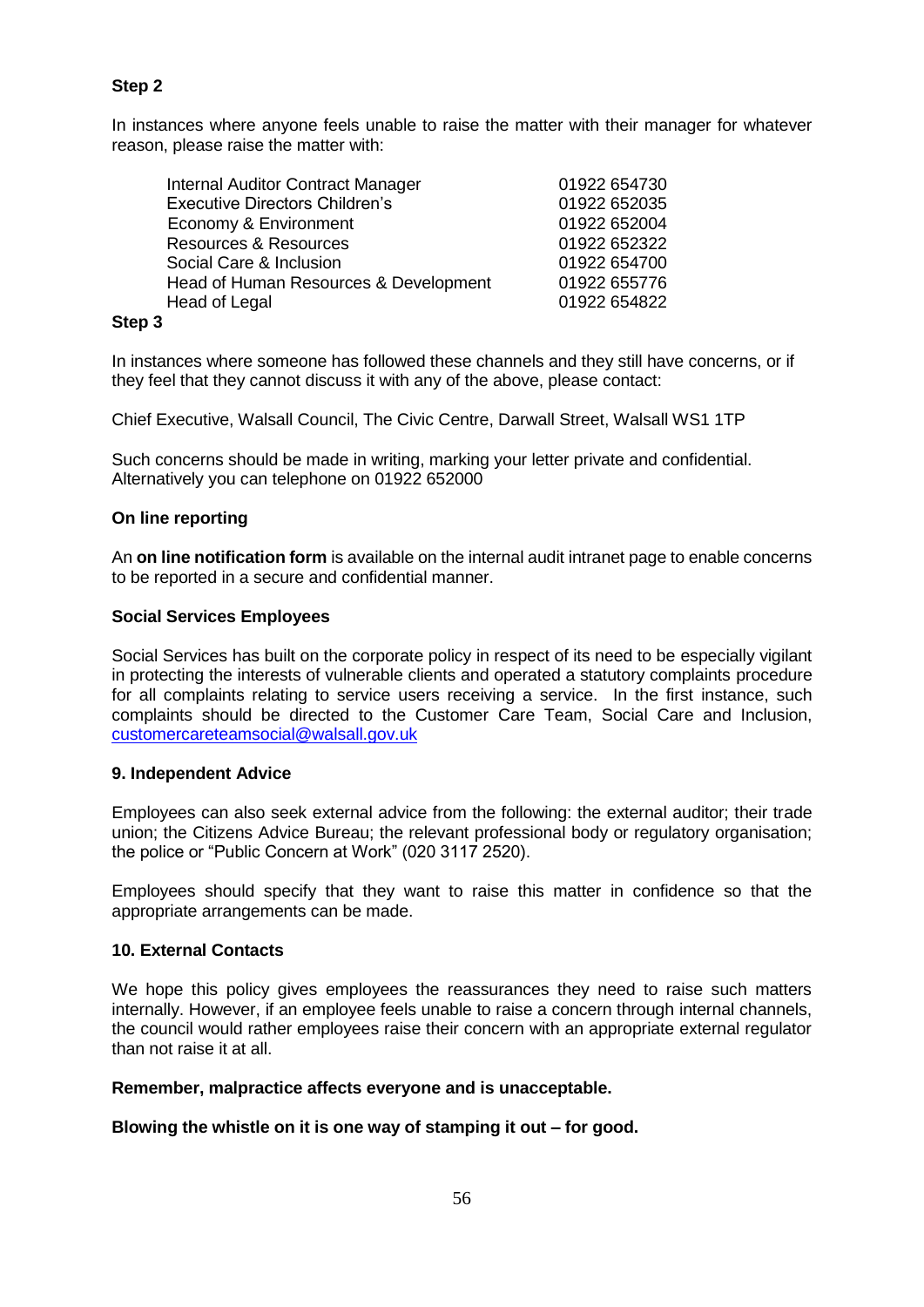#### **Teachers Pension Scheme**

In order to ensure that the performance of the duty on the authority to supply Teachers' Pensions with information under the Teachers' Pension Scheme Regulations 2014, the following conditions are imposed on the authority and governing bodies of all maintained schools covered by this scheme in relation to their budget shares.

The conditions only apply to governing bodies of maintained schools that have not entered into an arrangement with the authority to provide payroll services.

A governing body of any maintained school, whether or not the employer of the teachers at such a school, which has entered into any arrangement or agreement with a person other than the authority to provide payroll services, shall ensure that any such arrangement or agreement is varied to require that person to supply salary, service and pensions data to the authority which the authority requires to submit its monthly return of salary and service to Teachers' Pensions and to produce its audited contributions certificate.

The authority will advise schools each year of the timing, format and specification of the information required. A governing body shall also ensure that any such arrangement or agreement is varied to require that additional voluntary contributions (AVCs) are passed to the authority within the time limit specified in the AVC scheme. The governing body shall meet any consequential costs from the school's budget share.

A governing body of any maintained school which directly administers its payroll shall supply salary, service and pensions data to the authority which the authority requires to submit its monthly return of salary and service to Teachers' Pensions and to produce its audited contributions certificate.

The authority will advise schools each year of the timing, format and specification of the information required from each school. A governing body shall also ensure that additional voluntary contributions (AVCs) are passed to the authority within the time limit specified in the AVC scheme. The governing body shall meet any consequential costs from the school's budget share.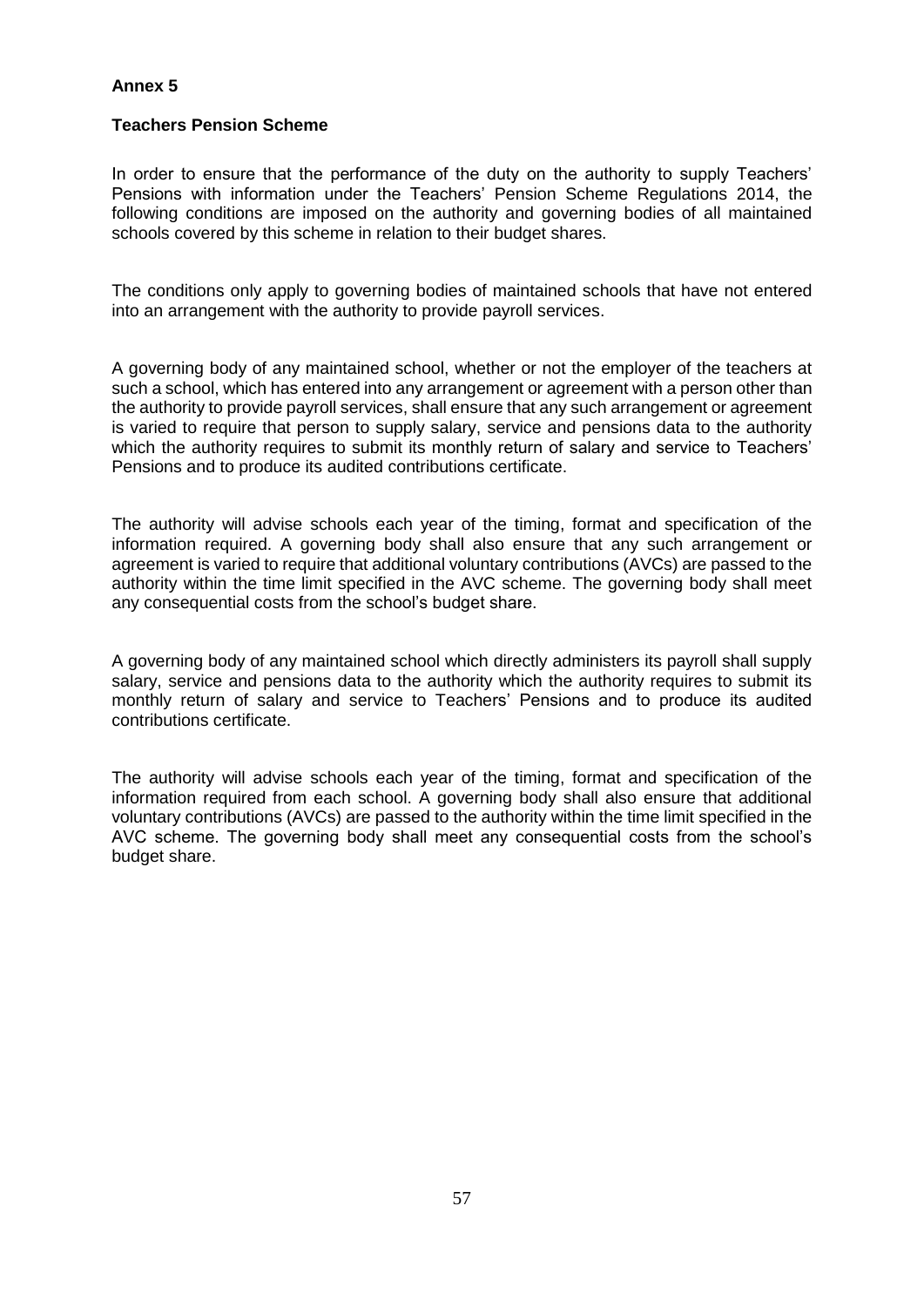# **Notice of Concern – Example Areas of Concern**

Outlined below are examples of actions/behaviour which may lead the authority to believe the issue of a Notice of Concern is required. It should be noted the list is not exhaustive.

- Failure to meet statutory deadlines and requirements
- Failure to implement internal audit recommendations within prescribed timescale
- Failure to supply the authority with documentation required to enable the authority to undertake it's statutory monitoring duties within appropriate timescale
- Failure to take appropriate action to safeguard the financial position of the authority or the school
- Audit report with limited or no assurance,
- Failure to meet requirements laid down in the scheme
- Failure to recover from licensed deficit within agreed time frame
- A school's outturn statement for the previous three financial years reflects a deficit at year end
- Concerns raised by the governing body in regard to the effectiveness of the financial decisions being made by the leadership team of the school
- The authority has concerns in regard to the effectiveness of the financial decisions being made by the leadership team of the school and/or governing body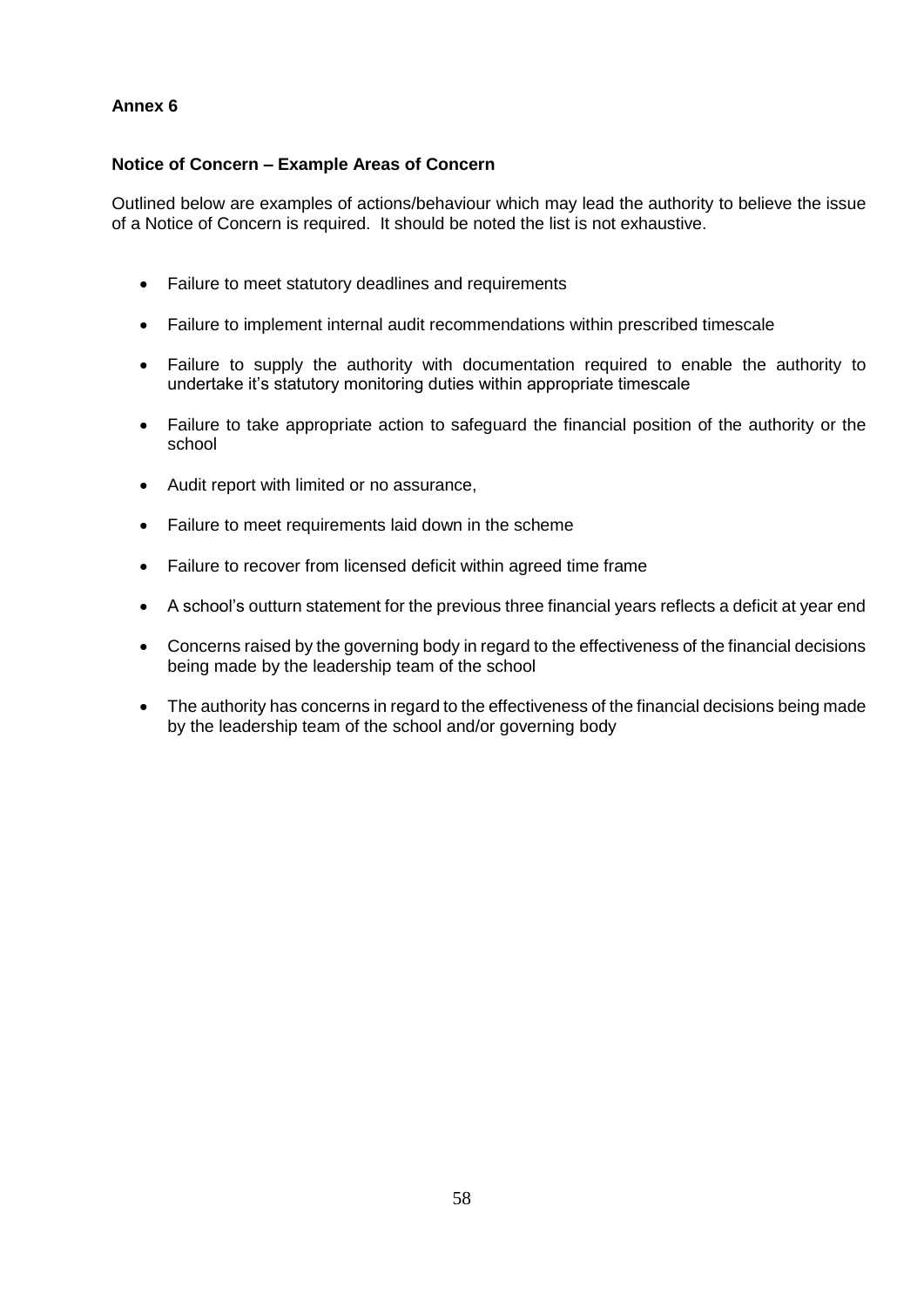### **Responsibility for redundancy and premature retirement costs**

This guidance note summarises the position relating to the charging of voluntary early retirement and redundancy costs. It sets out what is specified in legislation and provides some examples of when it might be appropriate to charge an individual school's budget, the central Schools Budget or the local authority's non-schools budget.

Section 37 of the 2002 Education Act says:

*(4) costs incurred by the local education authority in respect of any premature retirement of a member of the staff of a maintained school shall be met from the school's budget share for one or more financial years except in so far as the authority agree with the governing body in writing (whether before or after the retirement occurs) that they shall not be so met* 

*(5) costs incurred by the local education authority in respect of the dismissal, or for the purpose of securing the resignation, of any member of the staff of a maintained school shall not be met from the school's budget share for any financial year except in so far as the authority have good reason for deducting those costs, or any part of those costs, from that share.* 

*(6) The fact that the authority have a policy precluding dismissal of their employees by reason of redundancy is not to be regarded as a good reason for the purposes of subsection 5; and in this subsection the reference to dismissal by reason of redundancy shall be read in accordance with section 139 of the Employment Rights Act 1996 (c. 18).* 

The default position, therefore, is that premature retirement costs must be charged to the school's delegated budget, while redundancy costs must be charged to the local authority's budget. In the former case, the local authority has to agree otherwise for costs to be centrally funded, while in the latter case, there has to be a good reason for it not to be centrally funded, and that cannot include having a no redundancy policy. Ultimately, it would be for the courts to decide what "was a good reason", but the examples set out below indicate the situations in which exceptions to the default position might be taken.

# **Charge of dismissal/resignation costs to delegated school budget:**

- If a school has decided to offer more generous terms than the authority's policy, then it would be reasonable to charge the excess to the school
- If a school is otherwise acting outside the local authority's policy
- Where the school is making staffing reductions which the local authority does not believe are necessary to either set a balanced budget or meet the conditions of a licensed deficit
- Where staffing reductions arise from a deficit caused by factors within the school's control
- Where the school has excess surplus balances and no agreed plan to use these
- Where a school has refused to engage with the local authority's redeployment policy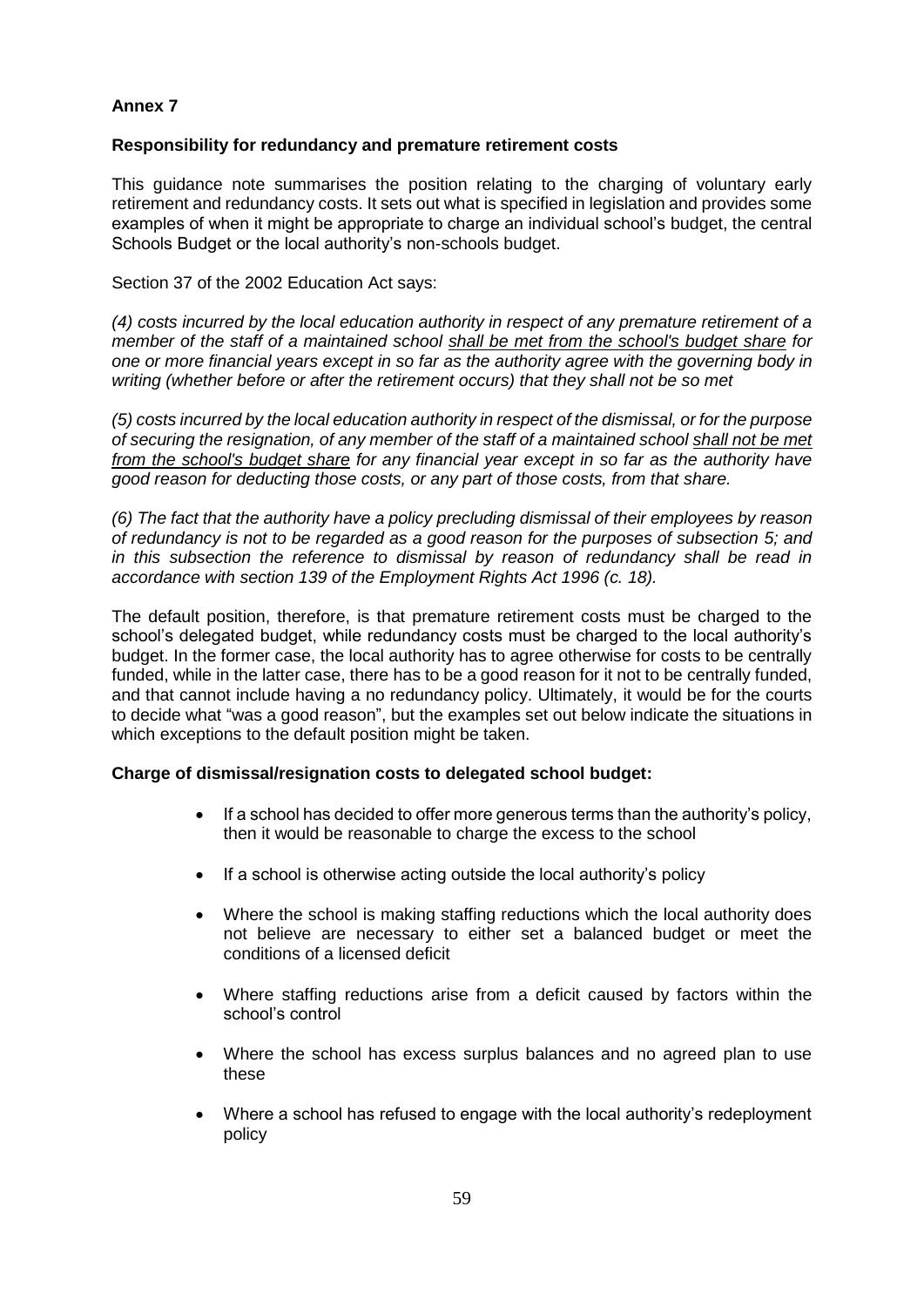# **Charge of premature retirement costs to local authority non-schools budget:**

- Where a school has a long-term reduction in pupil numbers and charging such costs to their budget would impact on standards
- Where a school is closing, does not have sufficient balances to cover the costs and where the central Schools Budget does not have capacity to absorb the deficit
- Where charging such costs to the school's budget would prevent the school from complying with a requirement to recover a licensed deficit within the agreed timescale
- Where a school is in special measures, does not have excess balances and employment of the relevant staff is being/has been terminated as a result of local authority or government intervention to improve standards

Costs of early retirements or redundancies may only be charged to the central schools service block of the schools budget, as a historic commitment, where the expenditure is to be incurred as a result of decisions made before 1<sup>st</sup> April 2013. Costs may not exceed the amount budgeted in the previous financial year.

The local authority can retain a central budget within the schools budget to fund the costs of new early retirements or redundancies by a deduction from maintained school budgets (excluding nursery schools) only where the relevant maintained school members of the school forum agree.

It is important that the local authority discusses its policy with its Schools Forum. Although each case should be considered on its merits, this should be within an agreed framework. It may be reasonable to share costs in some cases, and some authorities operate a panel to adjudicate on applications.

A de-delegated contingency could be provided, if Schools Forum agree, to support individual schools where "a governing body has incurred expenditure which it would be unreasonable to expect them to meet from the school's budget share".

#### **Community Facilities and Extended Schools Staff**

For staff employed under the community facilities power, the default position is that any costs must be met by the governing body, and can be funded from the school's delegated budget if the governing body is satisfied that this will not interfere to a significant extent with the performance of any duties imposed on them by the Education Acts, including the requirement to conduct the school with a view to promoting high standards of educational achievement. Section 37 now states:

*(7) Where a local education authority incur costs:-*

*(a) in respect of any premature retirement of any member of the staff of a maintained school who is employed for community purposes, or*

*(b) in respect of the dismissal, or for the purpose of securing the resignation, of any member of the staff of a maintained school who is employed for those purposes, they shall recover those costs from the governing body except in so far as the authority agree with the governing body in writing (whether before or after the retirement, dismissal or resignation occurs) that they shall not be so recoverable.*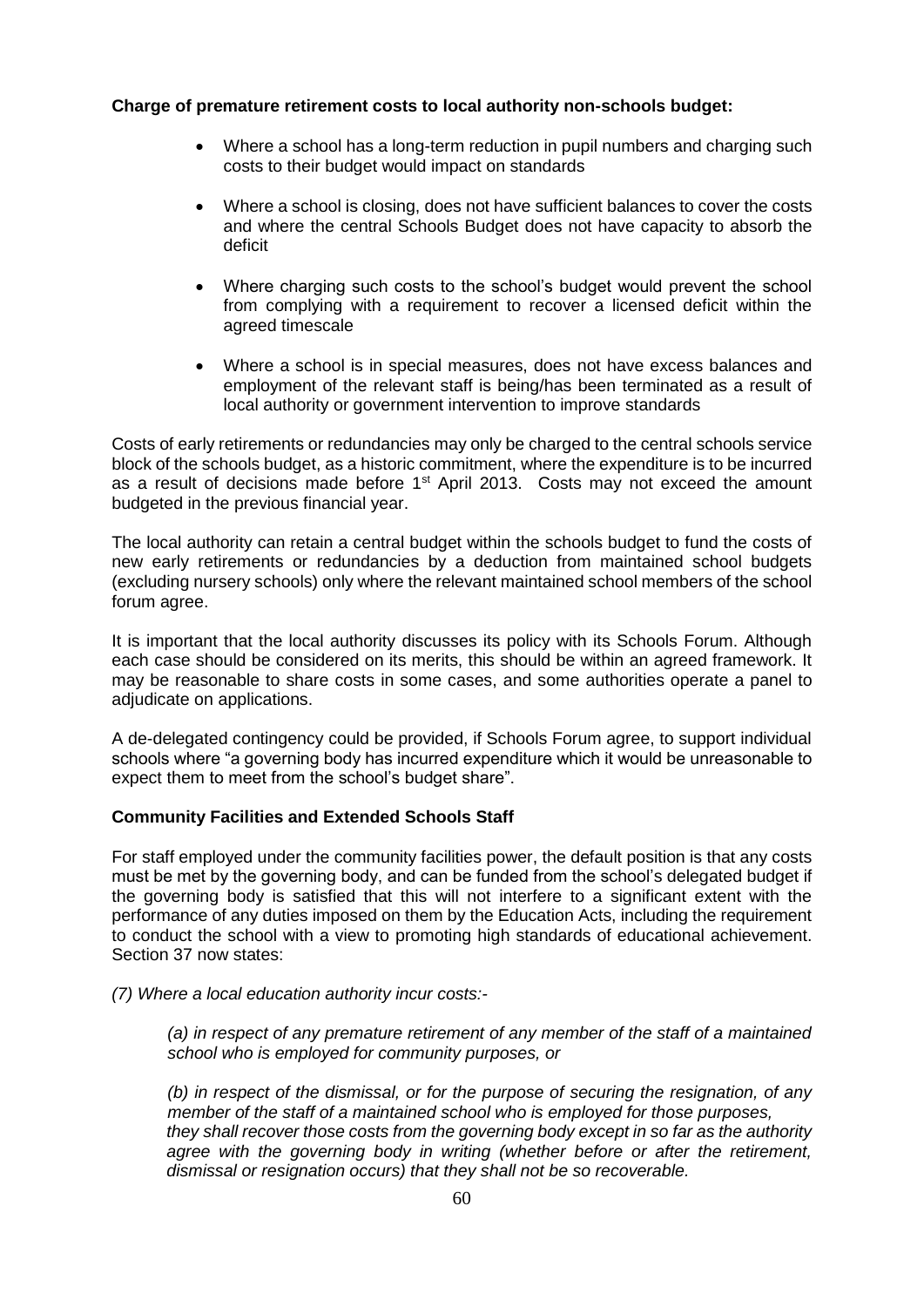- *(7A) Any amount payable by virtue of subsection (7) by the governing body of a maintained school in England to the local authority may be met by the governing body out of the school's budget share for any funding period if and to the extent that the condition in subsection (7B) is met.*
- *(7B) The condition is that the governing body are satisfied that meeting the amount out of the school's budget share will not to a significant extent interfere with the performance of any duty imposed on them by section 21(2) or by any other provision of the Education Acts.*
- *(8) Where a person is employed partly for community purposes and partly for other purposes, any payment or costs in respect of that person is to be apportioned between the two purposes; and the preceding provisions of this section shall apply separately to each part of the payment or costs.*